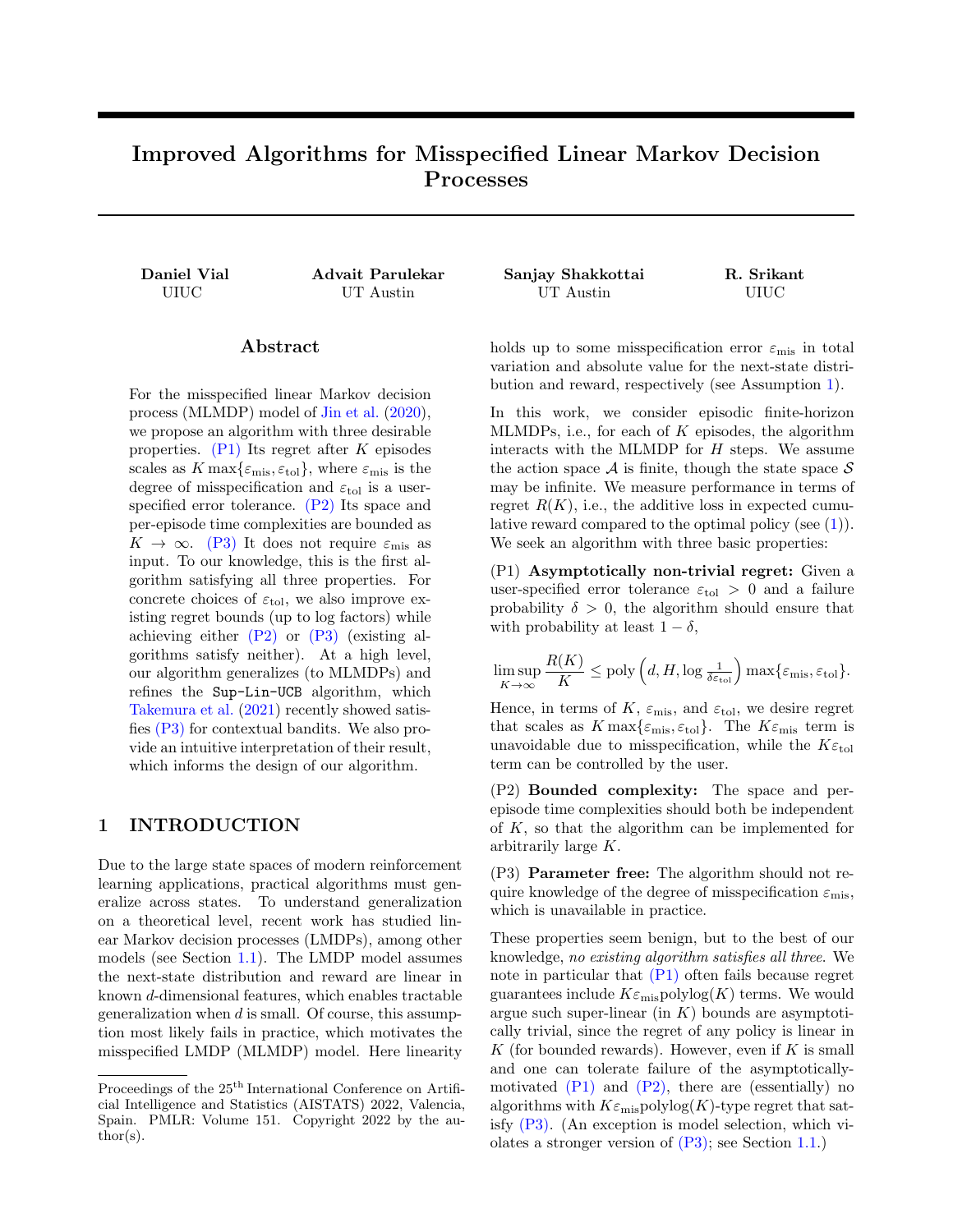| Algorithm                                                   |  | $(P1)$ $(P2)$ $(P3)$ Regret bound                                                                                                                                    |
|-------------------------------------------------------------|--|----------------------------------------------------------------------------------------------------------------------------------------------------------------------|
| Ours, $\varepsilon_{\text{tol}} \in (0,1)^*$                |  | Yes Yes $\chi$ Yes $\sqrt{d^3H^4\min\{(\frac{d}{\varepsilon_{\text{tol}}})^2,K\}}+\sqrt{H^3K}+\sqrt{d}H^2K\max\{\varepsilon_{\text{mis}},\varepsilon_{\text{tol}}\}$ |
| Ours, $\varepsilon_{\text{tol}} = d/\sqrt{K}$               |  | No No Yes $\sqrt{d^3H^4K} + \sqrt{d}H^2K\varepsilon_{\text{mis}}\sqrt{\log K}$                                                                                       |
| Ours, $\varepsilon_{\text{tol}} = \varepsilon_{\text{mis}}$ |  | Yes Yes No $\sqrt{d^3H^4\min\{(\frac{d}{\varepsilon_{\text{tol}}})^2,K\}}+\sqrt{H^3K}+\sqrt{d}H^2K\varepsilon_{\text{mis}}$                                          |
| Jin et al. $(2020)$                                         |  | No No No $\sqrt{d^3H^4K} + dH^2K\varepsilon_{\text{mis}}\sqrt{\log K}$                                                                                               |
| Zanette et al. $(2020a)^{\dagger}$                          |  | Yes No No $\sqrt{d^4H^5K} + dH^2K\epsilon_{\text{mis}}$                                                                                                              |
|                                                             |  | Zanette et al. $(2020b)^{\dagger}$ <sup><math>\ddagger</math></sup> Yes No No $\sqrt{d^2H^4K} + \sqrt{d}H^2K\varepsilon_{\rm mis}$                                   |

<span id="page-1-2"></span>Table 1: Summary of MLMDP algorithms, where  $\varepsilon_{\rm mis}$  is the degree of misspecification and  $\varepsilon_{\rm tol}$  is a user-chosen input. Regret bounds hide constants and log terms, except those that yield super-linear in  $K$  terms. See Section [1.1](#page-1-0) for other existing algorithms that require more restrictive assumptions.

\*To satisfy [\(P1\)](#page-0-0) and avoid a super-linear regret bound, this row assumes we choose  $\varepsilon_{tol}$  independent of K.

<sup>†</sup>These papers report regret with O notation but (as far as we can tell) do not hide super-linear terms.

‡The algorithm from this paper is defined in terms of an optimization problem but no solution to that problem is provided, so it is unclear how to implement it efficiently.

The situation is better if we restrict to misspecified linear contextual bandits (MLCBs), which are the special case  $H = 1$  (there, states are called contexts; we use the terms interchangeably). In particular, [Take](#page-9-1)[mura et al.](#page-9-1) [\(2021\)](#page-9-1) showed that a Sup-Lin-UCB [\(Auer,](#page-8-0) [2002;](#page-8-0) [Chu et al.,](#page-8-1) [2011\)](#page-8-1) variant that satisfies [\(P3\)](#page-0-2) has  $K \varepsilon_{\text{mis}}$  polylog(K) regret. This result is important because the simpler Lin-UCB [\(Abbasi-Yadkori et al.,](#page-8-2) [2011\)](#page-8-2) can suffer  $\Omega(K)$  regret when  $\varepsilon_{\text{mis}}$  is unknown [\(Lattimore et al.,](#page-9-4) [2020\)](#page-9-4). In light of this, and because Sup-Lin-UCB was originally motivated by technical issues seemingly unrelated to misspecification, [Takemura](#page-9-1) [et al.](#page-9-1) [\(2021\)](#page-9-1)'s result is also rather surprising. However, Sup-Lin-UCB is a complicated algorithm, so it was not intuitively clear (at least to us) why it should adapt to the misspecified setting better than Lin-UCB. As will be seen, one of our contributions is to provide a new interpretation of Sup-Lin-UCB that intuitively explains this. Furthermore, our interpretation is a key building block that leads to improved results for MLMDPs.

Contributions: Our contributions are as follows.

- An intuitive Sup-Lin-UCB variant: In Section [3,](#page-3-2) we show that Sup-Lin-UCB's success for MLCBs is not an accident; rather, it can be derived from the perspective of misspecification. More precisely, we first propose an MLCB algorithm called EXPL3, which explicitly decides to explore or exploit. EXPL3 is simple and intuitive but requires  $\varepsilon_{\text{mis}}$  as input to perform well. We overcome this requirement by constructing an intuitive ensemble of EXPL3 algorithms, one for each possible  $\varepsilon_{\text{mis}}$  value (see Proposition [2\)](#page-4-0). The ensemble closely resembles Sup-Lin-UCB and sheds light onto [Takemura et al.](#page-9-1) [\(2021\)](#page-9-1)'s result.
- The Sup-LSVI-UCB algorithm: In Section [4,](#page-4-1) we [leverage the insights developed for MLCBs to de-](#page-9-5)

sign an MLMDP algorithm called Sup-LSVI-UCB.<sup>[1](#page-1-1)</sup> At a high level, Sup-LSVI-UCB combines our Sup-Lin-UCB variant with a backward induction procedure, analogous to how LSVI-UCB [\(Jin et al.,](#page-9-0) [2020\)](#page-9-0) was derived from Lin-UCB. However, because Sup-Lin-UCB is more complicated than Lin-UCB, we encounter new technical issues when generalizing from MLCBs to MLMDPs, which requires some new algorithmic ideas; see Remarks [3](#page-5-0) and [4.](#page-5-1)

• Improved guarantees: In Section [5,](#page-6-0) we show that when the input  $\varepsilon_{\text{tol}}$  is chosen independent of K, Sup-LSVI-UCB is the first algorithm to satisfy  $(P1)$ ,  $(P2)$ , **LSVI**-0CB is the first algorithm to satisfy  $(1)$  $(1)$ ,  $(2)$ , and  $(P3)$  (see Theorem 1). If instead  $\varepsilon_{\text{tol}} = d/\sqrt{K}$ , Sup-LSVI-UCB improves existing regret bounds (up to log factors), while simultaneously removing the requirement that  $\varepsilon_{\text{mis}}$  is known (Corollary [1\)](#page-6-2). Finally, if  $\varepsilon_{\text{mis}}$  is known, we can set  $\varepsilon_{\text{tol}} = \varepsilon_{\text{mis}}$  to improve existing bounds while simultaneously avoiding unbounded complexity (Corollary [2\)](#page-6-3). See Table [1.](#page-1-2)

Finally, though somewhat orthogonal to our main results, we also revisit Lin-UCB for MLCBs. While it is known that this algorithm can be modified to obtain  $K \varepsilon_{\text{mis}}$  polylog(K) regret when  $\varepsilon_{\text{mis}}$  is known [\(Lat](#page-9-4)[timore et al.,](#page-9-4) [2020;](#page-9-4) [Jin et al.,](#page-9-0) [2020\)](#page-9-0), we are not aware of any bounds that satisfy [\(P1\).](#page-0-0) Hence, we propose a new modification that satisfies  $(P1)$  and sharpens existing bounds when  $K \geq \varepsilon_{\text{mis}}^{-2}$ . See Section [6.](#page-7-0)

### <span id="page-1-0"></span>1.1 Related work

MLMDP: [Jin et al.](#page-9-0) [\(2020\)](#page-9-0) proposed the aforementioned LSVI-UCB, which fails to satisfy all of [\(P1\),](#page-0-0) [\(P2\),](#page-0-1) and [\(P3\).](#page-0-2) [Zanette et al.](#page-9-2) [\(2020a\)](#page-9-2) analyzed the Thompson sampling-based randomized LSVI [\(Osband](#page-9-5)

<span id="page-1-1"></span><sup>&</sup>lt;sup>1</sup>["LSVI" stands for "least-squares value iteration" and](#page-9-5) ["UCB" stands for "upper confidence bound."](#page-9-5)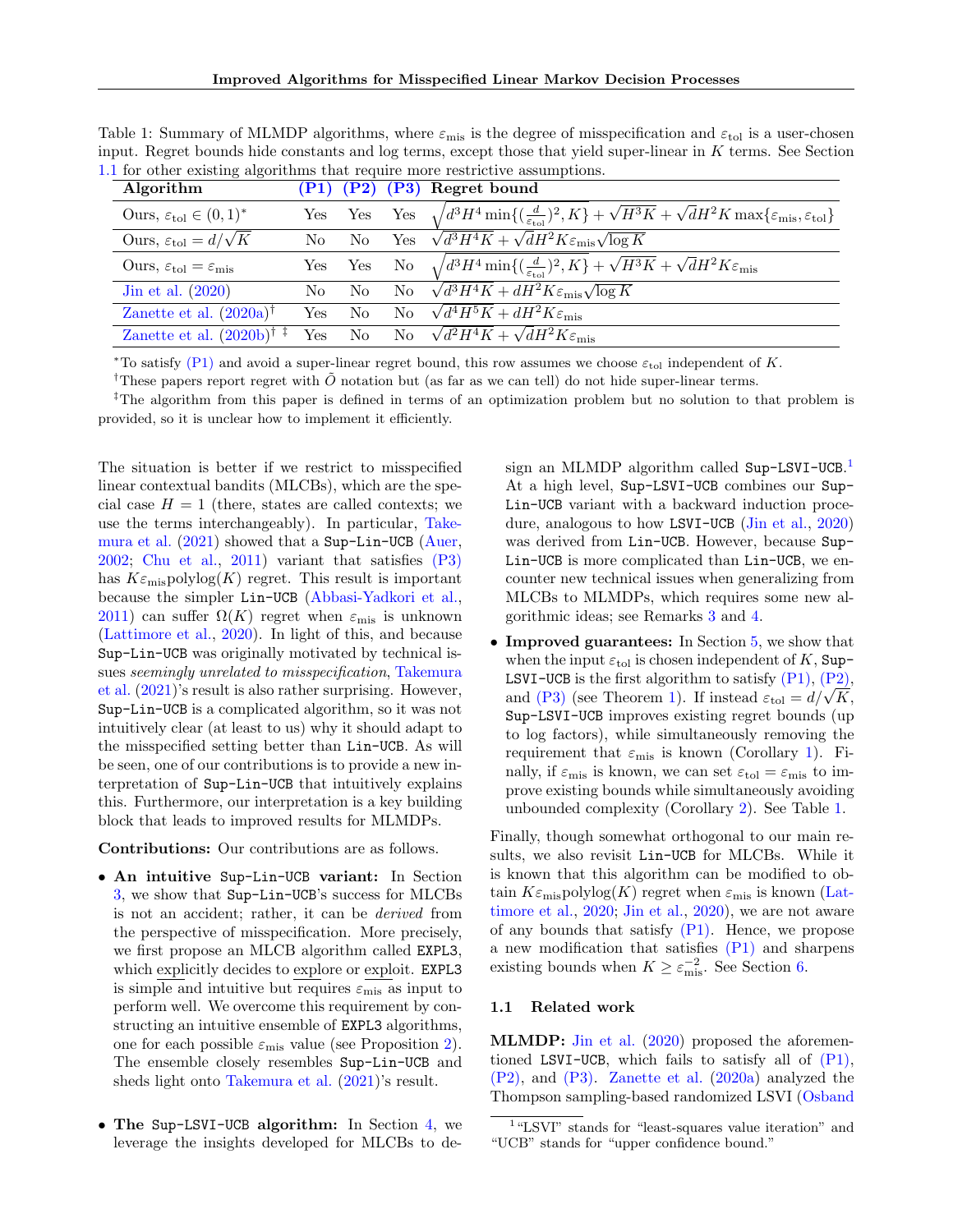[et al.,](#page-9-5) [2019\)](#page-9-5). Their regret bound uses  $\tilde{O}(\cdot)$  notation, so  $(P1)$  is a bit ambiguous, but we believe it holds. However, [\(P2\)](#page-0-1) and [\(P3\)](#page-0-2) again fail.

Regarding sample complexity: Several papers (including [Jin et al.](#page-9-0) [\(2020\)](#page-9-0)) provide sample complexity bounds, i.e., number of samples to learn an approximately optimal policy, though to our knowledge, all violate [\(P3\).](#page-0-2) On the other hand, such bounds yield algorithms that satisfy  $(P2)$  (and possibly  $(P1)$ , though not for [Jin et al.](#page-9-0)  $(2020)$ : one can just fix the approximately optimal policy after finding it. However, this requires well-behaved initial states, e.g., fixed across episodes as in [Jin et al.](#page-9-0) [\(2020\)](#page-9-0). In contrast, we allow for arbitrary initial states, as in the regret analyses from [Jin et al.](#page-9-0) [\(2020\)](#page-9-0); [Zanette et al.](#page-9-2) [\(2020a\)](#page-9-2).

Low inherent Bellman error: [Zanette et al.](#page-9-3) [\(2020b\)](#page-9-3) proposed the low inherent Bellman error (LIBE) model, which generalizes MLMDPs while retaining a linear flavor. For this model, [Zanette et al.](#page-9-3) [\(2020b\)](#page-9-3) improved the regret of [Jin et al.](#page-9-0) [\(2020\)](#page-9-0), while [Hu et al.](#page-9-6) [\(2021\)](#page-9-6) studied multi-task learning. However, these algorithms are defined in terms of optimization problems but no solutions are provided, so the algorithms lack explicit implementation. [Zanette et al.](#page-10-0) [\(2020c\)](#page-10-0) proved a sample complexity bound, which yields a regret minimization algorithm that satisfies [\(P2\)](#page-0-1) but requires i.i.d. initial states. All violate [\(P3\).](#page-0-2)

Linear mixture: The linear mixture model (LMM) assumes the transition kernel is a linear combination of d known measures (see, e.g., [Jia et al.](#page-9-7)  $(2020)$ ; [Modi et al.](#page-9-8) [\(2020\)](#page-9-8); [Zhang et al.](#page-10-1) [\(2021\)](#page-10-1); [Zhou et al.](#page-10-2)  $(2021a,b)$  $(2021a,b)$ , which is distinct from our Assumption [1.](#page-3-0) To our knowledge, the only regret bound for misspecified LMMs is from [Ayoub et al.](#page-8-3) [\(2020\)](#page-8-3); the algorithm satisfies  $(P1)$  but violates  $(P2)$  and  $(P3)$ .

Nonlinear generalizations: Some nonlinear generalizations of LMDPs have been proposed, such as the case where the state-action value function belongs to a class of bounded eluder dimension [\(Russo and](#page-9-9) [Van Roy,](#page-9-9) [2013\)](#page-9-9) or can be represented by a kernel function or neural network. While such generalization is important, these works (see, e.g., [Chowdhury](#page-8-4) [and Oliveira](#page-8-4) [\(2020\)](#page-8-4); [Ishfaq et al.](#page-9-10) [\(2021\)](#page-9-10); [Kong et al.](#page-9-11) [\(2021\)](#page-9-11); [Wang et al.](#page-9-12) [\(2020a,](#page-9-12)[b\)](#page-9-13); [Yang et al.](#page-9-14) [\(2020a,](#page-9-14)[b\)](#page-9-15)) fail to improve over [Jin et al.](#page-9-0) [\(2020\)](#page-9-0); [Zanette et al.](#page-9-2)  $(2020a)$  in terms of  $(P1)$ ,  $(P2)$ , or  $(P3)$  (or regret).

Model selection: To overcome the fact that existing MLMDP algorithms require  $\varepsilon_{\text{mis}}$  as input, one could alternatively use a model selection algorithm (see, e.g., [Cutkosky et al.](#page-8-5) [\(2021\)](#page-8-5); [Pacchiano et al.](#page-9-16)  $(2020a,b)$  $(2020a,b)$ ). In our context, these initialize M base algorithms (e.g., LSVI-UCB) with respective inputs  $\varepsilon_{\text{mis}}(1), \ldots, \varepsilon_{\text{mis}}(M)$ . Then at each episode, the bases compute policies and a master algorithm uses past data to choose one of the policies. To our knowledge, the only explicit results use [Zanette et al.](#page-9-3) [\(2020b\)](#page-9-3) as the base, which lacks an efficient implementation, and while the resulting master achieves [\(P3\),](#page-0-2) it violates [\(P1\)](#page-0-0) and [\(P2\)](#page-0-1) (see Appendix D.4 in [Cutkosky et al.](#page-8-5)  $(2021)$  and Section 6.4 in [Pacchiano et al.](#page-9-16)  $(2020a)$ ). Another downside is that the master algorithms in [Cutkosky et al.](#page-8-5) [\(2021\)](#page-8-5); [Pacchiano et al.](#page-9-16) [\(2020a\)](#page-9-16) require a regret bound for each base, so while [\(P3\)](#page-0-2) holds, the stronger "parameter free" property that neither  $\varepsilon_{\text{mis}}$ nor regret bounds are known (which we satisfy) is violated. On the other hand, [Pacchiano et al.](#page-9-17) [\(2020b\)](#page-9-17) do not require such regret bounds, but their paper only considers the special case of MLCBs  $(H = 1)$ .

MLCBs: For MLCBs, [Gopalan et al.](#page-9-18) [\(2016\)](#page-9-18) showed (unmodified) Lin-UCB can achieve sublinear regret when  $\varepsilon_{\text{mis}}$  is very small. [Foster and Rakhlin](#page-8-6) [\(2020\)](#page-8-6) proved regret bounds more generally but [\(P3\)](#page-0-2) fails. [Foster et al.](#page-8-7) [\(2021\)](#page-8-7) provided expected regret bounds for an algorithm that satisfies [\(P3\).](#page-0-2) As mentioned above, [Takemura et al.](#page-9-1) [\(2021\)](#page-9-1)'s algorithm satisfies [\(P3\),](#page-0-2) and their bounds hold with high probability. In the noncontextual case, [Lattimore et al.](#page-9-4) [\(2020\)](#page-9-4) proposed an algorithm that achieves  $(P1)$  or  $(P3)$ , but not both. [Ghosh et al.](#page-9-19) [\(2017\)](#page-9-19) proved regret bounds that may be polynomial in  $|\mathcal{A}|$ .

Other related work: [Dong et al.](#page-8-8) [\(2019\)](#page-8-8) considered a misspecified state aggregation model; their algorithm satisfies  $(P1)$  and  $(P2)$  but not  $(P3)$ . [Lattimore](#page-9-4) [et al.](#page-9-4) [\(2020\)](#page-9-4) proved sample complexity bounds for discounted MDPs where the Q-function is approximately linear (more general than us), but they require a simulator/generative model. [Yin et al.](#page-9-20) [\(2021\)](#page-9-20) considered a similar setting, though only requires "local" simulator access. [Wang et al.](#page-9-21) [\(2021\)](#page-9-21) only assumed the transition kernel is linear but requires a simulator.

### <span id="page-2-0"></span>2 PRELIMINARIES

Finite-horizon MDP: We use the standard notation.  $S$  is the state space,  $A$  is the finite action space,  $H \in \mathbb{N}$  is the horizon,  $\{r_h\}_{h=1}^H$  are the mean rewards, and  ${P_h}_{h=1}^{H-1}$  are the transition kernels. We assume  $r_h(s, a) \in [0, 1]$  for each  $h \in [H] = \{1, \ldots, H\}, s \in \mathcal{S},$ and  $a \in \mathcal{A}$ . We let  $\Pi$  denote the set of policies, i.e., the set of sequences  $\pi = (\pi_h)_{h=1}^H$  with  $\pi_h : \mathcal{S} \to \mathcal{A}$  for each h. For any  $\pi \in \Pi$  and  $h \in [H]$ ,  $V_h^{\pi} : \mathcal{S} \to [H - h + 1]$ denotes the value function

$$
V_h^{\pi}(s) = \mathbb{E}\left[\sum_{h'=h}^H r_{h'}(s_{h'}, \pi_{h'}(s_{h'}))\middle| s_h = s\right],
$$

where  $s_{h'+1} \sim P_{h'}(\cdot | s_{h'}, \pi_{h'}(s_{h'}))$  for each h'. We let  $Q_h^{\pi}: \mathcal{S} \times \mathcal{A} \rightarrow [H-h+1]$  denote the state-action value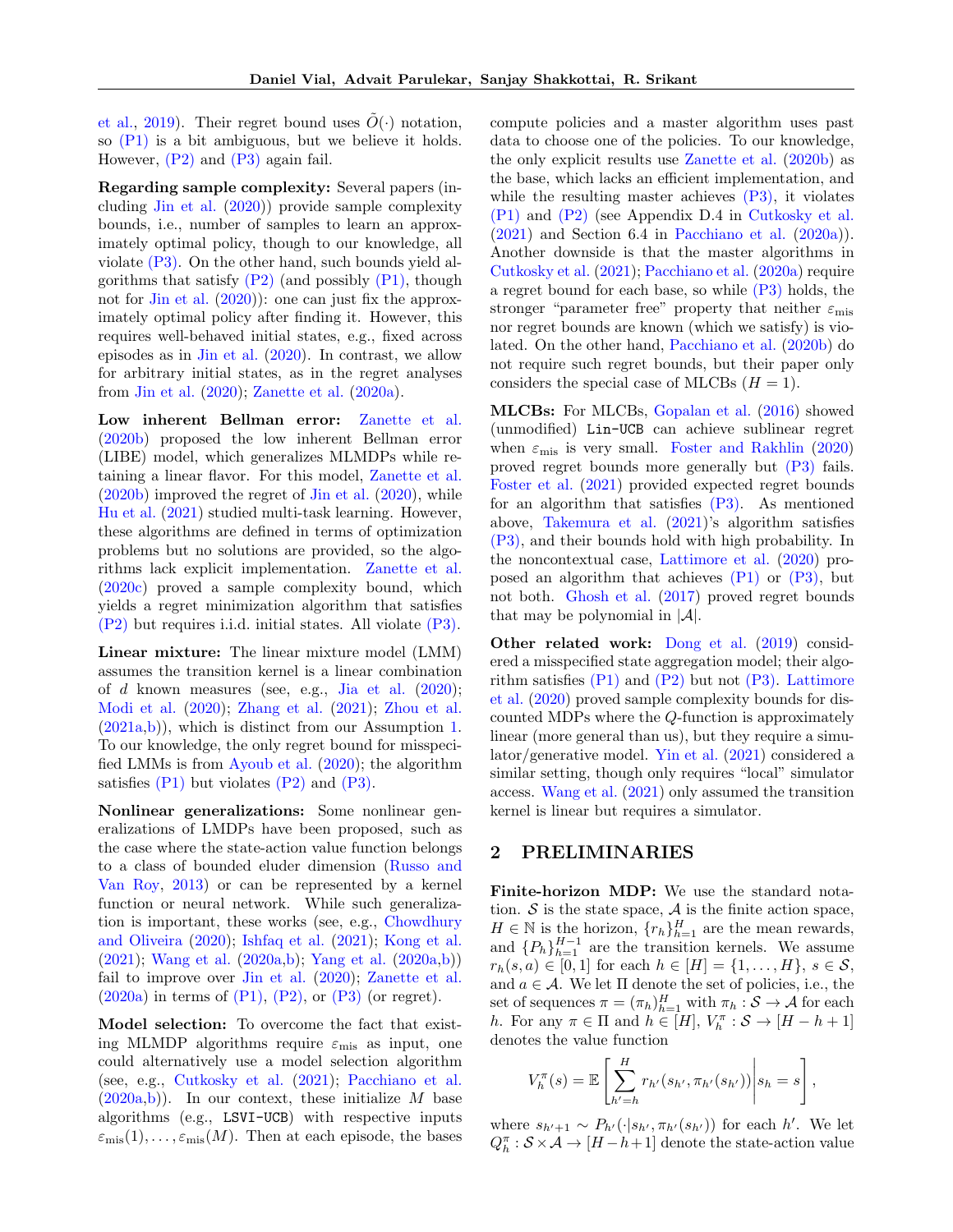function (or Q-function) given by

$$
Q_h^{\pi}(s, a) = r_h(s, a) + \mathbb{E}[V_{h+1}^{\pi}(s_{h+1})|s_h = s, a_h = a],
$$

where  $s_{h+1} \sim P_h(\cdot | s, a)$  and  $V_{H+1}^{\pi}(s_{H+1}) = 0$  by convention. It is well known that there exists an optimal policy  $\pi^* = (\pi_h^*)_{h=1}^H$ , i.e.,  $V_h^*(s) \triangleq V_h^{\pi^*}(s) =$  $\max_{\pi \in \Pi} V_h^{\pi}(s)$  for all  $h \in [H]$  and  $s \in \mathcal{S}$ . Also, for any  $h \in [H]$ ,  $\pi_h^*$  is greedy with respect to  $Q_h^* \triangleq Q_h^{\pi^*}$ , i.e.,  $V_h^*(s) = \max_{a \in \mathcal{A}} Q_h^*(s, a)$  for each  $s \in \mathcal{S}$ .

MLMDP: As discussed in Section [1,](#page-0-3) we make the following linearity assumption.

<span id="page-3-0"></span>**Assumption 1** (MLMDP). For some known  $\phi : \mathcal{S} \times$  $\mathcal{A} \to \mathbb{R}^d$  and all  $h \in [H]$ , there exists unknown  $\theta_h \in \mathbb{R}^d$ and d unknown measures  $\mu_h = (\mu_{h,1}, \dots, \mu_{h,d})$  over S such that, for all  $s \in \mathcal{S}$  and  $a \in \mathcal{A}$ ,

$$
|r_h(s, a) - \phi(s, a)^{\mathsf{T}} \theta_h| \le \varepsilon_{mis},
$$
  

$$
||P_h(\cdot|s, a) - \phi(s, a)^{\mathsf{T}} \mu_h||_1 \le \varepsilon_{mis}.
$$

We also have  $\max_{(s,a)\in\mathcal{S}\times\mathcal{A}} \|\phi(s, a)\|_2 \leq 1$  and *we also have*  $\max_{(s,a) \in S \times A} ||\varphi(s,a)||_2 \le$ <br> $\max_{h \in [H]} \max{||\theta_h||_2, \int_{s' \in S} ||\mu_h(s')||_2} \leq \sqrt{d}.$ 

Remark 1 (Comparison to prior work). Assumption [1](#page-3-0) matches Assumption B of [Jin et al.](#page-9-0) [\(2020\)](#page-9-0) and Assumption 1 of [Zanette et al.](#page-9-2) [\(2020a\)](#page-9-2), except the latter has general  $\ell_2$  norm bounds (e.g.,  $\|\phi(s, a)\|_2 \leq L_\phi$  for some  $L_{\phi}$ ). Our analysis can be similarly generalized.

<span id="page-3-9"></span>A key consequence is that the Q-function is approximately linear. (See Proposition 2.3 of [Jin et al.](#page-9-0) [\(2020\)](#page-9-0) or Corollary B.3 of [Zanette et al.](#page-9-2) [\(2020a\)](#page-9-2) for a proof.) **Proposition 1** (MLMDP Q-function). For any  $\pi \in \Pi$ and  $h \in [H]$ , there exists  $w_h^{\pi} \in \mathbb{R}^d$  such that  $|Q_h^{\pi}(s, a) \phi(s,a)^\mathsf{T} w_h^{\pi} \le (H-h+1)\varepsilon_{mis}$  for any  $(s,a) \in \mathcal{S} \times \mathcal{A}$ .

Regret: We follow the standard episodic framework. At episode k, we choose policy  $\pi^k = (\pi_h^k)_{h=1}^H$  and begin at an arbitrary initial state  $s_1^k \in \mathcal{S}$ . For each  $h \in [H]$ , we take action  $a_h^k = \pi_h^k(s_h^k)$ , observe noisy reward  $r_h^k(s_h^k, a_h^k) = r_h(s_h^k, a_h^k) + \eta_h^k$  (where  $\eta_h^k$  is conditionally zero-mean noise, i.e.,  $\mathbb{E}[\eta_h^k|s_h^k, a_h^k] = 0$ ), and (when  $h < H$ ) transition to  $s_{h+1}^k \sim P_h(\cdot | s_h^k, a_h^k)$ . We assume  $r_h(s_h^k, a_h^k)$  and  $r_h^k(s_h^k, a_h^k)$  lie in [0, 1], so  $\eta_h^k \in [-1, 1]$ .<sup>[2](#page-3-3)</sup> We measure performance in terms of the regret

$$
R(K) = \sum_{k=1}^{K} \left( V_1^*(s_1^k) - V_1^{\pi_k}(s_1^k) \right). \tag{1}
$$

MLCB: For MLCBs, we use the notation above with  $H = 1$  and discard subscripts h. So, for each  $k \in [K]$ , we observe context  $s^k \in \mathcal{S}$ , take action  $a^k \in \mathcal{A}$ , and receive reward  $r^k(s^k, a^k) = r(s^k, a^k) + \eta^k$ . As above,  $\eta^k$  is conditionally zero-mean,  $r^k(s^k, a^k)$  and  $r(s^k, a^k)$ are [0, 1]-valued, and  $|r(s, a) - \phi(s, a)^\mathsf{T} \theta| \leq \varepsilon_{\text{mis}}$ .

Algorithm 1: EXPL3(thres)

<span id="page-3-6"></span><span id="page-3-5"></span> $_1 \Psi^0 = \emptyset$ 2 for episode  $k = 1, ..., K$  do **3** Observe  $s^k \in \mathcal{S}$  $A \left| \right. \ \Lambda^{k} = I + \sum_{\tau \in \Psi^{k-1}} \phi(s^{\tau}, a^{\tau}) \phi(s^{\tau}, a^{\tau})^{\mathsf{T}} \right|$  $\mathbf{5} \mid w^k = (\Lambda^k)^{-1} \sum_{\tau \in \Psi^{k-1}} \phi(s^\tau, a^\tau) r^\tau(s^\tau, a^\tau)$ <sup>6</sup> if maxa∈A kφ(s k , a)k(Λk)−<sup>1</sup> > thres then  $\tau \mathbin{\|} \mathbin{\|} a^k = \mathop{\mathrm{arg\,max}}_{a \in \mathcal{A}} \mathbin{\|} \phi(s^k, a) \mathbin{\|}_{(\Lambda^k)^{-1}}$  $\mathbf{B} \parallel \Psi^k = \Psi^{k-1} \cup \{k\}$ <sup>9</sup> else  $\left|\begin{array}{cc}a^k=\arg\max_{a\in\mathcal{A}}\phi(s^k,a)^\mathsf{T} w^k\end{array},\Psi^k=\Psi^{k-1}\right|$ 11 Play  $a^k$ , observe  $r^k(s^k, a^k)$ 

### <span id="page-3-7"></span><span id="page-3-2"></span>3 MLCB ALGORITHMS

<span id="page-3-4"></span>In this section, we restrict to MLCBs and discuss EXPL3 and our Sup-Lin-UCB variant. We will later leverage the insights developed in this section to design our MLMDP algorithm (see, e.g., Remark [4\)](#page-5-1).

Warm-up: noncontextual, known  $\varepsilon_{\text{mis}}$ : Assume momentarily that  $s^1 = \cdots = s^K$  and  $\varepsilon_{\text{mis}}$  is known. In this case, we propose a simple two stage algorithm. For the first stage, we play the action with the highest noise/uncertainty in order to reduce it. Mathematically, we quantify the uncertainty in the usual way for LCBs: let  $\Lambda^k = I + \sum_{\tau \leq k} \phi(s^{\tau}, a^{\tau}) \phi(s^{\tau}, a^{\tau})^{\mathsf{T}},$ 

<span id="page-3-10"></span>
$$
\|\phi(s^k, a)\|_{(\Lambda^k)^{-1}} = \sqrt{\phi(s^k, a)^\mathsf{T}(\Lambda^k)^{-1}\phi(s^k, a)},\quad(2)
$$

and play  $a^k = \arg \max_a ||\phi(s^k, a)||_{(\Lambda^k)^{-1}}$ . After  $\approx \varepsilon_{\text{mis}}^{-2}$ such episodes, the uncertainty falls below  $\varepsilon_{\text{mis}}$ , which means  $|\phi(s^k, a)^\mathsf{T}(w^k - \theta)| = O(\varepsilon_{\text{mis}})$  for the leastsquares estimate  $w^k$  of  $\theta$ . Hence,  $\arg \max_a \phi(s^k, a)^\mathsf{T} w^k$ is an  $\varepsilon_{\rm mis}$ -suboptimal policy, which is the best possible under Assumption [1.](#page-3-0) Accordingly, the second stage exploits by playing  $a^k = \arg \max_a \phi(s^k, a)^\mathsf{T} w^k$ .

<span id="page-3-1"></span>General case: For the contextual setting and unknown  $\varepsilon_{\rm mis}$ , EXPL3 (Algorithm [1\)](#page-3-4) generalizes this approach. Note uncertainty now depends on the context  $s^k$ , and we can no longer define "high" as " $\geq \varepsilon_{\text{mis}}$ ". Thus, at episode  $k$ , **EXPL3** checks if the uncertainty at the current context  $s^k$  exceeds the input thres (Line [6\)](#page-3-5). If so, it explores a high uncertainty action (Line [7\)](#page-3-6); otherwise, it exploits the estimated best action (Line [10\)](#page-3-7). Here  $\Lambda^k$  and  $w^k$  are only computed from episodes  $\Psi^{k-1}$  where EXPL3 explored. When thres  $\approx \varepsilon_{\rm mis}$ ,  $EXPL3(thres)$  is essentially a contextual version of the previous approach and should perform well. However, if thres  $\not\approx \varepsilon_{\rm mis}$ , it will fail for one of two reasons:

<span id="page-3-8"></span>(A) If thres  $\gg \varepsilon_{\rm mis}$ , EXPL3(thres) stops exploring as soon as the uncertainty falls below thres, so it only learns a thres-suboptimal policy.

<span id="page-3-3"></span><sup>2</sup>The results extend with minor modification to bounded mean rewards and subgaussian noise.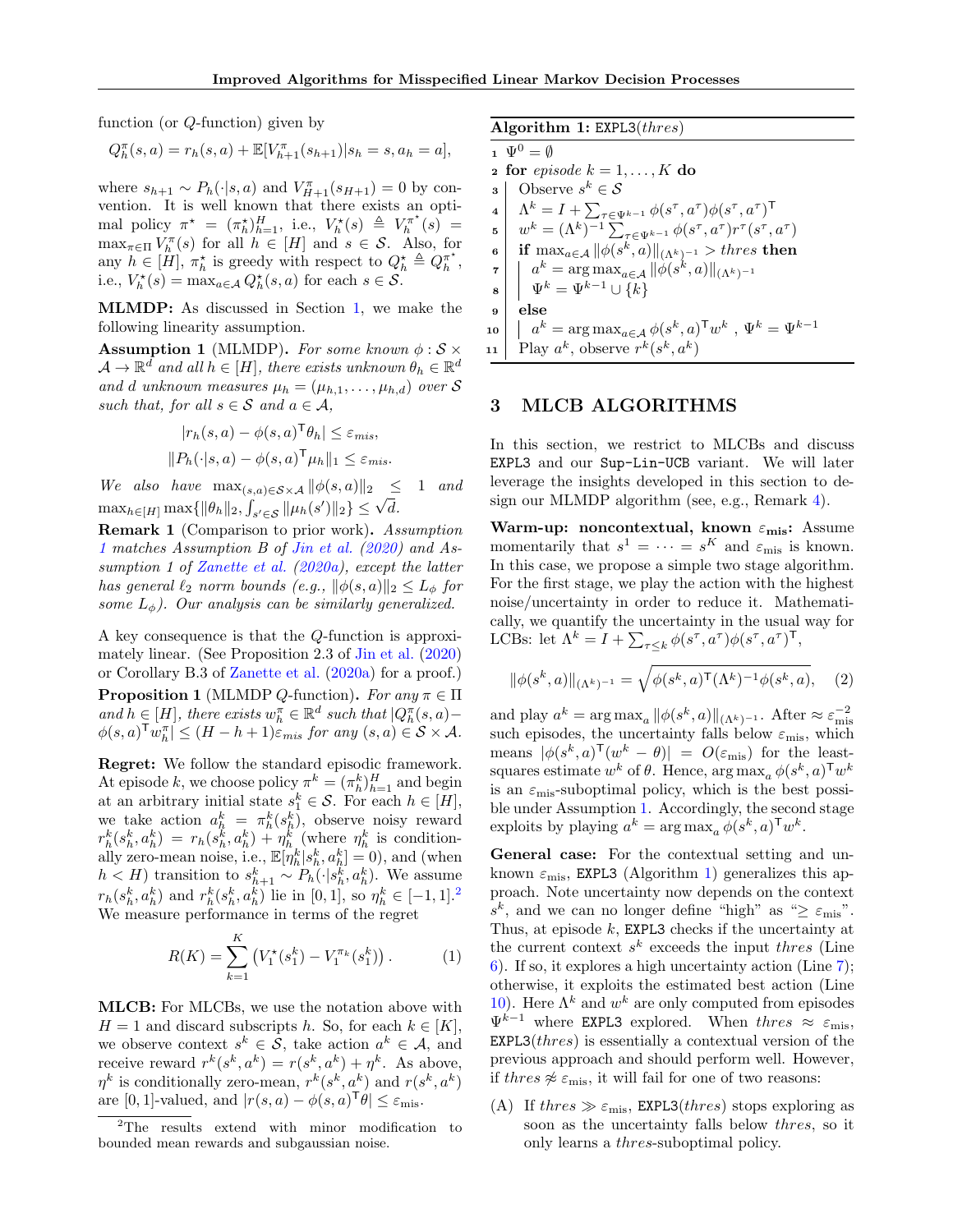Algorithm 2: Sup-Lin-UCB-Var

<span id="page-4-4"></span>

|                         | $\psi_1 \Psi_1^0 = \emptyset \forall l \in [L]$                                                                 |
|-------------------------|-----------------------------------------------------------------------------------------------------------------|
|                         | 2 for <i>episode</i> $k = 1, , K$ do                                                                            |
| 3                       | Observe $s^k \in \mathcal{S}$ , set $\mathcal{A}_1^k = \mathcal{A}$                                             |
| $\overline{\mathbf{4}}$ | for phase $l = 1, \ldots, L$ do                                                                                 |
| 5                       | $\Lambda_l^k = I + \sum_{\tau \in \Psi_l^{k-1}} \phi(s^\tau, a^\tau) \phi(s^\tau, a^\tau)$                      |
| 6                       | $w_l^k = (\Lambda_l^k)^{-1} \sum_{\tau \in \Psi_l^{k-1}} \phi(s^{\tau}, a^{\tau}) r^{\tau}(s^{\tau}, a^{\tau})$ |
| 7                       | if $\max_{a \in A_r^k} \ \phi(s^k, a)\ _{(A_r^k)^{-1}} > 2^{-l}$ then                                           |
| 8                       | $a^k = \arg \max_{a \in \mathcal{A}_i^k}   \phi(s^k, a)  _{(\Lambda_i^k)^{-1}}$                                 |
| 9                       | $\Psi_l^k = \Psi_l^{k-1} \cup \{k\}, \Psi_{l'}^k = \Psi_{l'}^{k-1} \ \forall \ l' \neq l$                       |
| 10                      | break                                                                                                           |
| 11                      | else if $l < L$ then                                                                                            |
| 12                      | $\mathcal{A}_{l+1}^k = \{a \in \mathcal{A}_l^k : \phi(s^k, a)^\mathsf{T} w_l^k \geq$                            |
|                         | $\max_{a' \in \mathcal{A}_{i}^{k}} \phi(s^{k}, a')^{\mathsf{T}} w_{l}^{k} - \Theta(2^{-l})\}$                   |
| 13                      | else                                                                                                            |
| 14                      | $a^k = \arg \max_{a \in \mathcal{A}^k_\tau} \phi(s^k, a)^\mathsf{T} w_L^k$                                      |
| 15                      | $\Psi_{l'}^{k} = \Psi_{l'}^{k-1} \ \forall \ l'$                                                                |
| 16                      | Play $a^k$ , observe $r^k(s^k, a^k)$                                                                            |

<span id="page-4-6"></span><span id="page-4-5"></span><span id="page-4-2"></span>(B) If thres  $\ll \varepsilon_{\rm mis}$ , EXPL3(thres) explores too much − for roughly  $thres^{-2}$  episodes when  $\varepsilon_{\rm mis}^{-2}$  suffice. This may cause sp( $r$ )thres<sup>-2</sup> additional regret, where  $sp(r) = \max_a r(s^k, a) - \min_a r(s^k, a)$ .

Ensemble approach: We next show these failures can be overcome by carefully interconnecting the ensemble  $\{EXPL3(2^{-l})\}_{l=1}^L$ . Roughly, the *l*-th will explore until its uncertainty is  $2^{-l}$ , as above. Thereafter, we know its greedy policy is only  $2^{-l}$ -suboptimal, and since  $\varepsilon_{\text{mis}}$  is unknown, we may have  $2^{-l} \gg \varepsilon_{\text{mis}}$ . Hence, instead of choosing the best action – which causes failure  $(A)$  – we only ask it to eliminate  $2^{-l}$ suboptimal actions. By the same token, the  $(l-1)$ th algorithm has already eliminated  $2^{1-l}$ -suboptimal actions, so the l-th sees a more favorable problem instance, with sp(r) =  $O(2^{-l})$ . Thus, if instead  $2^{-l} \ll$  $\varepsilon_{\text{mis}}$ , the extra regret in [\(B\)](#page-4-2) scales as  $2^{-l}(2^{-l})^{-2} = 2^l$ , which is tolerable if we choose  $L = \log_2(O(\sqrt{K}))$ .

More precisely, our Sup-Lin-UCB variant is given in Algorithm [2.](#page-4-3) At episode  $k$ , it chooses an action via a phased elimination procedure that lasts at most L phases. Generalizing EXPL3, it computes  $\Lambda_l^k$  and  $w_l^k$ using  $\Psi_l^k$ , which are the exploratory episodes at phase  $l$ . As discussed above, the  $l$ -th phase chooses a high uncertainty action if one exists (Line  $\delta$ ) and otherwise eliminates actions with estimated reward  $\Theta(2^{-l})$  less than the maximal (Line  $12$ ). Finally, if phase  $L$  is reached and an action was never chosen in Line [8,](#page-4-4) it exploits the estimated best action (Line [14\)](#page-4-6).

<span id="page-4-3"></span>Formal interpretation: To complement this intuition, we provide a formal result. Roughly, it shows that if  $S$  is rich enough, then for any phase l and any contexts in Sup-Lin-UCB-Var, there are contexts in  $EXPL3(2^{-l})$  such that the latter learns the same policy as the l-th phase of Sup-Lin-UCB-Var. In other words, Sup-Lin-UCB-Var runs  $\{{\tt EXPL}(2^{-l})\}_{l=1}^L.$  In this way, Sup-Lin-UCB is akin to model selection, but unlike those approaches, does not attempt to learn the best  $\texttt{EXPL}(2^{-l})$ . See Appendix [D.1](#page-22-0) for a proof.

<span id="page-4-0"></span>Proposition 2 (Sup-Lin-UCB = EXPL3 ensemble). Assume that for any  $\{\phi_a\}_{a\in\mathcal{A}} \subset \mathbb{R}^d$  and  $\{r_a\}_{a\in\mathcal{A}} \subset \mathbb{R}$ , there exists  $s \in S$  such that  $\phi(s, a) = \phi_a$  and  $r(s, a)$  $r_a \ \forall \ a \in \mathcal{A}.$  Then for any  $l \in [L]$  and  $\{s^k\}_{k=1}^K \subset \mathcal{S},$ there exists  $\{\tilde{s}^k\}_{k=1}^K \subset \mathcal{S}$  $\{\tilde{s}^k\}_{k=1}^K \subset \mathcal{S}$  $\{\tilde{s}^k\}_{k=1}^K \subset \mathcal{S}$  such that, if Algorithms 1 and [2](#page-4-3) are run with contexts  $\{\tilde{s}^k\}_{k=1}^K$  and  $\{s^k\}_{k=1}^K$ , respectively, and if both face the same noise sequence  $\{\eta^k\}_{k=1}^K$ , then  $(w^k, \Lambda^k) = (w^k_l, \Lambda^k_l) \ \forall \ k \in [K]$ .

Remark 2 (Historical note). Sup-Lin-UCB-Var simplifies [Takemura et al.](#page-9-1) [\(2021\)](#page-9-1)'s algorithm (see Ap-pendix [A\)](#page-11-0), which modifies  $\textit{Sup-Lin-UCB}$  [\(Chu et al.,](#page-8-1)  $(2011)$  $(2011)$ , which builds upon  $Sup-Lin-Rel$  [\(Auer,](#page-8-0) [2002\)](#page-8-0). The latter three set  $L = \log_2(O(\sqrt{K}))$  as above, but we keep it general, which is crucial for  $(P1)$  and  $(P2)$ .

# <span id="page-4-1"></span>4 MLMDP ALGORITHM

We can now leverage the intuition of the previous section to discuss Sup-LSVI-UCB (Algorithm [3\)](#page-5-2). To begin, it initializes the aforementioned parameter  $L$ , and exploration parameter  $\alpha$ , a rounding parameter  $\varepsilon_{\text{rnd}}$ (to be discussed shortly), and the sets  $\Psi_{h,l} = \emptyset$  (now indexed by step  $h \in [H]$  but similar to  $\Psi_l$  in Algorithm [2\)](#page-4-3). The k-th episodes then contains two parts:

• Policy update (Alg. [3,](#page-5-2) Lines [4-](#page-5-3)[10\)](#page-5-4): Starting at  $h = H$  and inducting backward, for each  $l \in [L]$ , Lines [6](#page-5-5) and [7](#page-5-6) use the episodes  $\Psi_{h,l}^k$  to compute a least-squares estimate  $w_{h,l}^k$  of the vector  $w_h^{\pi}$  from Proposition [1](#page-3-9) (and the matrix  $\Lambda_{h,l}^k$ ). This is the same approach used by LSVI-UCB; see Section 4 of [Jin et al.](#page-9-0) [\(2020\)](#page-9-0) for intuition. The difference is that the next-state value estimate  $V_{h+1}^k(s_{h+1}^{\tau})$  in Line [7](#page-5-6) is computed via Algorithm [4,](#page-5-2) which is essentially Sup-Lin-UCB-Var and will be discussed soon. In contrast, LSVI-UCB uses Lin-UCB-style estimates

<span id="page-4-8"></span>
$$
\max_{a \in \mathcal{A}} \left( \phi(s, a)^{\mathsf{T}} w_{h+1}^k + \alpha \|\phi(s, a)\|_{(\Lambda_{h+1}^k)^{-1}} \right), \tag{3}
$$

where  $w_{h+1}^k$  and  $\Lambda_{h+1}^k$  are computed using all data (not just  $\Psi_{h,l}^k$ ). Additionally, Lines [8](#page-5-7) and [9](#page-5-8) elementwise round  $w_{h,l}^k$  and  $(\Lambda_{h,l}^k)^{-1}$  to  $\tilde{w}_{h,l}^k$  and  $(\tilde{\Lambda}_{h,l}^k)^{-1}$ for reasons discussed in Remark  $3<sup>3</sup>$  $3<sup>3</sup>$ 

<span id="page-4-7"></span><sup>&</sup>lt;sup>3</sup>We emphasize  $(\tilde{\Lambda}_{h,l}^k)^{-1}$  elementwise rounds  $(\Lambda_{h,l}^k)^{-1}$ ; we have *not* defined  $\tilde{\Lambda}_{h,l}^k$  and inverted it.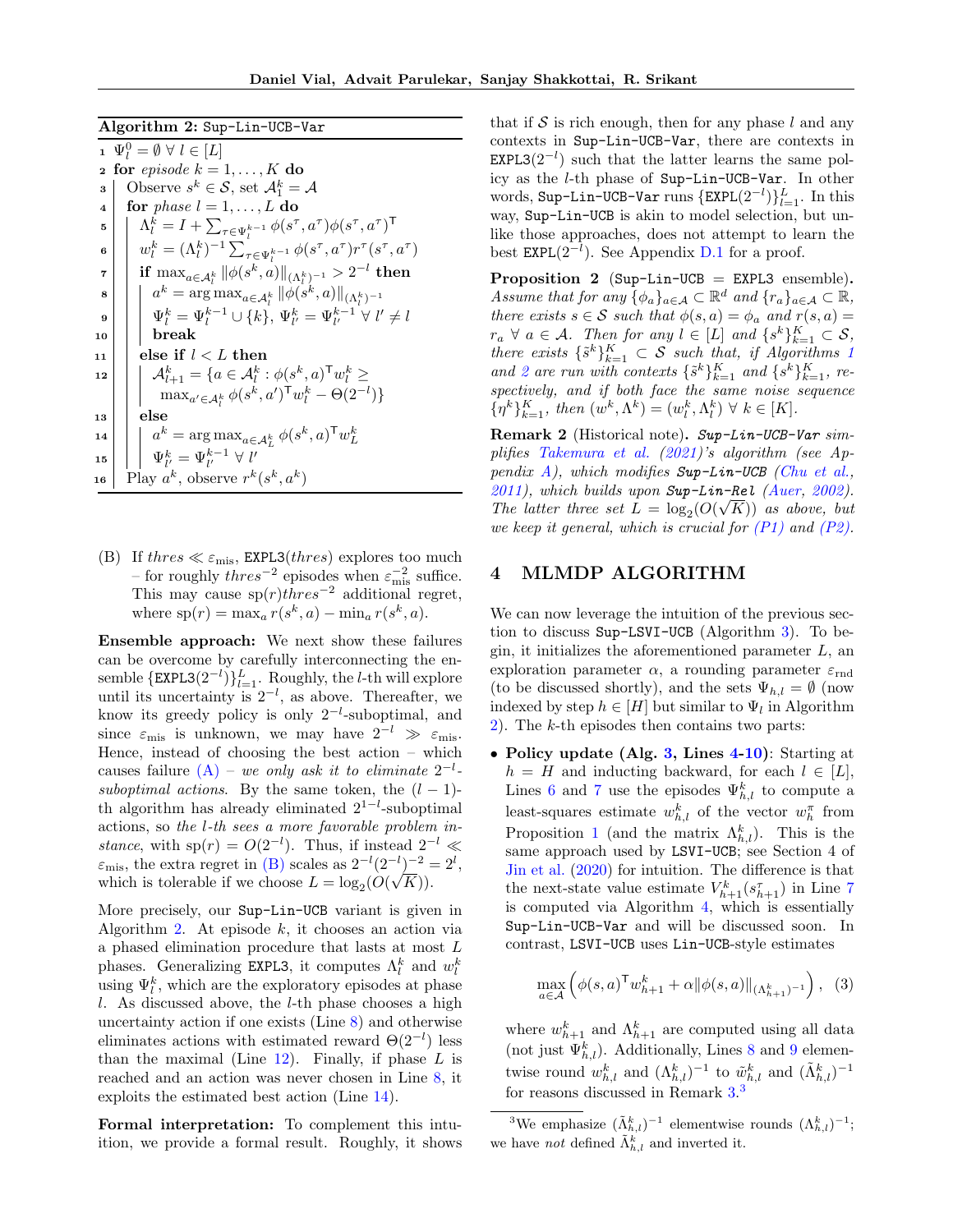<span id="page-5-8"></span><span id="page-5-7"></span><span id="page-5-6"></span><span id="page-5-5"></span><span id="page-5-4"></span><span id="page-5-3"></span>

|                         | Algorithm 3: Sup-LSVI-UCB( $\varepsilon_{\text{tol}}$ , $\delta$ )                                                             |  |  |  |  |  |
|-------------------------|--------------------------------------------------------------------------------------------------------------------------------|--|--|--|--|--|
|                         | $L = \lceil \log_2(\sqrt{d}/\varepsilon_{\text{tol}}) \rceil, \ \alpha = 42dHL\sqrt{\log(\frac{3dHL}{\delta})}$                |  |  |  |  |  |
|                         | $\epsilon_{\rm rad} = 2^{-4L}/d, \Psi_{h,l}^0 = \emptyset \ \forall \ l \in [L], h \in [H]$                                    |  |  |  |  |  |
| 3                       | for <i>episode</i> $k = 1, , K$ do                                                                                             |  |  |  |  |  |
| $\overline{\mathbf{4}}$ | for step $h = H, \ldots, 1$ do                                                                                                 |  |  |  |  |  |
| 5                       | for <i>phase</i> $l = 1, , L$ do                                                                                               |  |  |  |  |  |
| 6                       | $\Lambda_{h,l}^k = 16I + \sum_{\tau \in \Psi_{h,l}^{k-1}} \phi(s_h^{\tau}, a_h^{\tau}) \phi(s_h^{\tau}, a_h^{\tau})^{\top}$    |  |  |  |  |  |
| 7                       | $w_{h,l}^k = (\Lambda_{h,l}^k)^{-1} \sum_{\tau \in \Psi_{h,l}^{k-1}} \phi(s_h^{\tau}, a_h^{\tau}) \times$                      |  |  |  |  |  |
|                         | $(r_h^{\tau}(s_h^{\tau},a_h^{\tau})+V_{h+1}^k(s_{h+1}^{\tau}))$                                                                |  |  |  |  |  |
| 8                       | $(\tilde{\Lambda}_{h.l}^k)^{-1} = \varepsilon_{\rm rnd} \lceil (\Lambda_{h.l}^k)^{-1} / \varepsilon_{\rm rnd} \rceil$          |  |  |  |  |  |
| 9                       | $\left \begin{array}{c} \tilde{w}_{h.l}^k=\varepsilon_{\rm rnd}\lceil w_{h,l}^k/\varepsilon_{\rm rnd}\rceil\end{array}\right $ |  |  |  |  |  |
| 10                      | $(\pi_h^k(\cdot), V_h^k(\cdot), l_h^k(\cdot)) = \text{Sup-Lin-UCB-Var}(\cdot)$                                                 |  |  |  |  |  |
|                         | (see Algorithm 4)                                                                                                              |  |  |  |  |  |
| 11                      | Observe $s_1^k \in \mathcal{S}$                                                                                                |  |  |  |  |  |
| 12                      | for step $h = 1, \ldots, H$ do                                                                                                 |  |  |  |  |  |
| 13                      | Play $a_h^k = \pi_h^k(s_h^k)$ , observe $r_h^k(s_h^k, a_h^k)$                                                                  |  |  |  |  |  |
| 14                      | Transition to $s_{h+1}^k \sim P_h(\cdot   s_h^k, a_h^k)$                                                                       |  |  |  |  |  |
| 15                      | if $l_h^k(s_h^k) \leq L$ then                                                                                                  |  |  |  |  |  |
| 16                      | $\Psi_{h,l_{k}^{k}(s_{k}^{k})}^{k} = \Psi_{h,l_{k}^{k}(s_{k}^{k})}^{k-1} \cup \{k\}$                                           |  |  |  |  |  |
| 17                      | $\left  \begin{array}{c} \Psi^k_{h.l} = \Psi^{k-1}_{h.l} \ \forall \ l \in [L] \setminus \{l^k_h(s^k_h)\} \end{array} \right.$ |  |  |  |  |  |
| 18                      | else $\Psi_{h,l}^k = \Psi_{h.l}^{k-1}$ $\forall l \in [L]$                                                                     |  |  |  |  |  |

<span id="page-5-21"></span><span id="page-5-12"></span><span id="page-5-11"></span><span id="page-5-10"></span><span id="page-5-9"></span>• Policy execution (Alg. [3,](#page-5-2) Lines [11-](#page-5-9)[18\)](#page-5-10): After updating the policy, we execute it by computing its relevant entries  $\{\pi_h^k(s_h^k)\}_{h=1}^H$  via Algorithm [4.](#page-5-2) (We discuss the  $\Psi_{h,l}$  update in Lines [16,](#page-5-11) [17,](#page-5-12) and [18](#page-5-10) soon.)

<span id="page-5-2"></span>Subroutine (Alg. [4\)](#page-5-2): As mentioned above, Algorithm [4](#page-5-2) implements Sup-Lin-UCB-Var logic to choose  $\pi_h^k(s)$  for a given  $s \in \mathcal{S}$ , though using the rounded  $\tilde{w}_{h,l}^{\tilde{k}}$  and  $(\tilde{\Lambda}_{h,l}^{k})^{-1}$ . A small technical issue is that the analogue of  $(2)$  may be ill-defined, so instead we let<sup>[4](#page-5-13)</sup>

$$
\|\phi(s,a)\|_{(\tilde{\Lambda}_{h,l}^k)^{-1}}=\sqrt{|\phi(s,a)^\mathsf{T}(\tilde{\Lambda}_{h,l}^k)^{-1}\phi(s,a)|}.
$$

Algorithm [4](#page-5-2) also returns  $V_h^k(s)$ , which is the value estimate used in the backward induction, and  $l_h^k(s)$ , where  $l_h^k(s) - 1$  is the number of eliminations conducted (see Lines [5](#page-5-14) and [13\)](#page-5-15). For the value estimate, we use  $\mathcal{P}_{[0,H]}$ to project onto [0, H], i.e.,  $\mathcal{P}_{[0,H]}(x) = 0$ , x, and H when  $x < 0, \in [0, H],$  and  $> H$ , respectively. This is typical for MLMDPs and ensures boundedness of the random variables. See Remark [4](#page-5-1) for further discussion of  $V_h^k$ . Also note  $l_h^k(s) \leq L$  only when an exploratory action is chosen in Line [4,](#page-5-16) in which case Sup-LSVI-UCB adds the episode to  $\Psi_{h,l}$  (Line [16](#page-5-11) of Algorithm [3\)](#page-5-2).

<span id="page-5-0"></span>Remark 3 (Rounding). The rounding in Lines [8](#page-5-7) and [9](#page-5-8) of Algorithm [3](#page-5-2) ensures that  $V_{h+1}^k : \mathcal{S} \to [0, H]$  defined

<span id="page-5-19"></span><span id="page-5-17"></span><span id="page-5-16"></span><span id="page-5-14"></span>Algorithm 4: Sup-Lin-UCB-Var $(s)$ 1  $\mathcal{A}^k_{h,1}(s) = \mathcal{A}, V^k_{h,0}(s) = H$ 2 for phase  $l = 1, \ldots, L$  do  $\texttt{s}\ \big\| \ \text{if} \ \max_{a\in\mathcal{A}_{h,l}^k(s)} \| \phi(s,a) \|_{(\tilde{\Lambda}_{h,l}^k)^{-1}} > 2^{-l} \ \text{then}$  $\mathcal{A} \left| \begin{array}{c} \pi_h^k(s) = \argmax_{a \in \mathcal{A}_{h,l}^k(s)} \left\| \phi(s,a) \right\|_{(\tilde{\Lambda}_{h,l}^k)^{-1}} \end{array} \right.$  $5 \mid \; \; \mid \; V_h^k(s) = \mathcal{P}_{[0,H]}(V_{h,l-1}^k(s) + 2^{1-l}\alpha), \, l_h^k(s) = l$  $\mathfrak{s}\ \Big|\ \ \Big\vert\ \ \mathbf{return}\ (\pi_h^k(s),V_h^k(s),l_h^k(s))$  $\tau$  else if  $l < L$  then  $\mathbf{s} \mid \left. \left[ \begin{array}{c} \pi_{h,l}^k(s) = \arg \max_{a \in \mathcal{A}_{h,l}^k(s)} \phi(s,a)^\mathsf{T} \tilde{w}_{h,l}^k \end{array} \right. \right]$  $\mathbf{g} \begin{array}{|c|c|} & {V}_{h,l}^k(s)=\phi(s,\pi_{h,l}^k(s))^{\mathsf{T}}\tilde{w}_{h,l}^k(s), \end{array}$  $\mathtt{no}~\big|\quad \mathcal{A}_{h,l+1}^k(s) = \{a\in \mathcal{A}_{h,l}^k(s): \phi(s,a)^\mathsf{T} \tilde{w}_{h,l}^k \geq 0\}$  $V_{h,l}^{k}(s) - 2^{1-l}\alpha\}$  $11$ 12  $\begin{array}{c|c} \mid & \pi_h^k(s) = \pi_{h,L}^k(s) \end{array}$ 13  $V_h^k(s) = \mathcal{P}_{[0,H]}(V_{h,L}^k(s)), l_h^k(s) = L + 1$  $\mathtt{letum}\ (\pi^k_h(s),V^k_h(s),l^k_h(s))$ 

<span id="page-5-18"></span><span id="page-5-15"></span>by Algorithm [4](#page-5-2) belongs to a finite function class. This enables a union bound over the function class in our concentration lemma, which is needed because  $V_{h+1}^k$  is a random function that depends on past data. In con-trast, [Jin et al.](#page-9-0)  $(2020)$  shows  $(3)$  is close to a function class with a small covering number, then takes a union bound over the cover. This relies on the fact that their S-dimensional value function estimate is itself a continuous function of the  $poly(d)$ -dimensional  $w_h^k$  and  $\Lambda_h^k$ . In our case, Lines [3](#page-5-17) and [10](#page-5-18) of Algorithm  $\frac{1}{4}$  $\frac{1}{4}$  $\frac{1}{4}$  introduce discontinuities that cause this to fail.

<span id="page-5-1"></span>**Remark 4** (Off-policy estimates). Algorithm  $4's$  $4's$  (unprojected) value estimate takes one of two forms. In Line [13,](#page-5-15) it is  $\phi(s, \pi_h^k(s))^\mathsf{T} \tilde{w}_{h,L}^k$ , which is the Q-function estimate at the chosen action  $\pi_h^k(s)$ . In this sense, it is the usual "on-policy" estimate used in LSVI-UCB and most other algorithms. In contrast, Line [5](#page-5-14) uses

<span id="page-5-20"></span>
$$
\phi(s, \pi^k_{h,l-1}(s))^{\mathsf{T}} \tilde{w}^k_{h,l-1} + \Theta(2^{-l}).\tag{4}
$$

Since  $\pi_{h,l-1}^k(s) \neq \pi_h^k(s)$  in general, this estimate is offpolicy. We use such estimates in Line [5](#page-5-14) because Lines [4-](#page-5-16)[6](#page-5-19) correspond to the explicit exploration discussed in Section [3.](#page-3-2) When such exploration is needed, the onpolicy estimate may be quite low, so we use an offpolicy estimate to incentivize the algorithm to visit s (after which we can conduct the exploration). The  $2^{-l}$ term in [\(4\)](#page-5-20) is also motivated by Section [3.](#page-3-2) In essence, since  $\text{EXPL}(2^{-l})$  learns up to  $2^{-l}$  noise, it is an uncertainty bonus that makes [\(4\)](#page-5-20) the highest statisticallyplausible value from the perspective of  $\text{EXPL}(2^{-l})$ .

Remark 5 (Adversarial corruptions). [Lykouris et al.](#page-9-22) [\(2021\)](#page-9-22) assume the MDP is linear  $(\varepsilon_{mis} = 0)$  except for a small number of episodes, where it changes arbitrarily. While quite different from MLMDP, they also

<span id="page-5-13"></span><sup>&</sup>lt;sup>4</sup>While this need not be a norm,  $\varepsilon_{\text{rnd}}$  is small enough that it behaves like one (at least enough for our purposes).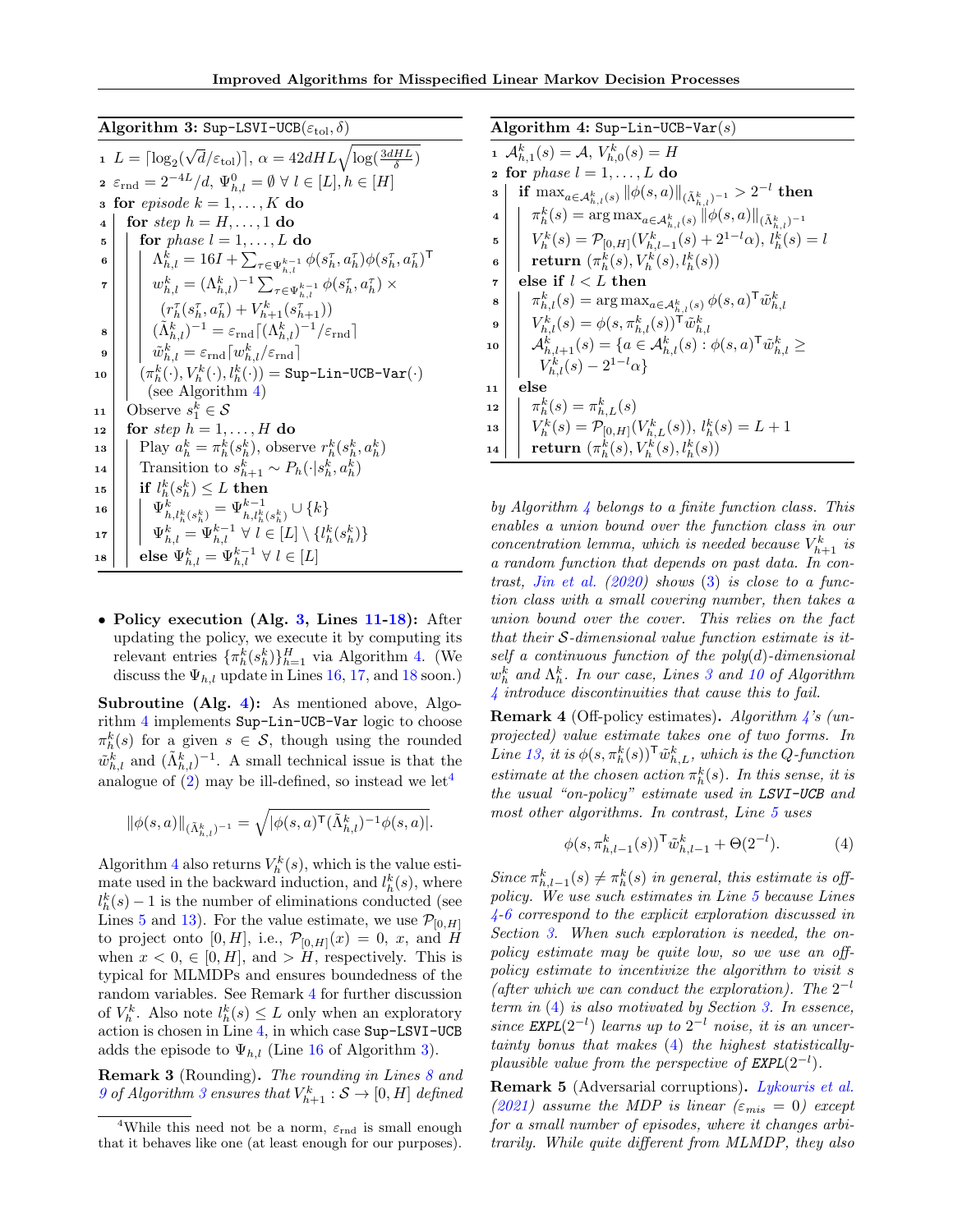combine backward induction and phased elimination, with each phase using a subset of episodes. The commonality is high level, though; in that work, each phase runs its own backward induction subroutine, which episodes each phase uses differ, and the algorithm is model-based (among other differences).

# <span id="page-6-0"></span>5 MAIN RESULTS

We can now present Theorem [1,](#page-6-1) which provides regret and complexity guarantees for Sup-LSVI-UCB. This is our most general result, and we will soon examine some special cases of  $\varepsilon_{\text{tol}}$  to build further intuition. For now, we mention that the theorem (and the fact that  $\varepsilon_{\text{mis}}$ does not appear in our algorithms) guarantees [\(P1\),](#page-0-0) [\(P2\),](#page-0-1) and [\(P3\)](#page-0-2) hold when  $\varepsilon_{\text{tol}}$  is independent of K, which (to our knowledge) is a first for MLMDPs.

<span id="page-6-1"></span>Theorem [1](#page-3-0) (General result). If Assumption 1 holds and we run Algorithm [3](#page-5-2) with inputs  $\varepsilon_{tol} \in (0,1)$  and  $\delta \in (0, 1)$ , then with probability at least  $1 - \delta$ ,

$$
R(K) = O\left(\sqrt{d^3 H^4 \min\{(d/\varepsilon_{tol})^2, K\} \log^5(\frac{d}{\varepsilon_{tol}})\iota} + \sqrt{H^3 K \iota} + \sqrt{d}H^2 K \max\{\varepsilon_{mis}, \varepsilon_{tol}\} \sqrt{\log^3(\frac{d}{\varepsilon_{tol}})\iota}\right),
$$

where  $\iota = \log(3dH/\delta)$ . Furthermore, Algorithm [3'](#page-5-2)s space complexity is

$$
O\left(d^2H\log(\frac{d}{\varepsilon_{tol}}) + dH|\mathcal{A}|\min\left\{d^2\log(\frac{d}{\varepsilon_{tol}})/\varepsilon_{tol}^2, K\right\}\right),\tag{5}
$$

and its per-episode time complexity is

$$
O\left(d^2H|\mathcal{A}| \min\left\{d^2\log(\frac{d}{\varepsilon_{tol}})/\varepsilon_{tol}^2, K\right\} \log(\frac{d}{\varepsilon_{tol}})\right). (6)
$$

Alternatively, if K is small (so  $(P1)$ ) and  $(P2)$  are less relevant), we can choose  $\varepsilon_{\text{tol}}$  in terms of K to obtain the following corollary. Here [\(P3\)](#page-0-2) still holds, though (like many existing algorithms)  $(P1)$  and  $(P2)$  fail.

<span id="page-6-2"></span>**Corollary 1** (Unknown  $\varepsilon_{\text{mis}}$ , small K). If Assumption [1](#page-3-0) holds and we run Algorithm [3](#page-5-2) with inputs  $\varepsilon_{tol} = \frac{d}{\sqrt{d}}$ K and  $\delta \in (0,1)$ , then with probability at least  $1-\delta$ ,

$$
R(K) = O\left(\sqrt{d^3 H^4 K \log^5(K)\iota} + \sqrt{d}H^2 K \varepsilon_{mis} \sqrt{\log^3(K)\iota}\right),
$$

where  $\iota = \log(3dH/\delta)$ . Furthermore, Algorithm [3'](#page-5-2)s space complexity is  $O(d^2H \log(K) + dHK|\mathcal{A}|)$  and its per-episode time complexity is  $O(d^2HK|\mathcal{A}|\log(K)).$ 

Finally, given knowledge of  $\varepsilon_{\text{mis}}$  as in [Jin et al.](#page-9-0) [\(2020\)](#page-9-0); [Zanette et al.](#page-9-2) [\(2020a\)](#page-9-2), we can set  $\varepsilon_{\text{mis}} = \varepsilon_{\text{tol}}$  to ensure [\(P1\)](#page-0-0) and [\(P2\)](#page-0-1) hold with the following regret bound.

<span id="page-6-3"></span>Corollary 2 (Known  $\varepsilon_{\text{mis}}$ , large K). If Assumption [1](#page-3-0) holds and we run Algorithm [3](#page-5-2) with inputs  $\varepsilon_{tol} = \varepsilon_{mis}$ and  $\delta \in (0,1)$ , then with probability at least  $1-\delta$ ,

$$
R(K) = O\left(\sqrt{d^3 H^4 \min\{(d/\varepsilon_{mis})^2, K\} \log^5(\frac{d}{\varepsilon_{mis}})\iota} + \sqrt{H^3 K \iota} + \sqrt{d}H^2 K \varepsilon_{mis} \sqrt{\log^3(\frac{d}{\varepsilon_{mis}})\iota}\right),
$$

where  $\iota = \log(3dH/\delta)$ . Furthermore, Algorithm [3'](#page-5-2)s space and per-episode time complexities are bounded by [\(5\)](#page-6-4) and [\(6\)](#page-6-5), respectively, with  $\varepsilon_{tol}$  replaced by  $\varepsilon_{mis}$ . **Remark 6** (Comparison to prior work). Up to log factors, the "linear" terms in the corollaries improve the results from [Jin et al.](#page-9-0) [\(2020\)](#page-9-0); [Zanette et al.](#page-9-2) [\(2020a\)](#page-9-2) by √  $a \sqrt{d}$  factor; the sublinear term in Corollary [1](#page-6-2) matches those results, while Corollary [2](#page-6-3) improves them for  $K \geq (d/\varepsilon_{tol})^2$  (see Table [1\)](#page-1-2). The complexity bounds in Corollary [1](#page-6-2) match [Jin et al.](#page-9-0) [\(2020\)](#page-9-0); [Zanette et al.](#page-9-2)  $(2020a)$ , while Corollary [2](#page-6-3) improves these bounds (also for  $K \geq (d/\varepsilon_{tol})^2$ ). The regret bound in [Zanette et al.](#page-9-3) for  $K \geq (d/\varepsilon_{tol})^2$ . The regret bound in Zanette et al.<br>[\(2020b\)](#page-9-3) beats ours by a  $\sqrt{d}$  factor in the sublinear term, but it is unclear how to implement their algorithm efficiently (again, see Table [1\)](#page-1-2).

Remark 7 (Linear term). Again neglecting logs, the **Remark** *T* (Linear term). Again neglecting logs, the linear terms in the corollaries are  $\sqrt{d}H^2K\varepsilon_{mis}$ . [Lat](#page-9-4)timear terms in the corollaries are  $\sqrt{a}$   $H^2K\varepsilon_{mis}$ . Lat[timore et al.](#page-9-4) [\(2020\)](#page-9-4) shows the  $\sqrt{d}$  "blow-up" is unavoidable and conjectures that for  $\gamma$ -discounted MDPs,  $(1 - \gamma)^{-2}$  dependence (the analogue of  $H^2$  in the discounted setting) is optimal.

<span id="page-6-4"></span>**Remark 8** (Choice of L). When  $\varepsilon_{tol} = \frac{d}{\sqrt{d}}$  $\frac{d}{\overline{K}}$  in Corol-lary [1,](#page-6-2)  $L = \log_2(\frac{K}{\sqrt{d}})$  $\frac{d}{d\bar{d}}$ ) in Algorithm [4,](#page-5-2) which is the choice used in [Takemura et al.](#page-9-1) [\(2021\)](#page-9-1). When  $\varepsilon_{tol} =$  $\varepsilon_{mis}$  in Corollary [2,](#page-6-3)  $L = \log_2(\frac{\sqrt{d}}{\varepsilon_{mis}})$ , which roughly means the ensemble  $\{EXPL3(2^{-l})\}_{l=1}^L$  explores until the lowest noise level matches the misspecification bias.

<span id="page-6-5"></span>**Remark 9** (MLCB). When  $H = 1$  and  $L = \log_2(\frac{K}{\sqrt{N}})$  $\frac{1}{d}),$ Corollary [1](#page-6-2) can be sharpened to d √  $K +$ √  $dK\varepsilon_{mis}$  (see Remark [11](#page-13-0) in Appendix [B\)](#page-11-1), which matches [Takemura](#page-9-1) [et al.](#page-9-1)  $(2021)'s$  $(2021)'s$  result when  $|\mathcal{A}|$  is large.

We prove Theorem [1](#page-6-1) in Appendix [B.](#page-11-1) At a high level, the proof generalizes that of [Takemura et al.](#page-9-1) [\(2021\)](#page-9-1)'s Theorem 1 from MLCBs to MLMDPs so is structurally similar. However, there are some key differences and challenges that are unique to the MLMDP setting:

• As discussed in Remark [3,](#page-5-0) we use rounding to cope with dependent noise that arises when  $H > 1$ ; see Lemma [1](#page-12-0) for details. The downside is that rounding introduces additional errors. However, we generalize the proof in such a way that we can define an "effective misspecification" that accounts for both rounding error and misspecification, and that plays the same role the latter alone plays in [Takemura](#page-9-1) [et al.](#page-9-1) [\(2021\)](#page-9-1) (see discussion preceding Lemma [2\)](#page-15-0).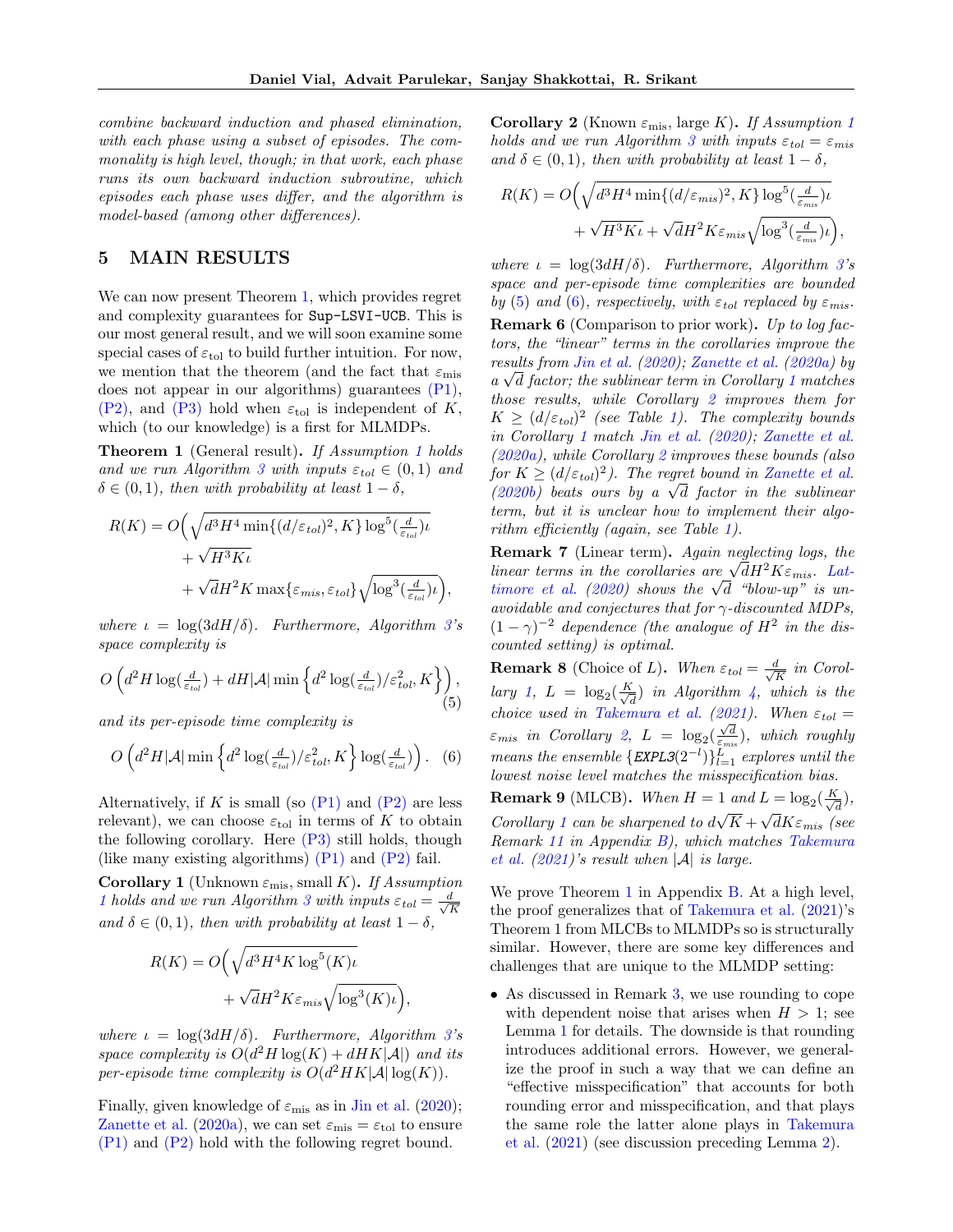- As discussed in Remark [4,](#page-5-1) we need to ensure the backward induction uses optimistic estimates  $V_h^k(s)$ despite the fact that the algorithm occasionally takes exploratory (non-optimistic) actions. We show in Lemmas [3](#page-16-0) and [4](#page-17-0) that our definition of  $V_h^k(s)$  in Algorithm [4](#page-5-2) judiciously balances two competing forces: estimating the value of the algorithm's policy (i.e., ensuring  $V_h^k \approx V_h^{\pi_k}$ ) and remaining optimistic with respect to the optimal policy (i.e.,  $V_h^* \approx V_h^k$ ), which together imply low regret (i.e.,  $V_h^* \approx V_h^{\pi_k}$ ).
- In general, we are more careful with log terms that [Takemura et al.](#page-9-1)  $(2021)$  simply bound by  $log K$  (see, e.g., discussion before Claim [3\)](#page-12-1), as this leads to super-linear bounds that our analysis avoids.
- Along these lines, the proof shows that at each phase of Algorithm [4,](#page-5-2) the misspecification may cause all  $\varepsilon_{\rm mis}$ -suboptimal actions to be eliminated (see Claim [6,](#page-16-1) which generalizes [Takemura et al.](#page-9-1) [\(2021\)](#page-9-1)'s Lemma [4](#page-5-2)). Hence, after  $\Omega(L)$  phases, Algorithm 4 may recommend  $\Omega(L\varepsilon_{\text{mis}})$ -suboptimal actions, which leads to super-linear regret bounds when L grows with K. This is why we need to choose  $\varepsilon_{\text{tol}}$  (and subsequently  $L$ ) independent of  $K$  in order to achieve [\(P1\)](#page-0-0) in Theorem [1](#page-6-1) and Corollary [2.](#page-6-3)
- Finally, when  $H = 1$ , [Takemura et al.](#page-9-1) [\(2021\)](#page-9-1) separately bounds regret when (1)  $l_1^k(s_1^k) = 1$ , (2)  $l_1^k(s_1^k) \in \{2, ..., L\}$ , and (3)  $l_1^k(s_1^k) = L + 1$  (though they do not use this notation). For general  $H \in \mathbb{N}$ , we have an entire sequence  $\{l_h^k(s_h^k)\}_{h=1}^H$ , which renders this case-based analysis intractable. Instead, we streamline their approach by showing (1) never occurs for our parameter choices (see Corollary [6\)](#page-19-0) and by introducing the  $l_h^k$  notation to treat (2) and (3) in a more unified manner (see, e.g., Claim [5\)](#page-15-1).

# <span id="page-7-0"></span>6 OTHER RESULTS

Finally, we return to discuss Lin-UCB. Recall we assume  $\eta^k$  is zero-mean,  $r(s^k, a^k)$  and  $r^k(s^k, a^k)$  =  $r(s^k, a^k) + \eta^k$  lie in [0, 1] (so  $\eta^k \in [-1, 1]$ ),  $|r(s, a)$  –  $\phi(s, a)^{\mathsf{T}} \theta \leq \varepsilon_{\text{mis}}$ , and  $\|\phi(s, a)\|_2 \leq 1$ ; we strengthen the assumption  $\|\theta\|_2 \leq \sqrt{d}$  to  $\|\theta\|_2 \leq 1$  in this section.<sup>[5](#page-7-1)</sup> For this setting, the regret definition [\(1\)](#page-3-1) simplifies to

$$
R(K) = \sum_{k=1}^{K} (r(s^k, a^k) - r(s^k, a^k)),
$$

where  $a_{\star}^{k} = \arg \max_{a \in \mathcal{A}} r(s^{k}, a)$  and  $a^{k}$  is the chosen action. In our notation, Lin-UCB chooses

$$
a^{k} = \underset{a \in \mathcal{A}}{\arg \max} (\phi(s^{k}, a)^{\mathsf{T}} w^{k} + \alpha ||\phi(s^{k}, a)||_{(\Lambda^{k})^{-1}}), (7)
$$

where  $\Lambda^k = \lambda I + \sum_{\tau=1}^{k-1} \phi(s^{\tau}, a^{\tau}) \phi(s^{\tau}, a^{\tau})^{\mathsf{T}}$  and  $w^k =$  $(\Lambda^k)^{-1} \sum_{\tau=1}^{k-1} \phi(s^{\tau}, a^{\tau}) r^{\tau}(s^{\tau}, a^{\tau}).$  [Lattimore et al.](#page-9-4)  $(2020)$  (building upon [Jin et al.](#page-9-0)  $(2020)$ ) show that choosing  $\delta \in (0,1)$ ,  $\lambda = 1$ , and  $\alpha = O(\sqrt{d \log(K/\delta)} + \sqrt{d \log(K/\delta)})$  $\overline{K}\varepsilon_{\text{mis}}$ ) ensures that with probability at least  $1 - \delta$ ,<sup>[6](#page-7-3)</sup>

<span id="page-7-2"></span>
$$
R(K) = O\left(d\sqrt{K}\log(K/\delta) + \sqrt{d}K\varepsilon_{\text{mis}}\sqrt{\log K}\right) \tag{8}
$$

(see their Lemma E.1). While  $\sqrt{d}K\varepsilon_{\text{mis}}\sqrt{\log K}$  is optimal up to the log term, it violates  $(P1)$ . We show this can be remedied (and, when  $K \gg \varepsilon_{\text{mis}}^{-2}$ , [\(8\)](#page-7-2) improved) by choosing a different regularizer  $\lambda$ .

<span id="page-7-6"></span>**Proposition 3.** Let  $\delta \in (0,1)$ ,  $\lambda = 1 + K \varepsilon_{mis}^2$ , and **Proposition 3.** Let  $o \in (0, 1)$ ,  $\lambda = 1 + K \varepsilon_{mis}^*$ , and  $\alpha = 1 + \sqrt{2d \log((\lambda + K)/(\lambda \delta))} + 2\sqrt{K} \varepsilon_{mis}$ . Under the assumptions of Section  $6$ , with probability at least  $1 - \delta$ , Lin-UCB [\(7\)](#page-7-4) satisfies

<span id="page-7-5"></span>
$$
R(K) = O\left(d\sqrt{K}\log(\min\{K, \varepsilon_{mis}^{-2}\}/\delta)\right) + \sqrt{dK\varepsilon_{mis}}\sqrt{\log(\min\{K, \varepsilon_{mis}^{-2}\})}\right).
$$
 (9)

Proof idea. The proof is standard; see Appendix [D.2](#page-22-1) for a sketch. The key step is the sum-of-bonuses calculation, which (ignoring lower order terms) shows

$$
\alpha \sum_{k=1}^K \| \phi(s^k, a^k) \|_{(\Lambda^k)^{-1}} = O\left(\varepsilon_{\text{mis}} K \sqrt{d \log(K/\lambda)}\right).
$$

Hence, when  $\lambda = O(1)$  and  $\lambda = O(K \varepsilon_{\text{mis}}^2)$ , respectively, we obtain a super-linear term like [\(8\)](#page-7-2) and a linear term like [\(9\)](#page-7-5), respectively. □

**Remark 10** (Intuition). Consider the case  $S = \{1\}$ ,  $\mathcal{A} = \{1, \ldots, d\}$ , and  $\phi(1, i) = e_i$  (the *i*-th standard ba- $\mathcal{A} = \{1, ..., d\}$ , and  $\varphi(1, i) = e_i$  (the *i*-th standard basis vector). For  $\lambda = O(1)$  and  $\alpha = \Omega(\sqrt{K} \varepsilon_{mis})$  as in [Lattimore et al.](#page-9-4) [\(2020\)](#page-9-4); [Jin et al.](#page-9-0) [\(2020\)](#page-9-0), we have  $(\alpha \|\phi(1,i)\|_{(A^k)^{-1}})^2 = O(K\varepsilon_{mis}^2/N_k(i)),$  where  $N_k(i)$  is the number of times action i was played in the first k episodes. By [\(7\)](#page-7-4), this means the algorithm needs to explore uniformly for the first  $\Omega(K\varepsilon_{mis}^2)$  steps to drive the exploration bonuses down to  $O(1)$ . In contrast,  $(\alpha \|\phi(1,i)\|_{(\Lambda^k)^{-1}})^2 = O(K\varepsilon_{mis}^2/(K\varepsilon_{mis}^2 + N_k(i))) =$  $O(1)$  holds right away (i.e., for  $k = 1$ ) with our  $\lambda$ .

# 7 DISCUSSION

Before closing, we discuss some additional important aspects of our algorithms.

<span id="page-7-4"></span>Practicality of Sup-Lin-UCB and Sup-LSVI-UCB: Recall from the introduction that, in the setting of MLCBs with unknown  $\varepsilon_{\rm mis}$ , [Lattimore et al.](#page-9-4) [\(2020\)](#page-9-4)

<span id="page-7-1"></span> ${}^{5}$ To prove  $(8)$ , [Lattimore et al.](#page-9-4)  $(2020)$  assumes 1subgaussian noise (see their Section 5),  $\|\phi(s, a)\|_2 \leq 1$ , and  $|\phi(s, a)^{\mathsf{T}} \theta| \leq 1$  (see their Appendix E), which is similar.

<span id="page-7-3"></span><sup>&</sup>lt;sup>6</sup>The lemma actually bounds  $\mathbb{E}[R(K)]$  for a refined algorithm, but  $(8)$  can be similarly proven for  $(7)$ .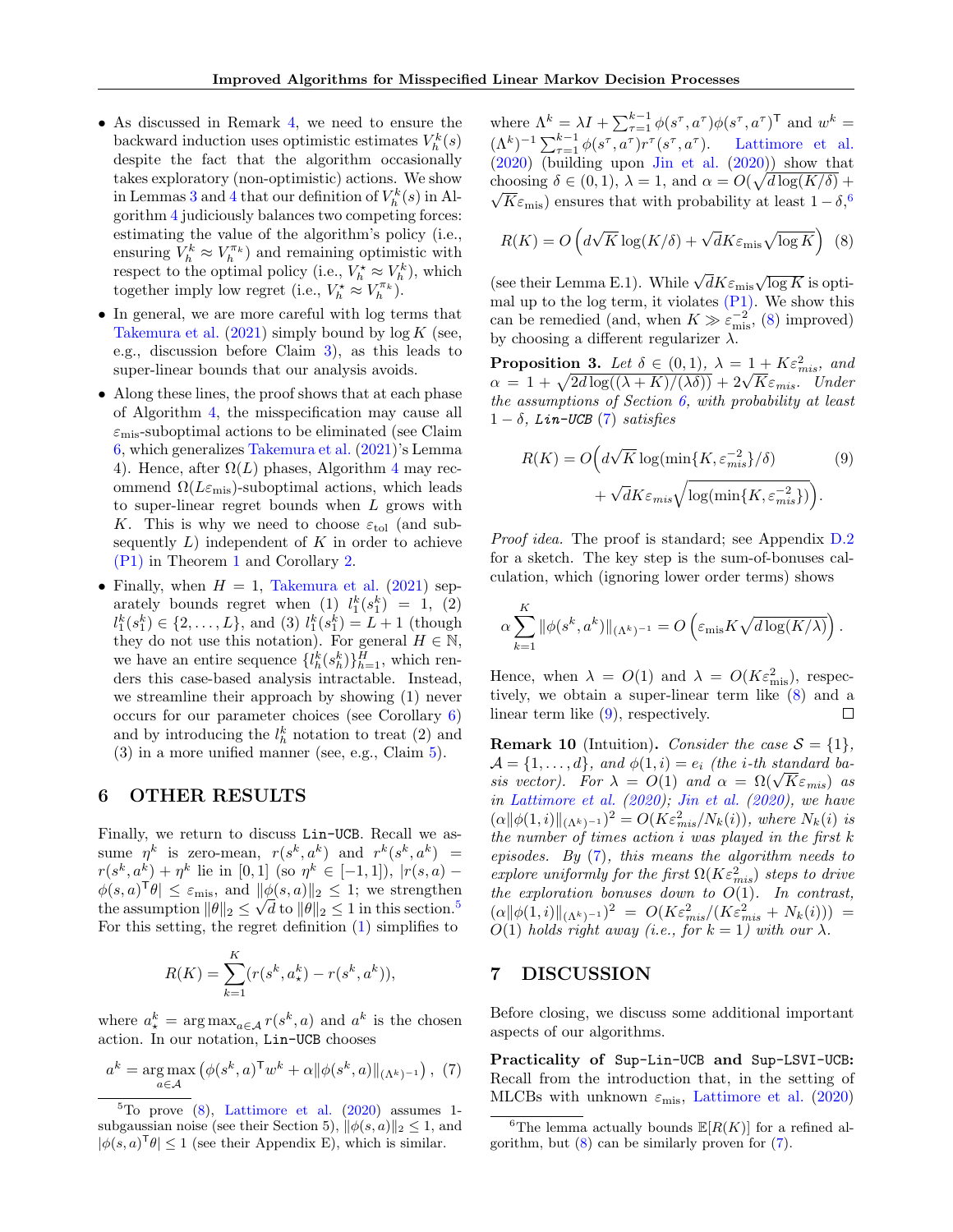devised a problem instance for which Lin-UCB incurs  $\Omega(K)$  regret and [Takemura et al.](#page-9-1) [\(2021\)](#page-9-1) showed Sup-Lin-UCB can achieve  $K \varepsilon_{\text{mis}}$  polylog $(K)$  regret. For MLMDPs, the instance of [Lattimore et al.](#page-9-4) [\(2020\)](#page-9-4) similarly shows that LSVI-UCB can incur  $\Omega(K)$  regret and we devised Sup-LSVI-UCB and proved it has  $K \max\{\varepsilon_{\text{mis}}, \varepsilon_{\text{tol}}\}$  regret. While this suggests the superiority of Sup-Lin-UCB and Sup-LSVI-UCB over Lin-UCB and LSVI-UCB, respectively, the latter two algorithms are much simpler and easier to deploy in practice. Thus, an important open problem is to devise algorithms with the strong theoretical guarantees of the former but the practical advantages of the latter. Alternatively, it would be interesting to understand the minimal assumptions under which the latter obtain the guarantees of the former (namely, assumptions which rule out the  $\Omega(K)$  instance from [Lattimore et al.](#page-9-4) [\(2020\)](#page-9-4), which is somewhat pathological).

Empirical evaluation: As shown in Table [1,](#page-1-2) our algorithm incurs lower regret than those from [Jin et al.](#page-9-0)  $(2020)$ ; [Zanette et al.](#page-9-2)  $(2020a)$ , and it would be useful to see if this improvement also occurs empirically. Unfortunately, both of these existing algorithms have parameters that the papers only specify in a big- $O$ sense ( $\beta$  in [Jin et al.](#page-9-0) [\(2020\)](#page-9-0) and  $\sigma$  in [Zanette et al.](#page-9-2) [\(2020a\)](#page-9-2)), so it is unclear how to choose these parameters to meaningfully compare the algorithms to ours. Of course, one would typically optimize the parameters for all algorithms, then use the optimized parameters to compare. But in our case,  $\beta$  and  $\sigma$  are defined in terms of  $\varepsilon_{\text{mis}}$ , so this hyperparameter optimization implicitly exploits knowledge of  $\varepsilon_{\text{mis}}$ . In short, since the existing work does not provide guidance on how to choose their parameters, it is unclear how to choose them without exploiting knowledge of  $\varepsilon_{\text{mis}}$ . This in turn renders a comparison to our algorithm (which does not require knowledge of  $\varepsilon_{\text{mis}}$  for the theoretical results) less meaningful. Nevertheless, we believe numerical comparison is important and leave it as an important point for future work.

### 8 CONCLUSION

In this work, we proposed the Sup-LSVI-UCB algorithm and showed it is the first to achieve  $(P1)$ ,  $(P2)$ , and [\(P3\).](#page-0-2) Our algorithm is motivated by a new interpretation of Sup-Lin-UCB, which also helps explain the results of [Takemura et al.](#page-9-1) [\(2021\)](#page-9-1) intuitively. Additionally, we improved existing regret bounds for MLMDPs when only  $(P3)$ , or  $(P1)$  and  $(P2)$ , are required. We also showed  $Lin$ -UCB can be improved in terms of  $(P1)$ when  $\varepsilon_{\text{mis}}$  is known, which should extend to LSVI-UCB.

Broader societal impact: While this work is theoretical, it is motivated by the very practical issue of model misspecification. In practice, automated decision making algorithms like ours should be actively monitored to mitigate the risk of biased decisions (which may arise from biased training data, for example).

#### Acknowledgements

This work was partially supported by ONR Grant N00014-19-1-2566, ARO Grant ARO W911NF-19-1- 0379, NSF/USDA Grant AG 2018-67007-28379, and NSF Grants 1910112, 2019844, 2112471, 1704970, and 1934986.

#### References

- <span id="page-8-2"></span>Yasin Abbasi-Yadkori, Dávid Pál, and Csaba Szepesvári. Improved algorithms for linear stochastic bandits. In NIPS, volume 11, pages 2312–2320, 2011.
- <span id="page-8-0"></span>Peter Auer. Using confidence bounds for exploitationexploration trade-offs. Journal of Machine Learning Research, 3(Nov):397–422, 2002.
- <span id="page-8-3"></span>Alex Ayoub, Zeyu Jia, Csaba Szepesvari, Mengdi Wang, and Lin Yang. Model-based reinforcement learning with value-targeted regression. In International Conference on Machine Learning, pages 463– 474. PMLR, 2020.
- <span id="page-8-4"></span>Sayak Ray Chowdhury and Rafael Oliveira. No-regret reinforcement learning with value function approximation: A kernel embedding approach. arXiv preprint arXiv:2011.07881, 2020.
- <span id="page-8-1"></span>Wei Chu, Lihong Li, Lev Reyzin, and Robert Schapire. Contextual bandits with linear payoff functions. In Proceedings of the Fourteenth International Conference on Artificial Intelligence and Statistics, pages 208–214. JMLR Workshop and Conference Proceedings, 2011.
- <span id="page-8-5"></span>Ashok Cutkosky, Christoph Dann, Abhimanyu Das, Claudio Gentile, Aldo Pacchiano, and Manish Purohit. Dynamic balancing for model selection in bandits and rl. In International Conference on Machine Learning, pages 2276–2285. PMLR, 2021.
- <span id="page-8-8"></span>Shi Dong, Benjamin Van Roy, and Zhengyuan Zhou. Provably efficient reinforcement learning with aggregated states. arXiv preprint arXiv:1912.06366, 2019.
- <span id="page-8-6"></span>Dylan Foster and Alexander Rakhlin. Beyond ucb: Optimal and efficient contextual bandits with regression oracles. In International Conference on Machine Learning, pages 3199–3210. PMLR, 2020.
- <span id="page-8-7"></span>Dylan J Foster, Claudio Gentile, Mehryar Mohri, and Julian Zimmert. Adapting to misspecification in contextual bandits. arXiv preprint arXiv:2107.05745, 2021.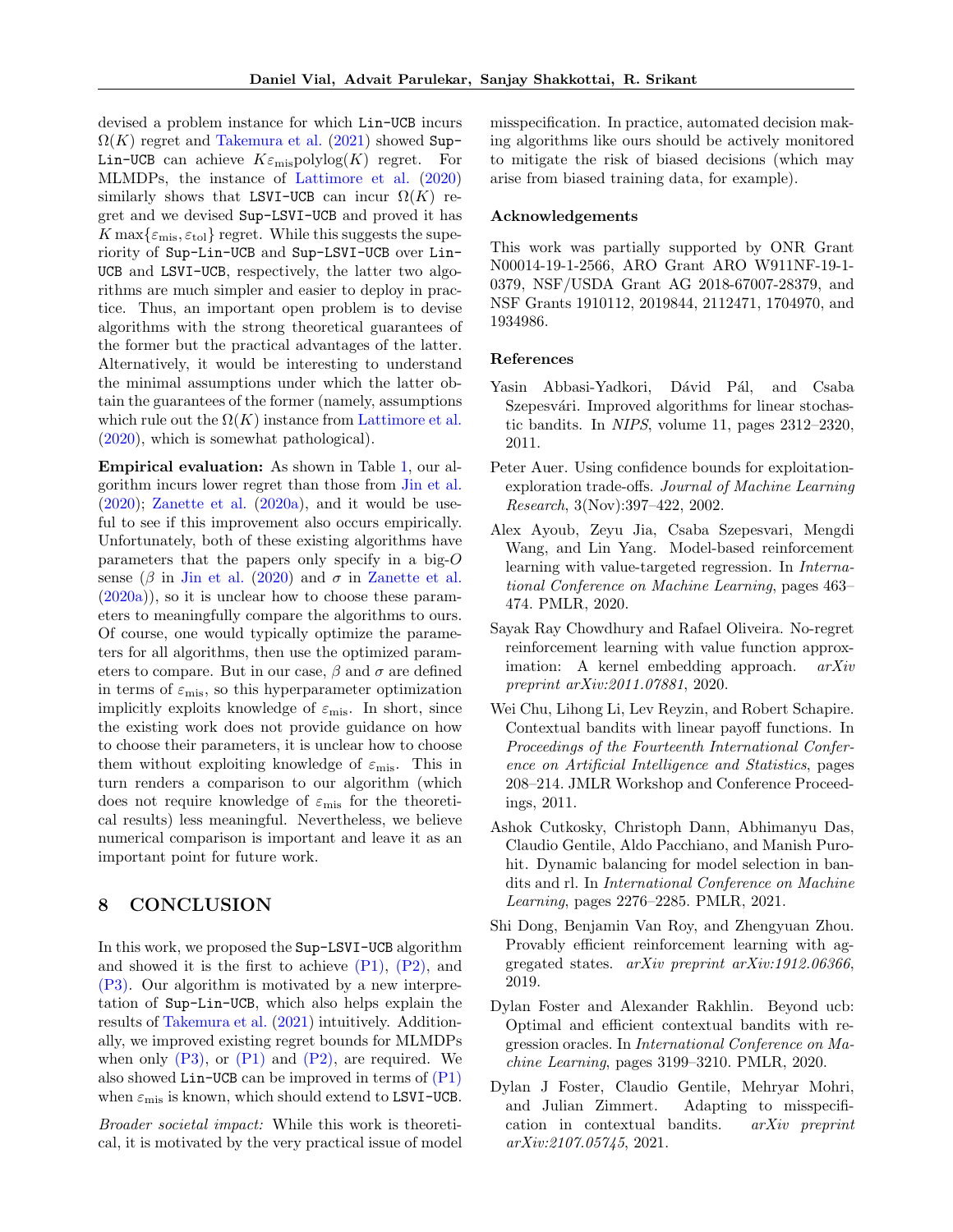- <span id="page-9-19"></span>Avishek Ghosh, Sayak Ray Chowdhury, and Aditya Gopalan. Misspecified linear bandits. In Proceedings of the AAAI Conference on Artificial Intelligence, volume 31, 2017.
- <span id="page-9-18"></span>Aditya Gopalan, Odalric-Ambrym Maillard, and Mohammadi Zaki. Low-rank bandits with latent mixtures. arXiv preprint arXiv:1609.01508, 2016.
- <span id="page-9-6"></span>Jiachen Hu, Xiaoyu Chen, Chi Jin, Lihong Li, and Liwei Wang. Near-optimal representation learning for linear bandits and linear rl. In International Conference on Machine Learning, pages 4349–4358. PMLR, 2021.
- <span id="page-9-10"></span>Haque Ishfaq, Qiwen Cui, Viet Nguyen, Alex Ayoub, Zhuoran Yang, Zhaoran Wang, Doina Precup, and Lin F Yang. Randomized exploration for reinforcement learning with general value function approximation. arXiv preprint arXiv:2106.07841, 2021.
- <span id="page-9-7"></span>Zeyu Jia, Lin Yang, Csaba Szepesvari, and Mengdi Wang. Model-based reinforcement learning with value-targeted regression. In Learning for Dynamics and Control, pages 666–686. PMLR, 2020.
- <span id="page-9-0"></span>Chi Jin, Zhuoran Yang, Zhaoran Wang, and Michael I Jordan. Provably efficient reinforcement learning with linear function approximation. In *Conference* on Learning Theory, pages 2137–2143. PMLR, 2020.
- <span id="page-9-11"></span>Dingwen Kong, Ruslan Salakhutdinov, Ruosong Wang, and Lin F Yang. Online sub-sampling for reinforcement learning with general function approximation. arXiv preprint arXiv:2106.07203, 2021.
- <span id="page-9-4"></span>Tor Lattimore, Csaba Szepesvari, and Gellert Weisz. Learning with good feature representations in bandits and in rl with a generative model. In International Conference on Machine Learning, pages 5662–5670. PMLR, 2020.
- <span id="page-9-22"></span>Thodoris Lykouris, Max Simchowitz, Alex Slivkins, and Wen Sun. Corruption-robust exploration in episodic reinforcement learning. In Conference on Learning Theory, pages 3242–3245. PMLR, 2021.
- <span id="page-9-8"></span>Aditya Modi, Nan Jiang, Ambuj Tewari, and Satinder Singh. Sample complexity of reinforcement learning using linearly combined model ensembles. In International Conference on Artificial Intelligence and Statistics, pages 2010–2020. PMLR, 2020.
- <span id="page-9-5"></span>Ian Osband, Benjamin Van Roy, Daniel J Russo, and Zheng Wen. Deep exploration via randomized value functions. Journal of Machine Learning Research, 20(124):1–62, 2019.
- <span id="page-9-16"></span>Aldo Pacchiano, Christoph Dann, Claudio Gentile, and Peter Bartlett. Regret bound balancing and elimination for model selection in bandits and rl. arXiv preprint arXiv:2012.13045, 2020a.
- <span id="page-9-17"></span>Aldo Pacchiano, My Phan, Yasin Abbasi Yadkori, Anup Rao, Julian Zimmert, Tor Lattimore, and Csaba Szepesvari. Model selection in contextual stochastic bandit problems. Advances in Neural Information Processing Systems, 33, 2020b.
- <span id="page-9-9"></span>Daniel Russo and Benjamin Van Roy. Eluder dimension and the sample complexity of optimistic exploration. In NIPS, pages 2256–2264. Citeseer, 2013.
- <span id="page-9-1"></span>Kei Takemura, Shinji Ito, Daisuke Hatano, Hanna Sumita, Takuro Fukunaga, Naonori Kakimura, and Ken-ichi Kawarabayashi. A parameter-free algorithm for misspecified linear contextual bandits. In International Conference on Artificial Intelligence and Statistics, pages 3367–3375. PMLR, 2021.
- <span id="page-9-21"></span>Bingyan Wang, Yuling Yan, and Jianqing Fan. Sample-efficient reinforcement learning for linearlyparameterized mdps with a generative model. arXiv preprint arXiv:2105.14016, 2021.
- <span id="page-9-12"></span>Ruosong Wang, Russ R Salakhutdinov, and Lin Yang. Reinforcement learning with general value function approximation: Provably efficient approach via bounded eluder dimension. Advances in Neural Information Processing Systems, 33, 2020a.
- <span id="page-9-13"></span>Yining Wang, Ruosong Wang, Simon Shaolei Du, and Akshay Krishnamurthy. Optimism in reinforcement learning with generalized linear function approximation. In International Conference on Learning Representations, 2020b.
- <span id="page-9-14"></span>Zhuoran Yang, Chi Jin, Zhaoran Wang, Mengdi Wang, and Michael Jordan. Provably efficient reinforcement learning with kernel and neural function approximations. Advances in Neural Information Processing Systems, 33, 2020a.
- <span id="page-9-15"></span>Zhuoran Yang, Chi Jin, Zhaoran Wang, Mengdi Wang, and Michael I Jordan. On function approximation in reinforcement learning: Optimism in the face of large state spaces. arXiv preprint arXiv:2011.04622, 2020b.
- <span id="page-9-20"></span>Dong Yin, Botao Hao, Yasin Abbasi-Yadkori, Nevena Lazić, and Csaba Szepesvári. Efficient local planning with linear function approximation. arXiv preprint arXiv:2108.05533, 2021.
- <span id="page-9-2"></span>Andrea Zanette, David Brandfonbrener, Emma Brunskill, Matteo Pirotta, and Alessandro Lazaric. Frequentist regret bounds for randomized least-squares value iteration. In International Conference on Artificial Intelligence and Statistics, pages 1954–1964. PMLR, 2020a.
- <span id="page-9-3"></span>Andrea Zanette, Alessandro Lazaric, Mykel Kochenderfer, and Emma Brunskill. Learning near optimal policies with low inherent bellman error. In International Conference on Machine Learning, pages 10978–10989. PMLR, 2020b.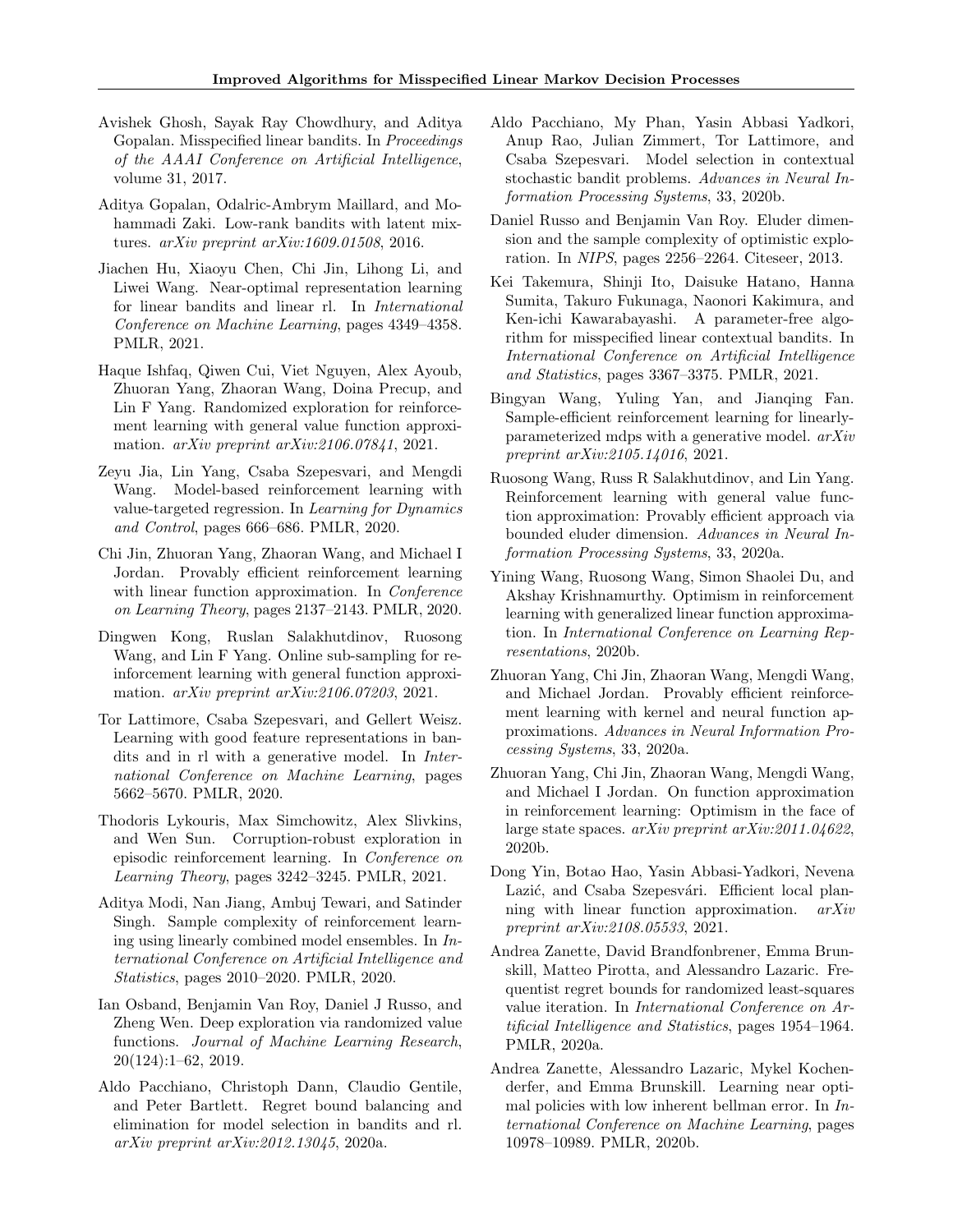- <span id="page-10-0"></span>Andrea Zanette, Alessandro Lazaric, Mykel J Kochenderfer, and Emma Brunskill. Provably efficient reward-agnostic navigation with linear value iteration. arXiv preprint arXiv:2008.07737, 2020c.
- <span id="page-10-1"></span>Zihan Zhang, Jiaqi Yang, Xiangyang Ji, and Simon S Du. Variance-aware confidence set: Variancedependent bound for linear bandits and horizonfree bound for linear mixture mdp. arXiv preprint arXiv:2101.12745, 2021.
- <span id="page-10-2"></span>Dongruo Zhou, Quanquan Gu, and Csaba Szepesvari. Nearly minimax optimal reinforcement learning for linear mixture markov decision processes. In Conference on Learning Theory, pages 4532–4576. PMLR, 2021a.
- <span id="page-10-3"></span>Dongruo Zhou, Jiafan He, and Quanquan Gu. Provably efficient reinforcement learning for discounted mdps with feature mapping. In International Conference on Machine Learning, pages 12793–12802. PMLR, 2021b.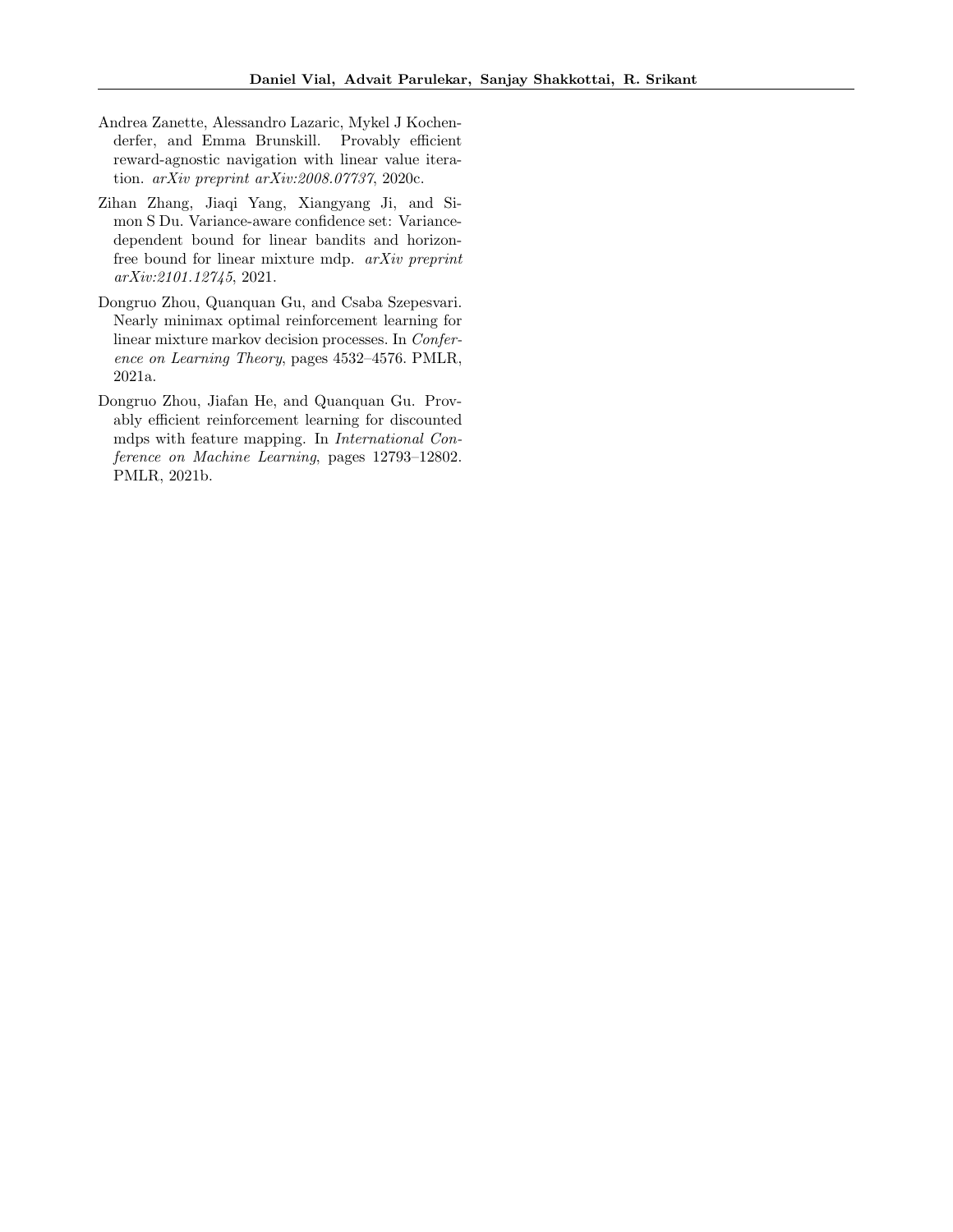# Supplementary Material: Improved Algorithms for Misspecified Linear Markov Decision Processes

# <span id="page-11-0"></span>A [Takemura et al.](#page-9-1) [\(2021\)](#page-9-1)'s ALGORITHM

Algorithm [5](#page-11-2) is the Sup-Lin-UCB variant from [Takemura et al.](#page-9-1) [\(2021\)](#page-9-1) (in our notation). The key differences from Algorithm [2](#page-4-3) are twofold. First, at each phase l, Algorithm [5](#page-11-2) either chooses an optimistic action (Line [7\)](#page-11-3), eliminates suboptimal actions (Line [9\)](#page-11-4), or chooses an exploratory action (Line [11\)](#page-11-5). In contrast, Algorithm [2](#page-4-3) either explores (Line [8\)](#page-4-4) or eliminates (Line [12\)](#page-4-5) for phases  $l < L$  and either explores (Line 8) or exploits (Line [14\)](#page-4-6) in phase  $l = L$ . Second, Algorithm [5](#page-11-2) uses Lin-UCB-style exploration bonuses in Lines [7](#page-11-3) and [9,](#page-11-4) which the corresponding lines of Algorithm [2](#page-4-3) do not. In both cases, we made these changes to simplify the algorithm and unify the presentation with EXPL3, and we found this does not worsen regret in an order sense.

#### <span id="page-11-2"></span>Algorithm 5: Sup-Lin-UCB-Var

<span id="page-11-4"></span><span id="page-11-3"></span>1  $\Psi_l^0 = \emptyset \ \forall \ l \in [L]$ 2 for  $\mathit{episode}\ k=1,\ldots,K$ do **3** Observe  $s^k \in \mathcal{S}$ , set  $l = 1$  and  $\mathcal{A}_l^k = \mathcal{A}$ 4 repeat  $\mathbf{b} \in \left[ -\Lambda^k_l = I + \sum_{\tau \in \Psi^{k-1}_l} \phi(s^\tau, a^\tau) \phi(s^\tau, a^\tau)^\mathsf{T}, w^k_l = (\Lambda^k_l)^{-1} \sum_{\tau \in \Psi^{k-1}_l} \phi(s^\tau, a^\tau) r^\tau(s^\tau, a^\tau)$  $\| \mathfrak{s} \: \Big\| \: \text{ if } \max_{a \in \mathcal{A}_l^k} \| \phi(s^k, a) \|_{(\Lambda_l^k)^{-1}} \leq \sqrt{d/K} \text{ then}$  $\left\{ \begin{array}{c} \begin{array}{c} \mathbf{z} \end{array} \ \left| \begin{array}{c} \end{array} \right. \ \ \left| \begin{array}{c} a^k = \operatorname{arg\,max}_{a \in \mathcal{A}_l^k} (\phi(s^k, a)^\mathsf{T} w_l^k + \alpha \|\phi(s^k, a)\|_{(\Lambda^k_l)^{-1}}), \, \Psi^k_{l'} = \Psi^{k-1}_{l'} \,\, \forall \,\, l' \end{array} \right. \end{array} \right.$  $\| \cdot \|$  else if  $\max_{a \in A_k^k} ||\phi(s^k, a)||_{(A_k^h)^{-1}} \leq 2^{-l}$  then  $\mathsf{P} \Big|\ \Big|\ \Big|\ \mathcal{A}_{l+1}^k=\{a\in \mathcal{\mathcal{A}}_l^k: \phi(s^k,a)^\mathsf{T} w_l^k+\alpha \|\phi(s^k,a)\|_{(\Lambda^k_l)^{-1}}\geq 0\}\,.$  $\max_{a' \in A^k_l} (\phi(s^k, a')^{\mathsf{T}} w_l^k + \alpha ||\phi(s^k, a')||_{(\Lambda^k_l)^{-1}}) - 2^{1-l} \alpha \}$  $_{10}$   $\vert$  else  $\|u_1\|_1 \ \ \Big\| \ \ \Big\| \ a^k \in \{a\in \mathcal{A}_l^k: \| \phi(s^k,a) \|_{(\Lambda^k_l)^{-1}}>2^{-l} \}, \ \Psi_l^k = \Psi_l^{k-1} \cup \{k\}, \ \Psi_{l'}^k = \Psi_{l'}^{k-1} \ \forall \ l'\neq l'$  $\mathbf{u_1}$  until  $a^k$  is chosen 13 Play  $a^k$ , observe  $r^k(s^k, a^k)$ 

# <span id="page-11-5"></span><span id="page-11-1"></span>B THEOREM [1](#page-6-1) PROOF

In this appendix, we prove Theorem [1.](#page-6-1) We begin with some basic inequalities in Appendix [B.1.](#page-11-6) We then prove our main concentration result in Appendix [B.2.](#page-12-2) Next, Appendix [B.3](#page-13-1) provides a general result for the Q-function estimates in Algorithm [4.](#page-5-2) Using this result, Appendices [B.4](#page-15-2) and [B.5](#page-16-2) bound the differences  $V_h^k(s) - V_h^{\pi_k}(s)$  and  $V_h^*(s) - V_h^k(s)$ , respectively. This yields a bound on the episode k regret  $V_1^*(s_1^k) - V_1^{\pi_k}(s_1^k)$ , which we use in Appendix [B.6](#page-17-1) to prove the regret guarantee. Along the way, we defer some proof details to Appendix [C,](#page-18-0) which also contains the complexity analysis.

### <span id="page-11-6"></span>B.1 Simple results

We first bound the error that arises from the rounding performed in Algorithm [3.](#page-5-2)

<span id="page-11-7"></span>**Claim 1** (Rounding error). For any  $k \in [K]$ ,  $h \in [H]$ ,  $l \in [L]$ ,  $s \in S$ , and  $a \in A$ , we have

$$
|\phi(s,a)^\mathsf{T} (w_{h,l}^k - \tilde w_{h,l}^k)| \leq \sqrt{d} \varepsilon_{rnd}, \quad \Big|\|\phi(s,a)\|_{(\Lambda_{h,l}^k)^{-1}} - \|\phi(s,a)\|_{(\tilde \Lambda_{h,l}^k)^{-1}} \Big| \leq \sqrt{d \varepsilon_{rnd}}.
$$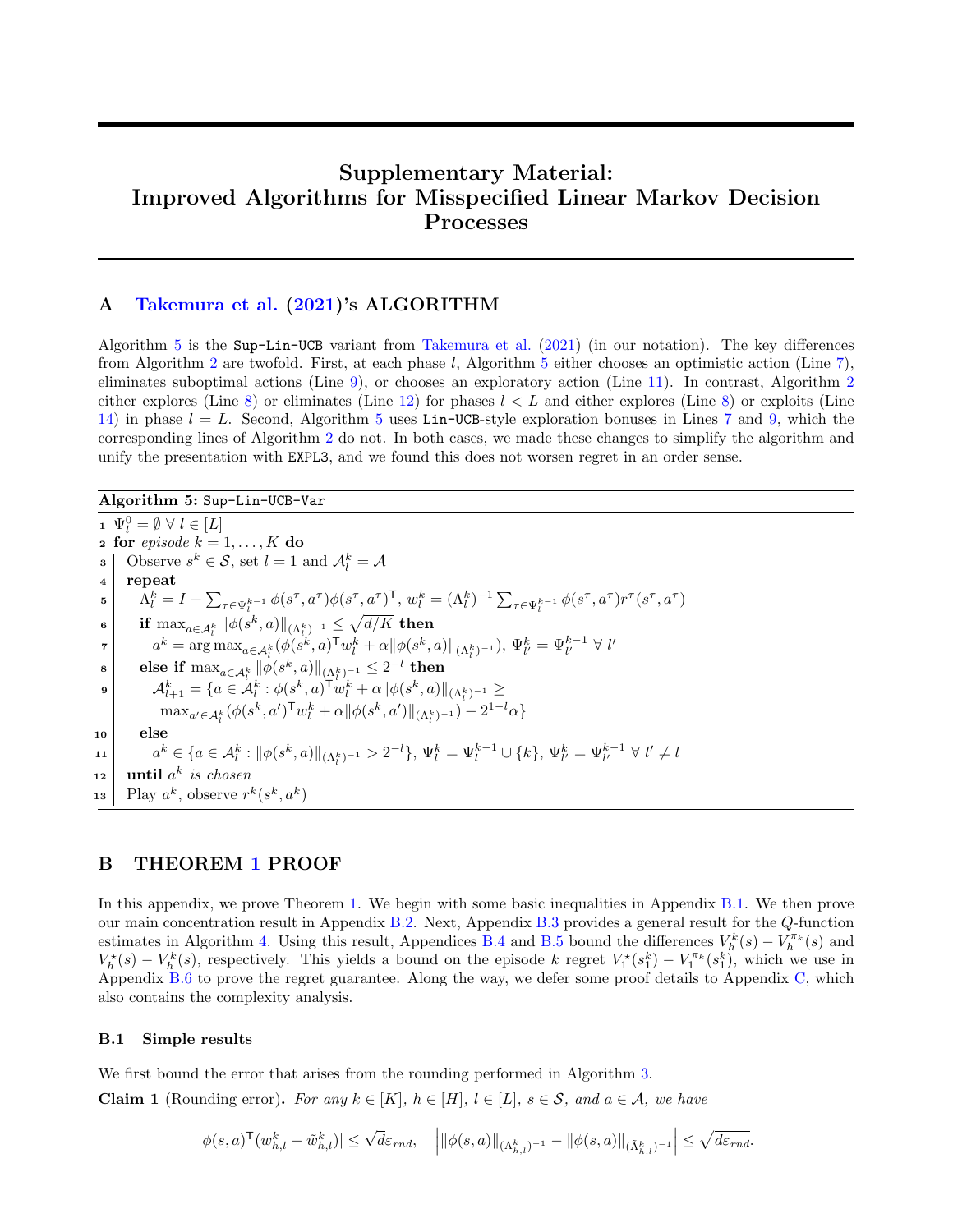Next, we have the following bounds for the bonus terms.

<span id="page-12-3"></span>**Claim 2** (Bonuses). For any  $k \in [K]$ ,  $h \in [H]$ ,  $s \in S$ ,  $l \in [l_h^k(s) - 1]$ , and  $a \in \mathcal{A}_{h,l}^k(s)$ , we have  $\|\phi(s, a)\|_{(\tilde{\Lambda}_{h,l}^k)^{-1}} \leq$  $2^{-l}$  and  $\|\phi(s,a)\|_{(\Lambda_{h,l}^k)^{-1}} \leq 2^{1-l}$ .

Proof. The first bound holds by definition in Algorithm [4.](#page-5-2) For the second bound, we use the first, Claim [1,](#page-11-7) and  $\varepsilon_{\text{rnd}} \leq 2^{-2l}/d$  in Algorithm [3](#page-5-2) to obtain  $\|\phi(s, a)\|_{(\Lambda_{h,l}^k)^{-1}} \leq \|\phi(s, a)\|_{(\tilde{\Lambda}_{h,l}^k)^{-1}} + 2^{-l} \leq 2^{-l} + 2^{-l} = 2^{1-l}$ .  $\Box$ 

Finally, we bound the cardinality of  $\Psi_{h,l}^k$ . This is an analogue of [Takemura et al.](#page-9-1) [\(2021\)](#page-9-1)'s Lemma 1, which shows  $|\Psi_{h,l}^k| = O(4^l d \log(K/d))$ . With a more careful argument, we obtain a bound that is independent of K (for any fixed  $l$ ), which will be crucial in achieving  $(P1)$  and  $(P2)$ .

<span id="page-12-1"></span>**Claim 3** (Dataset bound). For any  $k \in [K]$ ,  $h \in [H]$ , and  $l \in [L]$ , we have  $|\Psi_{h,l}^k| \leq 40 \cdot 4^l dl \leq 2^{3l+5} d$ .

Proof sketch. By Lines [4-](#page-5-16)[5](#page-5-14) of Algorithm [4](#page-5-2) and Line [16](#page-5-11) of Algorithm [3,](#page-5-2) for each  $\tau \in \Psi_{h,l}^k$ , we know that  $\|\phi(s_h^{\tau}, a_h^{\tau})\|_{(\tilde{\Lambda}_{h,l}^{\tau})^{-1}} > 2^{-l}$ . This implies  $|\Psi_{h,l}^k| \leq 4^l \sum_{\tau \in \Psi_{h,l}^k} |\phi(s_h^{\tau}, a_h^{\tau})|_{(\tilde{\Lambda}_{h,l}^{\tau})^{-1}}^2 = \tilde{O}(4^l d)$ , where the equality follows from Claim [1](#page-11-7) and [Abbasi-Yadkori et al.](#page-8-2) [\(2011\)](#page-8-2). See Appendix [B](#page-11-1) for details.  $\Box$ 

### <span id="page-12-2"></span>B.2 Concentration

For any  $k \in [K], h \in [H], l \in [L],$  and  $V : \mathcal{S} \to \mathbb{R}$ , define the bad event

$$
\mathcal{B}(k,h,l,V) = \left\{ \left\| \sum_{\tau \in \Psi_{h,l}^{k-1}} \phi(s_h^\tau, a_h^\tau) \left( \eta_h^\tau + V(s_{h+1}^\tau) - \mathbb{E}_{s_{h+1}^\tau} V(s_{h+1}^\tau) \right) \right\|_{(\Lambda_{h,l}^k)^{-1}} > \beta \right\},
$$

where  $\mathbb{E}_{s_{h+1}^{\tau}}V(s_{h+1}^{\tau}) = \int_{s' \in \mathcal{S}}V(s')P_h(s'|s_h^{\tau}, a_h^{\tau})$  only averages over  $s_{h+1}^{\tau}$  (even if V is random, in particular, if  $V = V_{h+1}^k$ ) and  $\beta = 13dHL\sqrt{\log(3dHL/\delta)}$ . Also define the good event

$$
\mathcal{G} = \cap_{k=1}^K \cap_{h=1}^H \cap_{l=1}^L \mathcal{B}(k,h,l,V_{h+1}^k)^C.
$$

As discussed in Remark [3,](#page-5-0) a similar event is analyzed in [Jin et al.](#page-9-0) [\(2020\)](#page-9-0) using covering arguments. In contrast, here  $V_{h+1}^k$  belongs to a finite function class, which allows us to show that G occurs with high probability via a direct union bound over the function class.

<span id="page-12-0"></span>**Lemma 1** (Concentration). The good event G occurs with probability at least  $1 - \delta/2$ .

*Proof.* We fix  $h \in [H]$  and  $l \in [L]$  and show  $\mathbb{P}(\bigcup_{k=1}^{K} \mathcal{B}(k, h, l, V_{h+1}^{k})) \leq \frac{\delta}{2HL}$ , which (by the union bound) completes the proof. Toward this end, we introduce some notation. For any (ordered) sets  $\mathscr{X} = \{x_{l'}\}_{l'=1}^L \subset \mathbb{R}^d$  and  $\mathscr{Y} = \{Y_{l'}\}_{l'=1}^L \subset \mathbb{R}^{d \times d}$ , let  $V_{\mathscr{X},\mathscr{Y}} : \mathcal{S} \to [0,H]$  be the function that results from running Algorithm [4](#page-5-2) with  $\tilde{w}_{h+1,l'}^k$ and  $(\tilde{\Lambda}_{h+1,l'}^k)^{-1}$  replaced by  $x_{l'}$  and  $Y_{l'}$ , respectively. Hence, if  $\mathscr{X} = \{\tilde{w}_{h+1,l'}^k\}_{l'=1}^L$  and  $\mathscr{Y} = \{(\tilde{\Lambda}_{h+1,l'}^k)^{-1}\}_{l'=1}^L$ , then  $V_{\mathcal{X},\mathcal{Y}} = V_{h+1}^k$ . Next, define

$$
\mathcal{X} = \{ [\varepsilon_{\text{rnd}} i_j]_{j=1}^d : i_j \in \{ -\lceil (2^L dH)^4 / \varepsilon_{\text{rnd}} \rceil, \dots, \lceil (2^L dH)^4 / \varepsilon_{\text{rnd}} \rceil \} \ \forall \ j \in [d] \} \subset \mathbb{R}^d,
$$
  

$$
\mathcal{Y} = \{ [\varepsilon_{\text{rnd}} i_{j_1, j_2}]_{j_1, j_2 = 1}^d : i_{j_1, j_2} \in \{ -\lceil 1/(16\varepsilon_{\text{rnd}}) \rceil, \dots, \lceil 1/(16\varepsilon_{\text{rnd}}) \rceil \} \ \forall \ (j_1, j_2) \in [d]^2 \} \subset \mathbb{R}^{d \times d}.
$$

By Claim [10](#page-20-0) in Appendix [B](#page-11-1) (which shows  $||w_{h,l}^k||_{\infty} \leq (2^L dH)^4$ ), we have  $\{\tilde{w}_{h+1,l'}^k\}_{l'=1}^L \in \mathcal{X}^L$ . Further, by a standard matrix norm inequality and the fact that the eigenvalues of  $\Lambda_{h+1,l'}^k$  are at least 16, we have  $\max_{j_1,j_2} |(\Lambda_{h+1,l'}^k)^{-1}_{j_1,j_2}| \le ||(\Lambda_{h+1,l'}^k)^{-1}||_2 \le 1/16$ , so  $\{(\tilde{\Lambda}_{h+1,l'}^k)^{-1}\}_{l'=1}^L \in \mathcal{Y}^L$ . Finally, we know  $V_{h+1}^k : \mathcal{S} \to [0,H]$ by Lines [5](#page-5-14) and [13](#page-5-15) of Algorithm [4.](#page-5-2) Thus, if we define  $V = \{V_{\mathscr{X},\mathscr{Y}} : \mathcal{S} \to [0,H] | \mathscr{X} \in \mathcal{X}^L, \mathscr{Y} \in \mathcal{Y}^L \}$ , then  $V_{h+1}^k \in V \forall k \in [K]$ , which implies  $\cup_{k=1}^K \mathcal{B}(k, h, l, V_{h+1}^k) \subset \cup_{V \in \mathcal{V}} \cup_{k=1}^K \mathcal{B}(k, h, l, V)$ . Hence, taking another union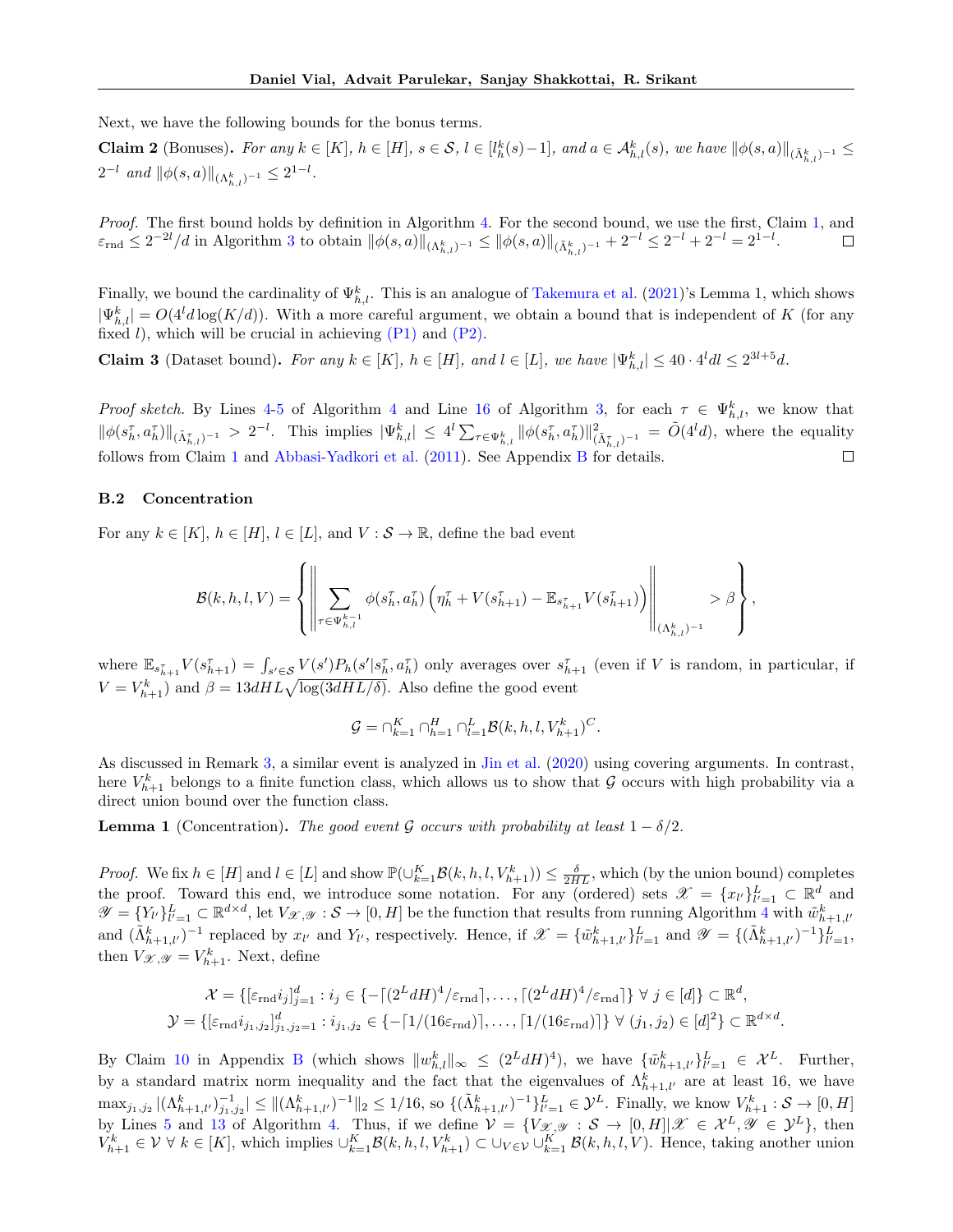bound, it suffices to show that for any  $V \in \mathcal{V}$ ,  $\mathbb{P}(\cup_{k=1}^K \mathcal{B}(k, h, l, V)) \leq \frac{\delta}{2HL|\mathcal{V}|}$ . Let  $\mathbf{1}(\cdot)$  denote the indicator function, and for each  $\tau \in [K]$ , define the following:

$$
\underline{s}_{\tau+1} = s_{h+1}^{\tau}, \quad \underline{\phi}_{\tau} = \phi(s_h^{\tau}, a_h^{\tau}) \mathbf{1}(\tau \in \Psi_{h,l}^{\tau}), \quad \underline{\Lambda}_k = 16I + \sum_{\tau=1}^{k-1} \underline{\phi}_{\tau} \underline{\phi}_{\tau}^{\tau}, \quad v_{\tau} = \eta_h^{\tau} + V(\underline{s}_{\tau+1}) - \mathbb{E}_{s_{h+1}^{\tau}} V(s_{h+1}^{\tau}).
$$

Then by definition, for any  $k \in [K]$ , we have

<span id="page-13-2"></span>
$$
\Lambda_{h,l}^{k} = \underline{\Lambda}_{k}, \quad \left\| \sum_{\tau \in \Psi_{h,l}^{k-1}} \phi(s_{h}^{\tau}, a_{h}^{\tau}) \left( \eta_{h}^{\tau} + V(s_{h+1}^{\tau}) - \mathbb{E}_{s_{h+1}^{\tau}} V(s_{h+1}^{\tau}) \right) \right\|_{(\Lambda_{h,l}^{k})^{-1}} = \left\| \sum_{\tau=1}^{k-1} \underline{\phi}_{\tau} v_{\tau} \right\|_{\underline{\Lambda}_{k}^{-1}}.
$$
 (10)

Also let  $\mathcal{F}_0 = \emptyset$  and  $\mathcal{F}_{\tau} = \sigma(\mathcal{F}_{\tau-1} \cup \sigma(s_1^{\tau}, a_1^{\tau}, \eta_1^{\tau}, \ldots, s_{h-1}^{\tau}, a_{h-1}^{\tau}, \eta_{h-1}^{\tau}, s_h^{\tau}, a_h^{\tau})$  for each  $\tau \in \mathbb{N}$ , where  $\sigma(\cdot)$  is the generated  $\sigma$ -algebra. Hence, in words,  $\mathcal{F}_{\tau}$  contains all randomness until the random reward and next state are realized at step h of episode  $\tau$ . Note  $\phi_{\tau}$  is  $\mathcal{F}_{\tau}$ -measurable and  $v_{\tau}$  is  $\mathcal{F}_{\tau+1}$ -measurable with  $\mathbb{E}[v_{\tau}|\mathcal{F}_{\tau}] = 0$ . Furthermore, since  $\eta_h^{\tau} \in [-1,1]$  by assumption (see Section [2\)](#page-2-0) and  $V : \mathcal{S} \to [0,H]$  by definition, we have  $v_{\tau} \in [-2H, 2H]$ , so  $v_{\tau}$  is  $(2H)$ -subgaussian. Therefore,

$$
\begin{split} \mathbb{P}(\cup_{k=1}^{K}\mathcal{B}(k,h,l,V))&=\mathbb{P}\left(\cup_{k=1}^{K}\left\{\left\|\sum_{\tau=1}^{k-1}\underline{\phi}_{\tau}v_{\tau}\right\|_{\underline{\Lambda}_{k}^{-1}}>\beta\right\}\right)\\ &\leq\mathbb{P}\left(\cup_{k=1}^{K}\left\{\left\|\sum_{\tau=1}^{k-1}\underline{\phi}_{\tau}v_{\tau}\right\|_{\underline{\Lambda}_{k}^{-1}}>\sqrt{8H^{2}\log\left(\frac{\det(\Lambda_{h,l}^{k})}{\det(16I)}\frac{2HL|\mathcal{V}|}{\delta}\right)}\right\}\right)\leq\frac{\delta}{2HL|\mathcal{V}|}, \end{split}
$$

where the equality uses  $(10)$ , the first inequality is a simple calculation (see Claim [11](#page-20-1) in Appendix [B](#page-11-1) for details), and the second inequality is Theorem 1 from [Abbasi-Yadkori et al.](#page-8-2) [\(2011\)](#page-8-2).  $\Box$ 

<span id="page-13-0"></span>**Remark 11** (MLCB). When  $H = 1$ , we simply have  $v_{\tau} = \eta_h^{\tau}$  in the proof of Lemma [1,](#page-12-0) so we do not require a union bound over V. This union bound makes  $\beta$ , and subsequently  $\alpha$ , have linear (instead of square root) a union bound over *V*. This union bound makes *β*, and subsequently  $\alpha$ , have linear (instead of squ<br>dependence on d, which in turn gives the  $\sqrt{K}$  term in our regret bound  $d^{3/2}$  (instead of d) dependence.

### <span id="page-13-1"></span>B.3 Estimation error

For the remainder of the proof, we bound regret on the good event  $\mathcal G$ . We first show that on  $\mathcal G$ , the least-squares estimate  $w_{h,l}^k$  is close to  $\bar{w}_h^k \triangleq \theta_h + \int_{s' \in \mathcal{S}} V_{h+1}^k(s') \mu_h(s')$  in a certain sense. For this, it will be convenient to introduce the following notation:

$$
\Delta_h^r(s, a) = r_h(s, a) - \phi(s, a)^\mathsf{T} \theta_h, \quad \Delta_h^P(s'|s, a) = P_h(s'|s, a) - \phi(s, a)^\mathsf{T} \mu_h.
$$

(Note  $|\Delta_h^r(s, a)|, \|\Delta_h^P(\cdot|s, a)\|_1 \leq \varepsilon_{\text{mis}}$  by Assumption [1.](#page-3-0)) We can now prove a generalization of [Takemura et al.](#page-9-1) [\(2021\)](#page-9-1)'s Lemma 2 using an approach somewhat similar to [Jin et al.](#page-9-0) [\(2020\)](#page-9-0)'s Lemma B.4.

<span id="page-13-3"></span>**Claim 4** (Least-squares error). On the event G, for any  $k \in [K]$ ,  $h \in [H]$ ,  $s \in S$ ,  $l \in [l_h^k(s) - 1]$ , and  $a \in \mathcal{A}_{h,l}^k(s)$ , we have  $|\phi(s, a)^\mathsf{T}(w_{h,l}^k - \bar{w}_h^k)| \leq 2^{-l} \alpha + 26H\sqrt{2}$  $d l \varepsilon_{mis}.$ 

*Proof.* By definition of  $\Lambda_{h,l}^k$ , we have

$$
\bar{w}_h^k = (\Lambda_{h,l}^k)^{-1} \Lambda_{h,l}^k \bar{w}_h^k = 16(\Lambda_{h,l}^k)^{-1} \bar{w}_h^k + (\Lambda_{h,l}^k)^{-1} \sum_{\tau \in \Psi_{h,l}^{k-1}} \phi(s_h^\tau, a_h^\tau) \phi(s_h^\tau, a_h^\tau)^\mathsf{T} \bar{w}_h^k.
$$

By definition of  $\bar{w}_h^k$  and Assumption [1,](#page-3-0) for any  $\tau \in \Psi_{h,l}^{k-1}$ , we know

$$
\phi(s_h^{\tau}, a_h^{\tau})^{\mathsf{T}} \bar{w}_h^k = r_h(s_h^{\tau}, a_h^{\tau}) + \mathbb{E}_{s_{h+1}^{\tau}} V_{h+1}^k(s_{h+1}^{\tau}) - \Delta_h^r(s_h^{\tau}, a_h^{\tau}) - \int_{s' \in \mathcal{S}} V_{h+1}^k(s') \Delta_h^P(s' | s_h^{\tau}, a_h^{\tau}).
$$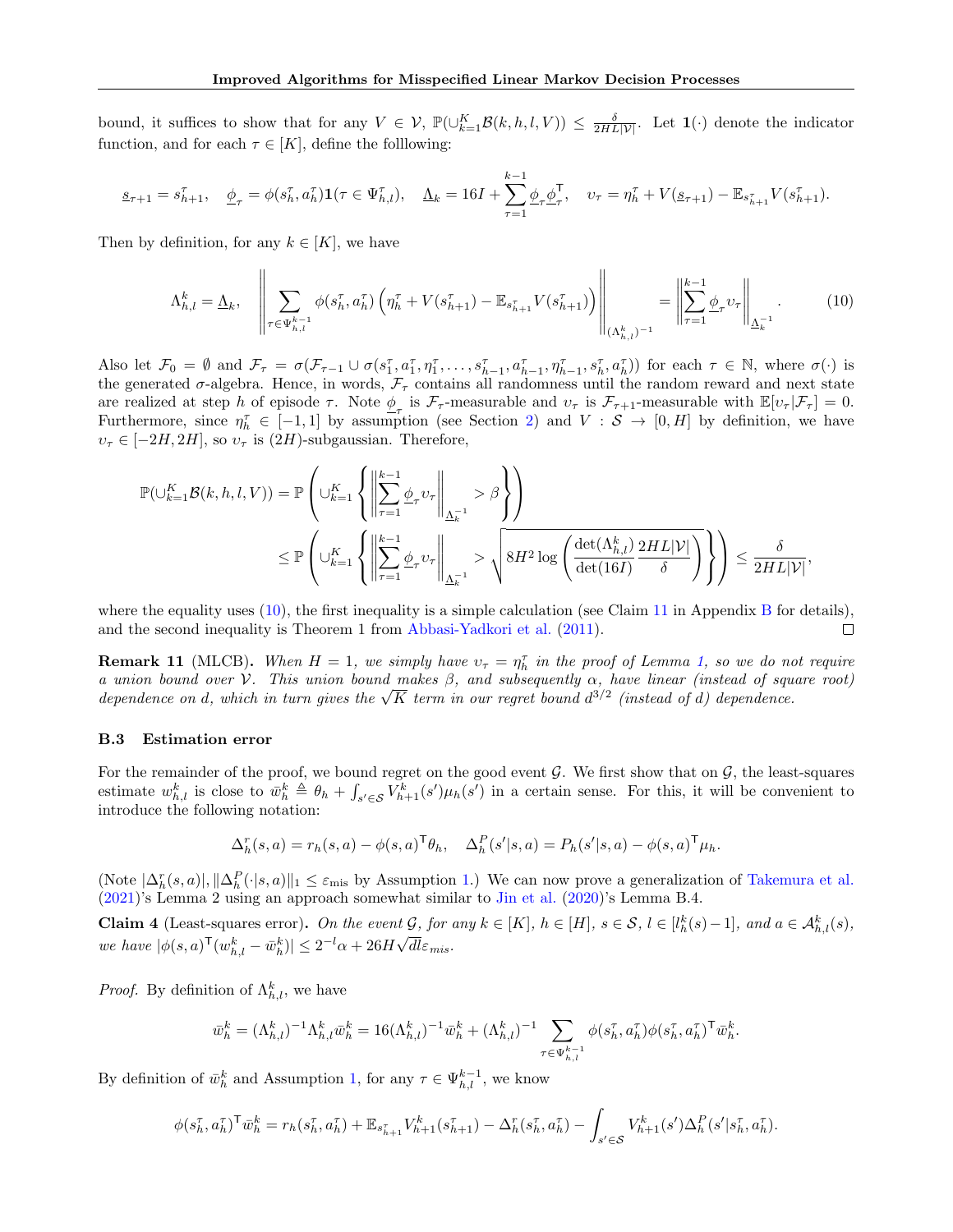Additionally, recall that in Algorithm [3,](#page-5-2) we have

$$
w_{h,l}^k = (\Lambda_{h,l}^k)^{-1} \sum_{\tau \in \Psi_{h,l}^{k-1}} \phi(s_h^\tau, a_h^\tau) (r_h(s_h^\tau, a_h^\tau) + \eta_h^\tau + V_{h+1}^k(s_{h+1}^\tau)).
$$

It follows that  $\phi(s, a)^\mathsf{T} (w_{h,l}^k - \bar{w}_h^k) = \sum_{i=1}^3 \phi(s, a)^\mathsf{T} (\Lambda_{h,l}^k)^{-1} z_i$ , where we define

$$
z_{1} = \sum_{\tau \in \Psi_{h,l}^{k-1}} \phi(s_{h}^{\tau}, a_{h}^{\tau}) \left(\eta_{h}^{\tau} + V_{h+1}^{k}(s_{h+1}^{\tau}) - \mathbb{E}_{s_{h+1}^{\tau}} V_{h+1}^{k}(s_{h+1}^{\tau})\right), \quad z_{2} = -16\bar{w}_{h}^{k},
$$

$$
z_{3} = \sum_{\tau \in \Psi_{h,l}^{k-1}} \phi(s_{h}^{\tau}, a_{h}^{\tau}) \left(\Delta_{h}^{\tau}(s_{h}^{\tau}, a_{h}^{\tau}) + \int_{s' \in S} V_{h+1}^{k}(s') \Delta_{h,s'}^{P}(s_{h}^{\tau}, a_{h}^{\tau})\right).
$$

Hence, we aim to bound  $|\phi(s, a)^{\mathsf{T}}(\Lambda_{h,l}^k)^{-1}z_i|$  for each  $i \in [3]$ . By Cauchy-Schwarz, on the event  $\mathcal{G}$ ,

$$
|\phi(s,a)^{\mathsf{T}}(\Lambda_{h,l}^k)^{-1}z_1| \leq \|z_1\|_{(\Lambda_{h,l}^k)^{-1}} \|\phi(s,a)\|_{(\Lambda_{h,l}^k)^{-1}} \leq \beta \|\phi(s,a)\|_{(\Lambda_{h,l}^k)^{-1}}.
$$
\n(11)

Again using Cauchy-Schwarz, we have

$$
|\phi(s,a)^{\mathsf{T}}(\Lambda_{h,l}^k)^{-1}z_2| \le 16\|\bar{w}_h^k\|_{(\Lambda_{h,l}^k)^{-1}}\|\phi(s,a)\|_{(\Lambda_{h,l}^k)^{-1}} \le 8\sqrt{d}H\|\phi(s,a)\|_{(\Lambda_{h,l}^k)^{-1}},\tag{12}
$$

where the second inequality holds because, by Claim [9](#page-19-1) in Appendix [B](#page-11-1) (a simple norm equivalence), Assumption [1,](#page-3-0) and the fact that  $V_{h+1}^k : \mathcal{S} \to [0, H]$  in Algorithm [4,](#page-5-2)

<span id="page-14-2"></span><span id="page-14-1"></span><span id="page-14-0"></span>
$$
\|\bar{w}_h^k\|_{(\Lambda_{h,l}^k)^{-1}} \le \|\bar{w}_h^k\|_2/4 \le \sqrt{d}(1+H)/4 \le \sqrt{d}H/2.
$$

For  $z_3$ , first note that by Assumption [1](#page-3-0) and Algorithm [4,](#page-5-2)

$$
\left|\Delta_h^r(s_h^\tau, a_h^\tau) + \int_{s' \in \mathcal{S}} V_{h+1}^k(s') \Delta_h^P(s' | s_h^\tau, a_h^\tau) \right| \le \left(1 + \max_{s' \in \mathcal{S}} V_{h+1}^k(s')\right) \varepsilon_{\text{mis}} \le (1 + H)\varepsilon_{\text{mis}} \le 2H\varepsilon_{\text{mis}}.
$$

Furthermore, since  $l \leq l_h^k(s) - 1$  and  $a \in \mathcal{A}_{h,l}^k(s)$ , we can use Claims [2](#page-12-3) and [3](#page-12-1) to obtain

$$
|\Psi_{h,l}^{k-1}| \times \phi(s,a)^{\mathsf{T}} (\Lambda_{h,l}^k)^{-1} \phi(s,a) \le 40 \cdot 4^l dl \times 4^{1-l} = 160 dl < 13^2 dl.
$$

By the previous two bounds, Cauchy-Schwarz, and positive-semidefiniteness, we obtain

$$
|\phi(s,a)^{\mathsf{T}}(\Lambda_{h,l}^{k})^{-1}z_{3}| \leq 2H\varepsilon_{\text{mis}} \sum_{\tau \in \Psi_{h,l}^{k-1}} |\phi(s,a)^{\mathsf{T}}(\Lambda_{h,l}^{k})^{-1}\phi(s_{h}^{\tau},a_{h}^{\tau})|
$$
\n
$$
\leq 2H\varepsilon_{\text{mis}} \sqrt{\frac{|\Psi_{h,l}^{k-1}|\phi(s,a)^{\mathsf{T}}(\Lambda_{h,l}^{k})^{-1}\sum_{\tau \in \Psi_{h,l}^{k-1}}\phi(s_{h}^{\tau},a_{h}^{\tau})\phi(s_{h}^{\tau},a_{h}^{\tau})(\Lambda_{h,l}^{k})^{-1}\phi(s,a)}}{z_{H\varepsilon_{\text{mis}}}\sqrt{|\Psi_{h,l}^{k-1}|\phi(s,a)^{\mathsf{T}}(\Lambda_{h,l}^{k})^{-1}(\Lambda_{h,l}^{k}-16I)(\Lambda_{h,l}^{k})^{-1}\phi(s,a)}} \leq 2H\varepsilon_{\text{mis}}\sqrt{|\Psi_{h,l}^{k-1}|\phi(s,a)^{\mathsf{T}}(\Lambda_{h,l}^{k})^{-1}\phi(s,a)} \leq 26H\varepsilon_{\text{mis}}\sqrt{dl}.
$$
\n(13)

Hence, combining  $(11)$ ,  $(12)$ , and  $(13)$ , we obtain

$$
|\phi(s,a)^{\mathsf{T}}(w_{h,l}^k - \bar{w}_h^k)| \leq \sum_{i=1}^3 |\phi(s,a)^{\mathsf{T}}(\Lambda_{h,l}^k)^{-1} z_i| \leq (\beta + 8\sqrt{d}H) ||\phi(s,a)||_{(\Lambda_{h,l}^k)^{-1}} + 26H\varepsilon_{\text{mis}}\sqrt{d l}.
$$

This completes the proof, because  $\|\phi(s, a)\|_{(\Lambda_{h,l}^k)^{-1}} \leq 2^{1-l}$  by Claim [2,](#page-12-3) and by definition,

$$
\beta + 8\sqrt{d}H = 13dH L \sqrt{\log(3dH L/\delta)} + 8\sqrt{d}H \le 21dH L \sqrt{\log(3dH L/\delta)} = \alpha/2.
$$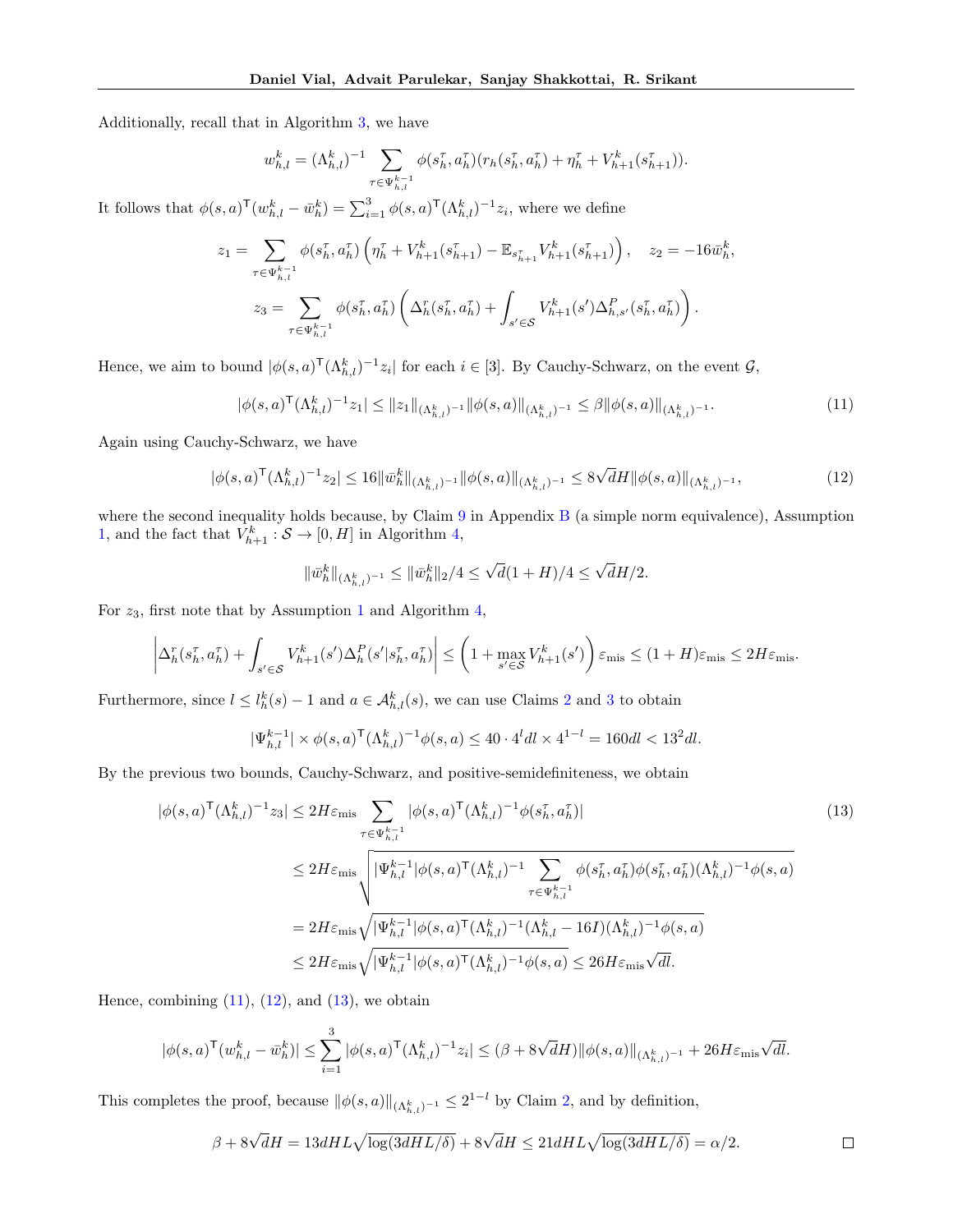We conclude this subsection by using Claim [4](#page-5-2) to show the Q-function estimates in Algorithm 4 are close to the function  $\bar{Q}_h^k : \mathcal{S} \times \mathcal{A} \to [0, 2H]$  defined by

$$
\bar{Q}_h^k(s, a) = r_h(s, a) + \int_{s' \in \mathcal{S}} V_{h+1}^k(s') P_h(s'|s, a) \ \forall \ (s, a) \in \mathcal{S} \times \mathcal{A}.
$$

It will also be convenient to define  $\varepsilon_{\text{eff}} = 2\alpha\sqrt{d\varepsilon_{\text{rnd}}} + 28H$ √  $dL\varepsilon_{\text{mis}}$ , which is the effective misspecification (true misspecification and rounding error) that we carry through the next portion of the proof.

<span id="page-15-0"></span>**Lemma 2** (Q-function error). On the event G, for any  $k \in [K]$ ,  $h \in [H]$ ,  $s \in S$ ,  $l \in [l_h^k(s) - 1]$ , and  $a \in \mathcal{A}_{h,l}^k(s)$ , we have  $|\phi(s, a)^\mathsf{T} \tilde{w}_{h,l}^k - \bar{Q}_h^k(s, a)| \leq 2^{-l} \alpha + \varepsilon_{\text{eff}}$ .

Proof. By the triangle inequality, we have

$$
|\phi(s,a)^{\mathsf{T}}\tilde{w}_{h,l}^k - \bar{Q}_h^k(s,a)||\phi(s,a)^{\mathsf{T}}(\tilde{w}_{h,l}^k - w_{h,l}^k)| + |\phi(s,a)^{\mathsf{T}}(w_{h,l}^k - \bar{w}_h^k)| + |\phi(s,a)^{\mathsf{T}}\bar{w}_h^k - \bar{Q}_h^k(s,a)|.
$$

For the first term, by Claim [1,](#page-11-7) and since  $\alpha \geq 1$  and  $\varepsilon_{\text{rnd}} \in (0, 1)$ ,

$$
|\phi(s,a)^\mathsf{T} (\tilde{w}^k_{h,l} - w^k_{h,l})| \leq \sqrt{d} \varepsilon_{\text{rnd}} \leq \alpha \sqrt{d \varepsilon_{\text{rnd}}}.
$$

For the second term, by Claim [4](#page-13-3) and since  $l \leq l_h^k(s) - 1 \leq L$ ,

$$
|\phi(s,a)^\mathsf{T} (w_{h,l}^k - \bar{w}_h^k)| \leq 2^{-l} \alpha + 26 H \sqrt{dl} \varepsilon_{\text{mis}} \leq 2^{-l} \alpha + 26 H \sqrt{dl} \varepsilon_{\text{mis}}
$$

For the third term, by Assumption [1](#page-3-0) and Algorithm [4,](#page-5-2)

$$
|\bar{Q}_h^k(s, a) - \phi(s, a)^\mathsf{T} \bar{w}_h^k| = \left| \Delta_h^r(s, a) + \int_{s' \in \mathcal{S}} \Delta_h^P(s'|s, a) V_{h+1}^k(s') \right| \leq 2H\varepsilon_{\text{mis}} \leq 2H\sqrt{dL}\varepsilon_{\text{mis}}.
$$

Hence, combining all of the above, we obtain

$$
|\phi(s,a)^\mathsf{T}\tilde{w}_{h,l}^k - \bar{Q}_h^k(s,a)| \le 2^{-l}\alpha + 2\alpha\sqrt{d\varepsilon_{\rm rnd}} + 28H\sqrt{dL}\varepsilon_{\rm mis} = 2^{-l}\alpha + \varepsilon_{\rm eff}.
$$

#### <span id="page-15-2"></span>B.4 Algorithm policy error

Our next goal is to bound the difference between the value function estimate  $V_h^k$  and the true value function  $V_h^{\pi_k}$  of the algorithm's policy. We begin with an intermediate result. This is roughly an analogue of [Takemura](#page-9-1) [et al.](#page-9-1) [\(2021\)](#page-9-1)'s Lemma 5 and 8, though our streamlined approach yields a single result. Additionally, we have to deal with the projection in Algorithm [4,](#page-5-2) which complicates the proof.

<span id="page-15-1"></span>**Claim 5** (Algorithm error, one-step). On the event G, for any  $k \in [K]$ ,  $h \in [H]$ , and  $s \in S$ , we have  $V_h^k(s)$  $\bar{Q}_h^k(s, \pi_h^k(s)) \leq 8\alpha \cdot 2^{-l_h^k(s)} + \varepsilon_{\text{eff}}.$ 

*Proof.* Let  $l = l_h^k(s) - 1$ . By Corollary [6](#page-19-0) from Appendix [B,](#page-11-1) we know that  $l \in [L]$ . We first assume  $l \in [L-1]$ , which implies  $V_h^k(s) = \mathcal{P}_{[0,H]}(V_{h,l}^k(s) + 2^{-l}\alpha)$  in Algorithm [4.](#page-5-2) Hence, if  $V_{h,l}^k(s) < -2^{-l}\alpha$ , then  $V_h^k(s) = 0$ , which immediately yields the desired bound (since  $\overline{Q}_h^k(s, \pi_h^k(s)) \ge 0$ ). If instead  $V_{h,l}^k(s) \ge -2^{-l}\alpha$ , then  $V_h^k(s) \le$  $V_{h,l}^k(s) + 2^{-l}\alpha$ , so it suffices to prove the bound with  $V_h^k(s)$  replaced by  $V_{h,l}^k(s) + 2^{-l}\alpha$ . Toward this end, first observe that by Lemma [2](#page-15-0) and since  $\pi_h^k(s) \in \mathcal{A}_{h,l+1}^k(s) \subset \mathcal{A}_{h,l}^k(s)$ ,

$$
\phi(s,\pi^k_h(s))^{\mathsf{T}}\tilde{w}^k_{h,l}\leq \bar{Q}^k_h(s,\pi^k_h(s))+2^{-l}\alpha+\varepsilon_{\text{eff}}.
$$

On the other hand, again using  $\pi_h^k(s) \in \mathcal{A}_{h,l+1}^k(s)$ , we know

$$
V_{h,l}^k(s) + 2^{-l} \alpha \leq \phi(s, \pi_h^k(s))^\mathsf{T} \tilde{w}_{h,l}^k + 2^{1-l} \alpha + 2^{-l} \alpha.
$$

Hence, combining the inequalities, we obtain

$$
V_{h,l}^k(s)+2^{-l}\alpha-\bar{Q}_h^k(s,\pi_h^k(s))\leq 2^{1-l}\alpha+2^{-l}\alpha+2^{-l}\alpha+\varepsilon_{\text{eff}}=8\alpha\cdot 2^{-l_h^k(s)}+\varepsilon_{\text{eff}}.
$$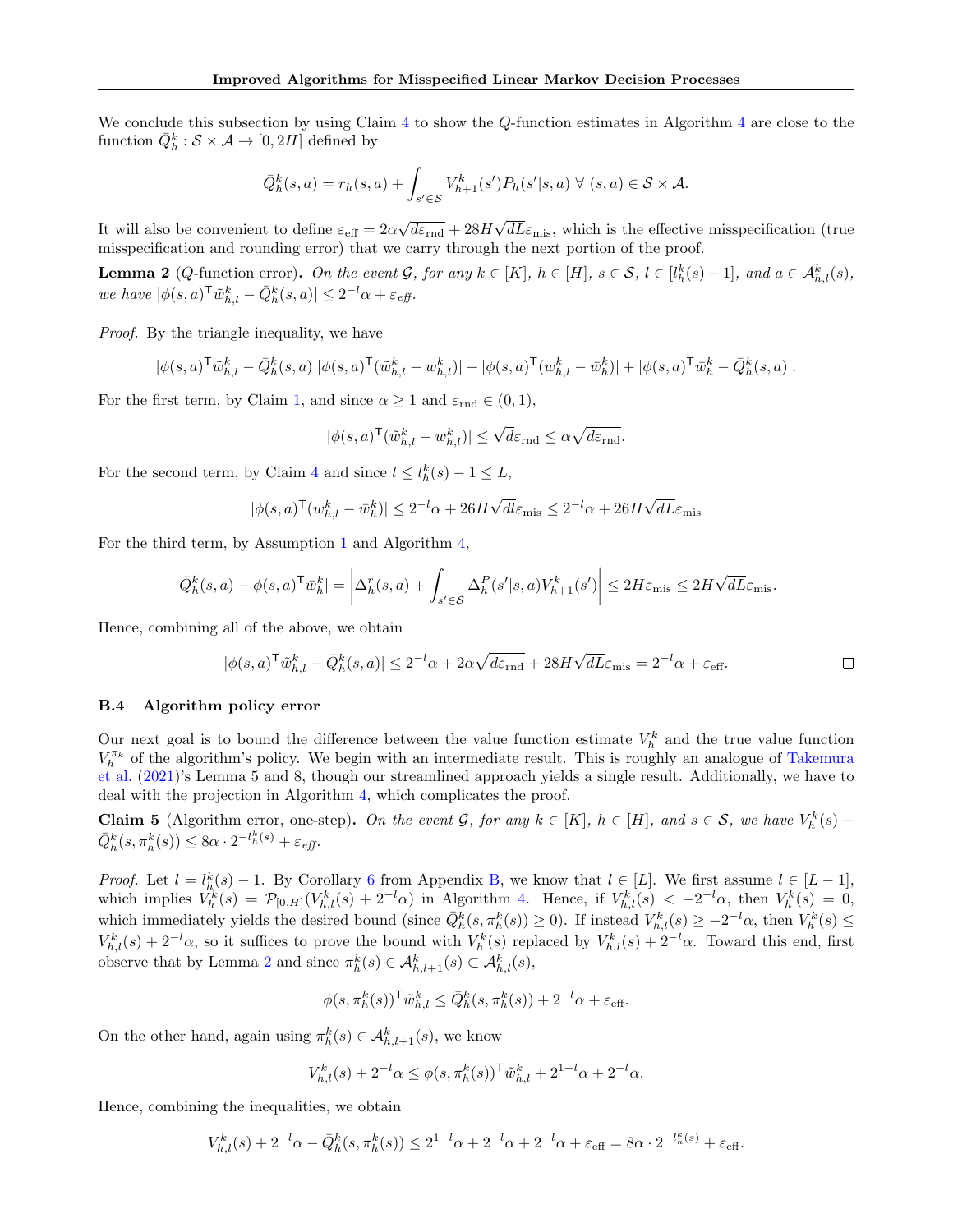For  $l = L$ , we have  $V_h^k(s) = \mathcal{P}_{[0,H]}(V_{h,L}^k(s))$  in Algorithm [4.](#page-5-2) If  $V_{h,L}^k(s) < 0$ , the bound is again immediate. If instead  $V_{h,L}^k(s) \geq 0$ , we know  $V_h^k(s) \leq V_{h,L}^k(s)$ , so we can prove the bound with  $V_h^k(s)$  replaced by  $V_{h,L}^k(s)$ . By Algorithm [4](#page-5-2) and Lemma [2,](#page-15-0) we have

$$
V_{h,L}^k(s) - \bar{Q}_h^k(s, \pi_h^k(s)) = \phi(s, \pi_h^k(s))^\mathsf{T} \tilde{w}_{h,L}^k - \bar{Q}_h^k(s, \pi_h^k(s)) \le 2^{-L} \alpha + \varepsilon_{\text{eff}} < 8\alpha \cdot 2^{-l_h^k(s)} + \varepsilon_{\text{eff}},
$$

where the final inequality is  $2^{-L} = 2^{1-l_h^k(s)} < 8 \cdot 2^{-l_h^k(s)}$ .

Next, for any  $k \in [K]$  and  $h \in [H]$ , define the martingale noise term

$$
\gamma_h^k = \mathbb{E}_{s_{h+1}^k}(V_{h+1}^k(s_{h+1}^k) - V_{h+1}^{\pi_k}(s_{h+1}^k)) - (V_{h+1}^k(s_{h+1}^k) - V_{h+1}^{\pi_k}(s_{h+1}^k)).
$$

Using the previous claim and a simple inductive argument, we can prove the following lemma (see Appendix [B](#page-11-1) for details). In essence, similar to [Jin et al.](#page-9-0) [\(2020\)](#page-9-0)'s Lemma B.6, this lemma shows that the noise  $\gamma_h^k$  in the backward induction yields a martingale difference sequence.

<span id="page-16-0"></span>**Lemma 3** (Algorithm error, multi-step). On the event G, for any  $k \in [K]$  and any  $h \in [H]$ , we have

$$
V_h^k(s_h^k) - V_h^{\pi_k}(s_h^k) \le 8\alpha \sum_{h'=h}^H 2^{-l_{h'}^k(s_{h'}^k)} + \sum_{h'=h}^H \gamma_{h'}^k + (H - h + 1)\varepsilon_{\text{eff}}.\tag{14}
$$

<span id="page-16-5"></span> $\Box$ 

<span id="page-16-3"></span> $\Box$ 

#### <span id="page-16-2"></span>B.5 Optimal policy error

Next, we bound the difference between the optimal value function  $V_h^*$  and the value function estimate  $V_h^k$ . We start with two intermediate results. First, for each  $k \in [K]$ ,  $h \in [H]$ ,  $s \in \mathcal{S}$ , and  $l \in [l_h^k(s) \wedge L]$ , let  $\bar{\pi}_{h,l}^k(s) = \arg \max_{a \in A_{h,l}^k(s)} \bar{Q}_h^k(s, a)$ . We can then generalize [Takemura et al.](#page-9-1) [\(2021\)](#page-9-1)'s Lemma 4.

<span id="page-16-1"></span>**Claim 6** (Error across phases). On the event G, for any  $k \in [K]$ ,  $h \in [H]$ ,  $s \in S$ , and  $l \in [l_h^k(s) \wedge L]$ , we have  $\bar{Q}_h^k(s,\bar{\pi}_{h,1}^k(s)) - \bar{Q}_h^k(s,\bar{\pi}_{h,l}^{\bar{k}}(s)) \leq 2(l-1)\varepsilon_{e\!f\!f}.$ 

*Proof.* We use induction on l. For  $l = 1$ , the bound holds with equality. Assuming it holds for  $l \in [(l_h^k(s) \wedge L) - 1]$ , we prove it for  $l + 1$ . By the inductive hypothesis, it suffices to show

$$
\bar{Q}_h^k(s, \bar{\pi}_{h,l}^k(s)) - \bar{Q}_h^k(s, \bar{\pi}_{h,l+1}^k(s)) \le 2\varepsilon_{\text{eff}}.\tag{15}
$$

If  $\bar{\pi}_{h,l}^k(s) \in \mathcal{A}_{h,l+1}^k(s)$ , then since  $\mathcal{A}_{h,l+1}^k(s) \subset \mathcal{A}_{h,l}^k(s)$ , we have  $\bar{\pi}_{h,l+1}^k(s) = \bar{\pi}_{h,l}^k(s)$  by definition, so [\(15\)](#page-16-3) is immediate. Hence, it only remains to prove [\(15\)](#page-16-3) when  $\bar{\pi}_{h,l}^k(s) \notin \mathcal{A}_{h,l+1}^k(s)$ . Since  $\pi_{h,l}^k(s) \in \mathcal{A}_{h,l+1}^k(s)$  in Algorithm [4,](#page-5-2) the definition of  $\bar{\pi}_{h,l+1}^k(s)$  implies

$$
\bar{Q}_h^k(s,\bar{\pi}_{h,l}^k(s))-\bar{Q}_h^k(s,\bar{\pi}_{h,l+1}^k(s))\leq \bar{Q}_h^k(s,\bar{\pi}_{h,l}^k(s))-\bar{Q}_h^k(s,\pi_{h,l}^k(s)).
$$

By  $l \leq l_h^k(s) - 1$ , Lemma [2,](#page-15-0) the assumption that  $\bar{\pi}_{h,l}^k(s) \notin \mathcal{A}_{h,l+1}^k(s)$ , and Algorithm [4,](#page-5-2) we have

$$
\bar{Q}_{h}^{k}(s,\bar{\pi}_{h,l}^{k}(s)) - \bar{Q}_{h}^{k}(s,\pi_{h,l}^{k}(s)) \leq \phi(s,\bar{\pi}_{h,l}^{k}(s))^{\top} \tilde{w}_{h,l}^{k} - \phi(s,\pi_{h,l}^{k}(s))^{\top} \tilde{w}_{h,l}^{k} + 2^{1-l} \alpha + 2\varepsilon_{\text{eff}} < 2\varepsilon_{\text{eff}}.
$$

Combining the previous two inequalities, we obtain the desired bound [\(15\)](#page-16-3).

As an immediate corollary, we have the following.

<span id="page-16-4"></span>**Corollary 3** (Error across phases). On the event G, for any  $k \in [K]$ ,  $h \in [H]$ ,  $s \in S$ , and  $l \in [l_h^k(s) \wedge L]$ , we have  $\bar{Q}_h^k(s, \bar{\pi}_{h,1}^k(s)) - \bar{Q}_h^k(s, \bar{\pi}_{h,l}^k(s)) \leq 2(L-1)\varepsilon_{\text{eff}}$ .

We can now bound the difference between  $V_h^{\star}$  and  $V_h^k$  in terms of the difference at the next step, i.e., between  $V_{h+1}^*$  and  $V_{h+1}^k$ . This is similar in spirit to [Jin et al.](#page-9-0) [\(2020\)](#page-9-0)'s Lemma B.5.

<span id="page-16-6"></span>**Claim 7** (Optimal error, one-step). On the event G, for any  $k \in [K]$ ,  $h \in [H]$ , and  $s \in S$ ,

$$
V_h^{\star}(s) - V_h^k(s) \le \max \left\{ \max_{a \in \mathcal{A}} \int_{s' \in \mathcal{S}} (V_{h+1}^{\star}(s') - V_{h+1}^k(s')) P_h(s'|s, a) + 2L\varepsilon_{\text{eff}} + 2^{-L}\alpha, 0 \right\}.
$$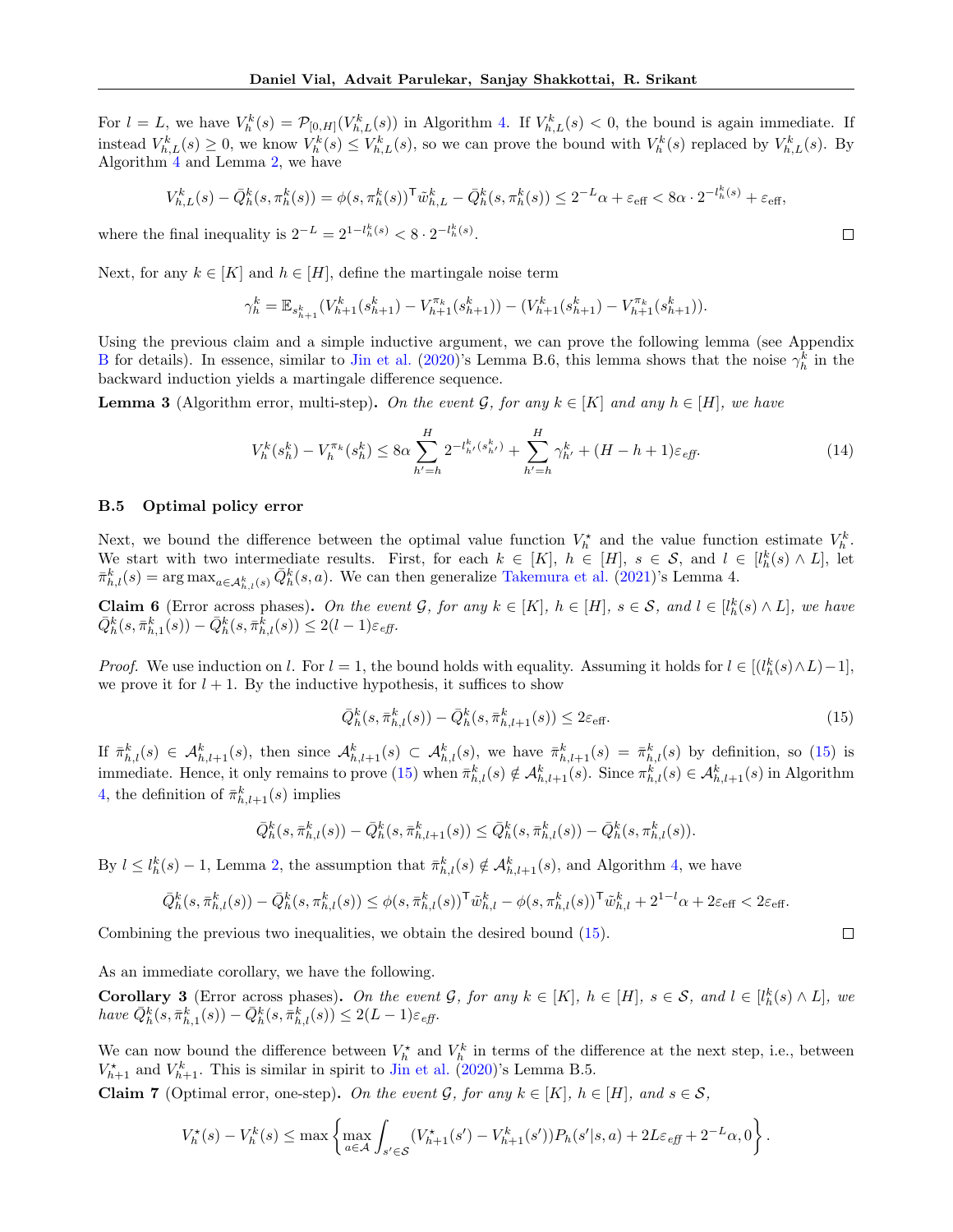*Proof.* Let  $l = l_h^k(s) - 1 \in [L]$ . Note that if (1)  $l \in [L-1]$  and  $V_{h,l}^k(s) + 2^{-l} \alpha > H$  or (2)  $l = L$  and  $V_{h,l}^k(s) > H$ , then  $V_h^k(s) = H$ , so the bound  $V_h^*(s) - V_h^k(s) \leq 0$  holds. Hence, we assume for the remainder of the proof that either (3)  $l \in [L-1]$  and  $V_{h,l}^k(s) + 2^{-l} \alpha \leq H$  or (4)  $l = L$  and  $V_{h,l}^k(s) \leq H$ . By definition of  $V_h^*$  and  $\bar{Q}_h^{\bar{k}}$ , we have

$$
V_h^{\star}(s) = \bar{Q}_h^k(s, \pi_h^{\star}(s)) + \int_{s' \in \mathcal{S}} (V_{h+1}^{\star}(s') - V_{h+1}^k(s')) P_h(s'|s, \pi_h^{\star}(s))
$$
  

$$
\leq \bar{Q}_h^k(s, \pi_h^{\star}(s)) + \max_{a \in \mathcal{A}} \int_{s' \in \mathcal{S}} (V_{h+1}^{\star}(s') - V_{h+1}^k(s')) P_h(s'|s, a)
$$

By definition of  $\bar{\pi}_{h,1}^k(s)$ , since  $\mathcal{A}_{h,1}^k(s) = \mathcal{A}$ , and by Corollary [3,](#page-16-4)

$$
\bar{Q}_h^k(s, \pi_h^*(s)) \le \bar{Q}_h^k(s, \bar{\pi}_{h,1}^k(s)) \le \bar{Q}_h^k(s, \bar{\pi}_{h,l}^k(s)) + 2(L-1)\varepsilon_{\text{eff}}.
$$

Again using the definition of  $\bar{\pi}_{h,l}^k(s)$ , along with Lemma [2,](#page-15-0) we know that

$$
\bar{Q}_h^k(s, \bar{\pi}_{h,l}^k(s)) = \max_{a \in \mathcal{A}_{h,l}^k(s)} \bar{Q}_h^k(s, a) \le \max_{a \in \mathcal{A}_{h,l}^k(s)} \phi(s, a)^\mathsf{T} \tilde{w}_{h,l}^k + 2^{-l} \alpha + \varepsilon_{\text{eff}} = V_{h,l}^k(s) + 2^{-l} \alpha + \varepsilon_{\text{eff}}.
$$

Hence, stringing together the inequalities, we obtain

$$
V_h^*(s) \le \max_{a \in \mathcal{A}} \int_{s' \in \mathcal{S}} (V_{h+1}^*(s') - V_{h+1}^*(s')) P_h(s'|s, a) + V_{h,l}^*(s) + 2^{-l}\alpha + 2L\varepsilon_{\text{eff}}.
$$
 (16)

Now in case (3), we have  $V_h^k(s) = \mathcal{P}_{[0,H]}(V_{h,l}^k(s) + 2^{-l}\alpha)$  and  $V_{h,l}^k(s) + 2^{-l}\alpha \leq H$ , which together imply

<span id="page-17-3"></span><span id="page-17-2"></span>
$$
V_{h,l}^{k}(s) + 2^{-l}\alpha \le V_h^{k}(s) < V_h^{k}(s) + 2^{-L}\alpha. \tag{17}
$$

In case (4), we have  $V_h^k(s) = \mathcal{P}_{[0,H]}(V_{h,l}^k(s))$  and  $V_{h,l}^k(s) \leq H$ , which implies  $V_{h,l}^k(s) \leq V_h^k(s)$ . Hence, because  $L = l$  in case (4), we again have [\(17\)](#page-17-2). Therefore, combining [\(16\)](#page-17-3) and (17), we obtain

$$
V_h^{\star}(s) - V_h^k(s) \le \max_{a \in \mathcal{A}} \int_{s' \in \mathcal{S}} (V_{h+1}^{\star}(s') - V_{h+1}^k(s')) P_h(s'|s, a) + 2L\varepsilon_{\text{eff}} + 2^{-L}\alpha.
$$

Finally, a simple inductive argument yields the following. See Appendix [B](#page-11-1) for details.

<span id="page-17-0"></span>**Lemma 4** (Optimal error, multi-step). On the event G, for any  $k \in [K]$ ,  $h \in [H]$ , and  $s \in S$ , we have  $V_h^{\star}(s) - V_h^k(s) \le (2L\varepsilon_{\text{eff}} + 2^{-L}\alpha)(H - h + 1).$ 

#### <span id="page-17-1"></span>B.6 Regret bound

First observe that by Algorithms [3-4](#page-5-2) and Corollary [6](#page-19-0) from Appendix [C,](#page-18-0) for any  $h \in [H]$ , we have

$$
\sum_{k=1}^{K} 2^{-l_h^k(s_h^k)} = \sum_{k=1}^{K} \sum_{l=2}^{L+1} 2^{-l} \mathbf{1}(l_h^k(s_h^k) = l) = \sum_{l=2}^{L} 2^{-l} \sum_{k=1}^{K} \mathbf{1}(l_h^k(s_h^k) = l) + 2^{-(L+1)} \sum_{k=1}^{K} \mathbf{1}(l_h^k(s_h^k) = L+1)
$$
  
= 
$$
\sum_{l=2}^{L} 2^{-l} |\Psi_{h,l}^K| + 2^{-(L+1)} \sum_{k=1}^{K} \mathbf{1}(l_h^k(s_h^k) = L+1) \le \sum_{l=2}^{L} 2^{-l} |\Psi_{h,l}^K| + 2^{-(L+1)} K.
$$

Combined with Lemmas [3](#page-16-0) and [4,](#page-17-0) on the event  $\mathcal{G}$ , we obtain

<span id="page-17-4"></span>
$$
R(K) \le 8\alpha \sum_{h=1}^{H} \sum_{k=1}^{K} 2^{-l_h^k(s_h^k)} + \sum_{k=1}^{K} \sum_{h=1}^{H} \gamma_h^k + (2^{-L}\alpha + 3L\varepsilon_{\text{eff}})HK
$$
\n
$$
\le 8\alpha \sum_{h=1}^{H} \sum_{l=2}^{L} 2^{-l} |\Psi_{h,l}^K| + \sum_{k=1}^{K} \sum_{h=1}^{H} \gamma_h^k + (2^{2-L}\alpha + 2^{-L}\alpha + 3L\varepsilon_{\text{eff}})HK.
$$
\n(18)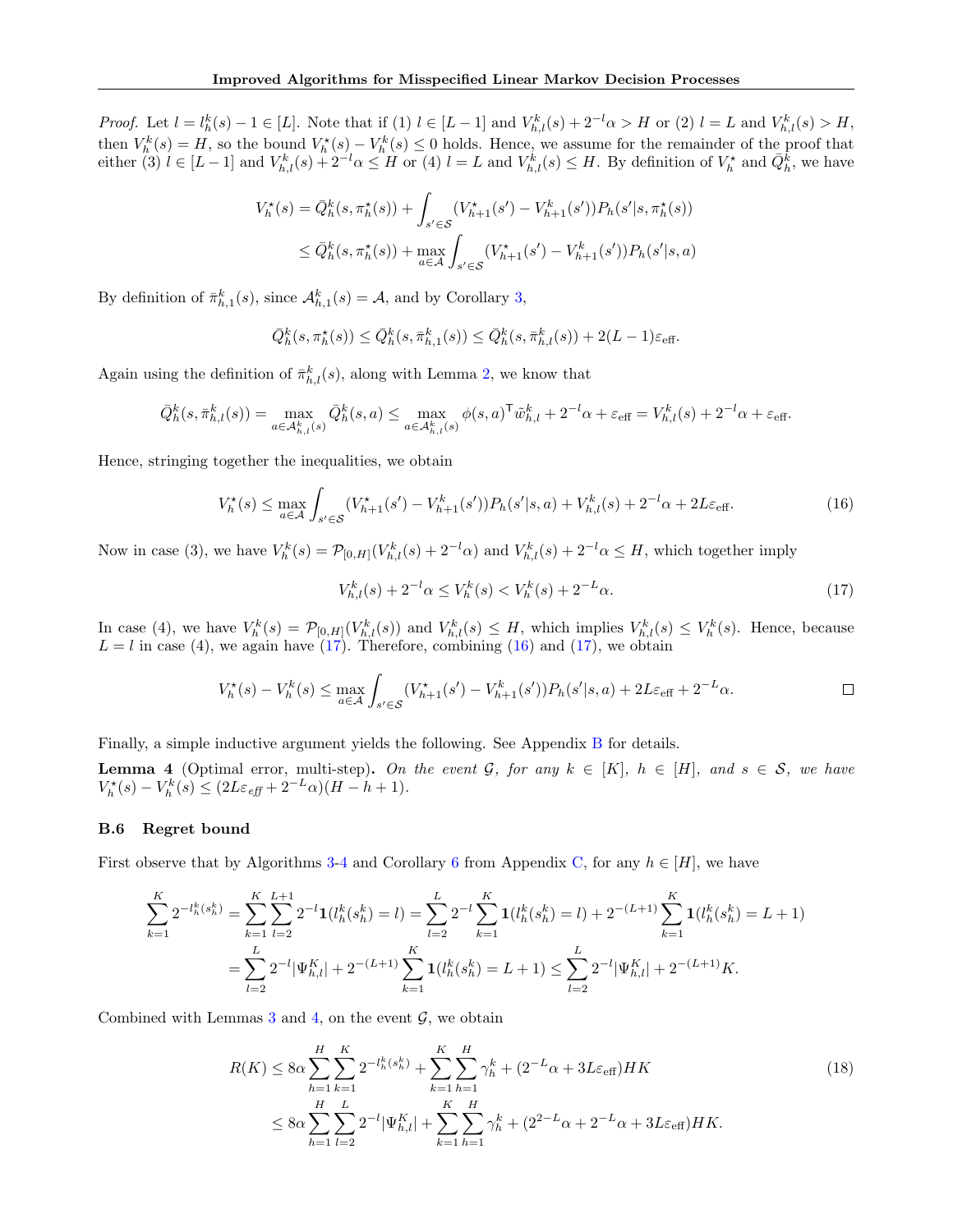For the first summation, by Claim [3](#page-12-1) and a simple geometric series computation, for any  $h \in [H]$ ,

$$
\sum_{l=2}^{L} 2^{-l} |\Psi_{h,l}^{K}| \le 40 dL \sum_{l=2}^{L} 2^{-l} \cdot 4^{l} = 40 dL \sum_{l=2}^{L} 2^{l} < 80 \cdot 2^{L} dL.
$$

Alternatively, we can use Cauchy-Schwarz and Claim [3](#page-12-1) to obtain

$$
\sum_{l=2}^L 2^{-l} |\Psi^K_{h,l}| = \sum_{l=2}^L 2^{-l} \sqrt{|\Psi^K_{h,l}|} \sqrt{|\Psi^K_{h,l}|} \leq \sqrt{40dL} \sum_{l=1}^L \sqrt{|\Psi^K_{h,l}|} \leq \sqrt{40dL^2 \sum_{l=1}^L |\Psi^K_{h,l}|} \leq \sqrt{40dL^2K}.
$$

Hence, combining the previous two inequalities, we have shown

$$
\sum_{l=2}^{L} 2^{-l} |\Psi_{h,l}^{K}| \le \min\{80 \cdot 2^{L} dL, \sqrt{40dL^{2}K}\} = \sqrt{40dL^{2} \min\{160 \cdot 2^{2L} d, K\}}.
$$
\n(19)

Returning to [\(18\)](#page-17-4), since  $\{\gamma_h^k\}_{k \in [K]}\}_{h \in [H]}$  is a martingale difference sequence with  $|\gamma_h^k| \leq 2H$ , the Azuma-Hoeffding inequality implies that with probability at least  $1 - \delta/2$ ,

<span id="page-18-3"></span><span id="page-18-2"></span><span id="page-18-1"></span>
$$
\sum_{k=1}^{K} \sum_{h=1}^{H} \gamma_h^k \le \sqrt{8H^3 K \log(2/\delta)}.
$$
\n(20)

For the last term in [\(18\)](#page-17-4), by definition  $\varepsilon_{\text{eff}} = 2\alpha \sqrt{d\varepsilon_{\text{rnd}}} + 28H$  $\sqrt{dL}\varepsilon_{\rm mis}$  and  $\varepsilon_{\rm rnd} = 2^{-4L}/d$ , and since  $L \leq$  $2^{L-1} \forall L \in \mathbb{N}$ , we have

$$
L\varepsilon_{\text{eff}} = 2^{1-2L}L\alpha + 28\sqrt{dL^3}H\varepsilon_{\text{mis}} \le 2^{-L}\alpha + 28\sqrt{dL^3}H\varepsilon_{\text{mis}}.\tag{21}
$$

Hence, when G and the event [\(20\)](#page-18-1) both occur (which happens with probability at least  $1 - \delta$  $1 - \delta$  by Lemma 1 and Azuma-Hoeffding), we can combine  $(18)$ ,  $(19)$ ,  $(20)$ , and  $(21)$  to obtain

$$
R(K) = O\left(\alpha \sqrt{dH^2L^2 \min\{2^{2L}d, K\}} + \sqrt{H^3K \log(\delta^{-1})} + 2^{-L}\alpha HK + \sqrt{dL^3}H^2K\varepsilon_{\text{mis}}\right).
$$
  
=  $42dHL\sqrt{\log(3dHL/\delta)}$  and  $\iota = \log(3dH/\delta)$ , so  $\alpha = O(\sqrt{d^2H^2L^3\iota})$ . Substituting above,

$$
R(K) = O\left(\sqrt{d^3 H^4 L^5 \min\{2^{2L} d, K\}_\iota} + \sqrt{H^3 K \iota} + 2^{-L} \sqrt{d^2 L^3 \iota} H^2 K + \sqrt{d L^3} H^2 K \varepsilon_{\text{mis}}\right).
$$

The regret bound in Theorem [1](#page-6-1) follows by definition  $L = \lceil \log_2(\frac{1}{2}) \rceil$  $d/\varepsilon_{\text{tol}})$ ].

### <span id="page-18-0"></span>C THEOREM [1](#page-6-1) PROOF DETAILS

### C.1 Regret bound details

Recall  $\alpha$  =

Proof of Claim [1.](#page-11-7) The first bound follows from Holder's inequality, Algorithm [3,](#page-5-2) a standard norm equivalence, and Assumption [1:](#page-3-0)

$$
|\phi(s,a)^\mathsf{T} (w_{h,l}^k - \tilde w_{h,l}^k)| \le ||\phi(s,a)||_1 \|w_{h,l}^k - \tilde w_{h,l}^k\|_\infty \le \sqrt{d} \|\phi(s,a)\|_2 \varepsilon_{\text{rnd}} \le \sqrt{d} \varepsilon_{\text{rnd}}.
$$

For the second bound, by similar logic, we have

$$
|\phi(s,a)^{\mathsf{T}}((\Lambda_{h,l}^k)^{-1} - (\tilde{\Lambda}_{h,l}^k)^{-1})\phi(s,a)| \leq \sum_{i,j=1}^d |\phi_i(s,a)||\phi_j(s,a)||((\Lambda_{h,l}^k)^{-1} - (\tilde{\Lambda}_{h,l}^k)^{-1})_{ij}|
$$
  

$$
\leq ||\phi(s,a)||_1^2 \varepsilon_{\rm rnd} \leq d||\phi(s,a)||_2^2 \varepsilon_{\rm rnd} \leq d\varepsilon_{\rm rnd},
$$

which implies that

$$
\begin{split} \|\phi(s,a)\|_{(\Lambda_{h,l}^k)^{-1}} &\leq \sqrt{|\phi(s,a)^\mathsf{T}(\tilde{\Lambda}_{h,l}^k)^{-1}\phi(s,a)|} + |\phi(s,a)^\mathsf{T}((\Lambda_{h,l}^k)^{-1} - (\tilde{\Lambda}_{h,l}^k)^{-1})\phi(s,a)| \\ &\leq \|\phi(s,a)\|_{(\tilde{\Lambda}_{h,l}^k)^{-1}} + \sqrt{d\varepsilon_{\text{rnd}}} \end{split}
$$

By symmetry,  $\|\phi(s, a)\|_{(\tilde{\Lambda}_{h,l}^k)^{-1}} \le \|\phi(s, a)\|_{(\Lambda_{h,l}^k)^{-1}} + \sqrt{d\varepsilon_{\text{rnd}}}$  as well, which completes the proof.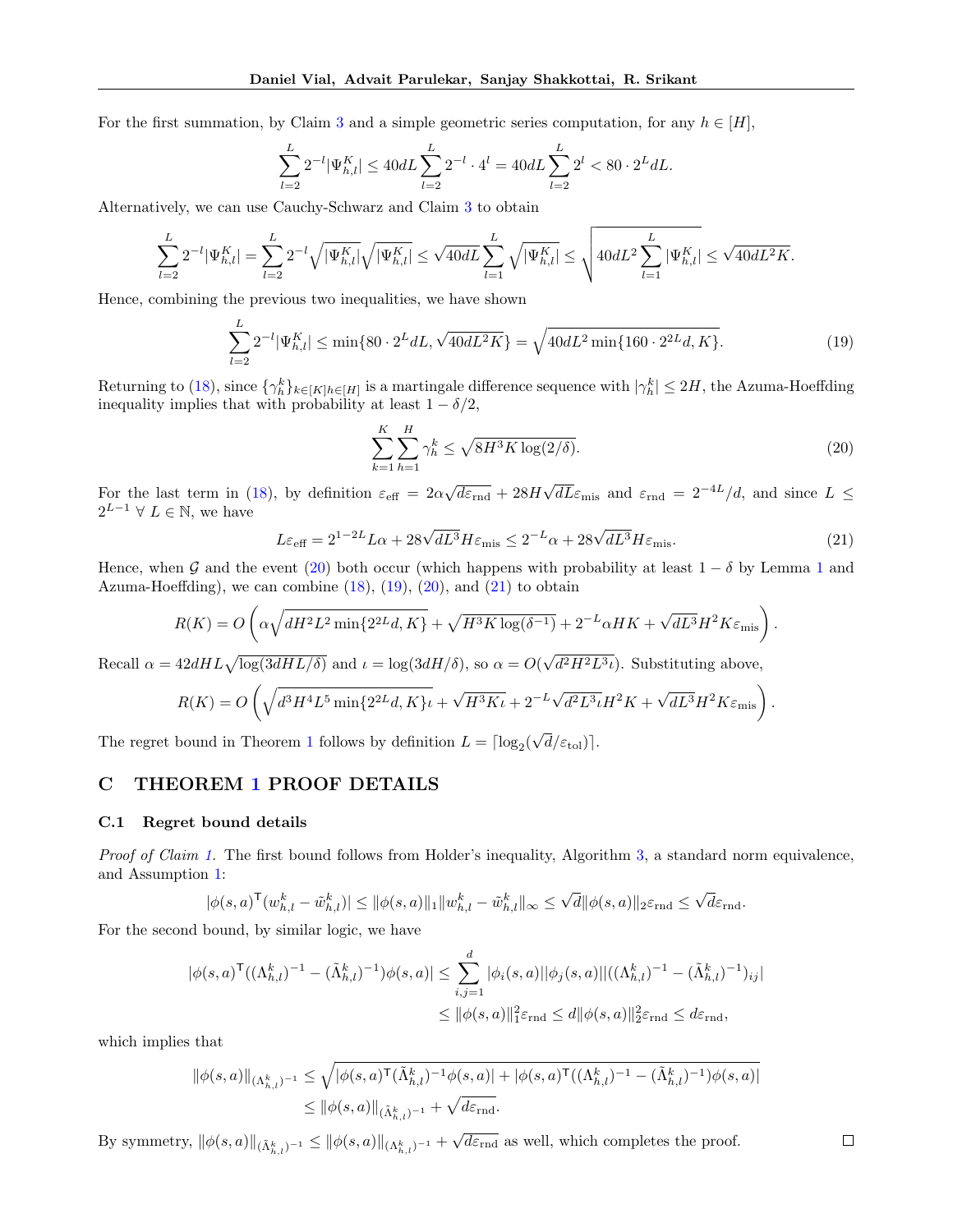<span id="page-19-2"></span>**Claim 8.** For any  $k \in [K]$ ,  $h \in [H]$ , and  $l \in [L]$ , we have

$$
\sum_{\tau \in \Psi_{h,l}^k} \|\phi(s_h^{\tau}, a_h^{\tau})\|_{(\Lambda_{h,l}^{\tau})^{-1}}^2 \leq 2\log(\det(\Lambda_{h,l}^k)/\det(16I)) \leq 2d\log(1+|\Psi_{h,l}^k|/(16d)).
$$

Proof. The first bound is a restatement of Lemma D.2 from [Jin et al.](#page-9-0) [\(2020\)](#page-9-0). The second follows from Lemma 10 of [Abbasi-Yadkori et al.](#page-8-2) [\(2011\)](#page-8-2) and Assumption [1.](#page-3-0) П

*Proof of Claim [3.](#page-12-1)* Since  $\Psi_{h,l}^0 \subset \cdots \subset \Psi_{h,l}^K$ , it suffices to prove the bound for  $k = K$ . By Algorithm [3,](#page-5-2)  $\Psi_{h,l}^K$  is the set of episodes  $k \in [K]$  for which  $l_h^k(s_h^k) = l$ . By Algorithm [4,](#page-5-2)  $l_h^k(s_h^k) = l$  implies that  $\|\phi(s_h^k, a_h^k)\|_{(\tilde{\Lambda}_{h,l}^k)^{-1}} > 2^{-l}$ . Combined with Claim [1,](#page-11-7) and since  $\varepsilon_{\text{rnd}} \leq 2^{-4l}/d \leq 2^{-2(l+1)}/d$  in Algorithm [3,](#page-5-2) we obtain

$$
1<2^{2l}\|\phi(s_h^k,a_h^k)\|^2_{(\tilde{\Lambda}_{h,l}^k)^{-1}}\leq 2^{2l+1}\|\phi(s_h^k,a_h^k)\|^2_{(\Lambda_{h,l}^k)^{-1}}+2^{2l+1}d\varepsilon_{\mathrm{rnd}}\leq 2^{2l+1}\|\phi(s_h^k,a_h^k)\|^2_{(\Lambda_{h,l}^k)^{-1}}+1/2,
$$

or, after rearranging,  $1 < 2^{2(l+1)} \|\phi(s_h^k, a_h^k)\|_{(\Lambda_{h,l}^k)^{-1}}^2$ . Combined with Claim [8,](#page-19-2) we obtain

$$
|\Psi_{h,l}^{K}| = \sum_{k \in \Psi_{h,l}^{K}} 1 < 2^{2(l+1)} \sum_{k \in \Psi_{h,l}^{K}} \| \phi(s_h^k, a_h^k) \|_{(\Lambda_{h,l}^k)^{-1}}^2 \le 2^{2l+3} d \log(1 + |\Psi_{h,l}^{K}| / (16d)). \tag{22}
$$

Multiplying and dividing the right side of [\(22\)](#page-19-3) by 2, we get

$$
|\Psi^K_{h,l}| \leq 2^{2(l+2)}d\log\left(\sqrt{1+|\Psi^K_{h,l}|/(16d)}\right) \leq 2^{2(l+2)}d\log\left(1+\sqrt{|\Psi^K_{h,l}|/(16d)}\right) \leq 2^{2(l+1)}\sqrt{d|\Psi^K_{h,l}|},
$$

or, after rearranging,

<span id="page-19-4"></span><span id="page-19-3"></span>
$$
|\Psi_{h,l}^K| \le (2^{2(l+1)}\sqrt{d})^2 = 2^{4(l+1)}d. \tag{23}
$$

Plugging  $(23)$  into the right side of  $(22)$ , we obtain

$$
|\Psi_{h,l}^k| \le 2^{2l+3}d\log(1+2^{4l}) < 2^{2l+3}d\log(2\cdot 2^{4l}) \le 2^{2l+3}d\log 2^{5l} < 2^{2l+3}d\cdot 5l = 40\cdot 4^l d l.
$$
  
Finally, since  $40 < 64 = 2^6$  and  $l \le 2^{l-1}$  for any  $l \in \mathbb{N}$ , we have  $40 \cdot 4^l \cdot l < 2^6 \cdot 4^l \cdot 2^{l-1} = 2^{3l+5}$ .

<span id="page-19-6"></span>**Corollary 4.** For any  $k \in [K]$ ,  $h \in [H]$ , and  $l \in [L]$ , we have  $\det(\Lambda_{h,l}^k)/\det(16I) \leq 2^{5dl}$ .

Proof. Combining Claims [8](#page-19-2) and [3,](#page-12-1) we obtain

$$
\det(\Lambda_{h,l}^k)/\det(16I) \le (1+|\Psi_{h,l}^k|/(16d))^d \le (1+2^{3l+1})^d < (2\cdot 2^{3l+1})^d = 2^{(3l+2)d} \le 2^{5dl}.
$$

<span id="page-19-5"></span>**Corollary 5.** For any  $k \in [K]$ ,  $h \in [H]$ , and  $l \in [L]$ , we have  $\sum_{\tau \in \Psi_{h,l}^{k-1}} ||\phi(s_h^{\tau}, a_h^{\tau})||_{(\Lambda_{h,l}^k)^{-1}} \leq (2^l d)^4$ .

Proof. By Cauchy-Schwarz, Claim [3,](#page-12-1) and Lemma D.1 of [Jin et al.](#page-9-0) [\(2020\)](#page-9-0),

$$
\sum_{\tau \in \Psi_{h,l}^{k-1}} \|\phi(s_h^{\tau}, a_h^{\tau})\|_{(\Lambda_{h,l}^k)^{-1}} \leq \sqrt{|\Psi_{h,l}^{k-1}| \times \sum_{\tau \in \Psi_{h,l}^{k-1}} \|\phi(s_h^{\tau}, a_h^{\tau})\|_{(\Lambda_{h,l}^k)^{-1}}^2} \leq \sqrt{2^{3l+5}d \times d} \leq 2^{4l}d \leq (2^l d)^4.
$$

<span id="page-19-1"></span>**Claim 9.** For any  $k \in [K]$ ,  $h \in [H]$ ,  $l \in [L]$ , and  $x \in \mathbb{R}^d$ , we have  $||x||_{(\Lambda_{h,l}^k)^{-1}} \leq ||x||_2/4$ .

*Proof.* Let  $\lambda_i \in [16, \infty)$  and  $q_i \in \mathbb{R}^d$  denote the eigenvalues and eigenvectors of  $\Lambda_{h,l}^k$ . Then

$$
||x||_{(\Lambda_{h,l}^k)^{-1}}^2 = \sum_{i=1}^d (q_i^{\mathsf{T}} x)^2 / \lambda_i \le \sum_{i=1}^d (q_i^{\mathsf{T}} x)^2 / 16 = ||[q_1 \cdots q_d]^{\mathsf{T}} x||_2^2 / 16 = ||x||_2^2 / 16.
$$

<span id="page-19-0"></span>**Corollary 6.** For any  $k \in [K]$ ,  $h \in [H]$ , and  $s \in S$ , we have  $l_h^k(s) \in \{2, ..., L+1\}$ .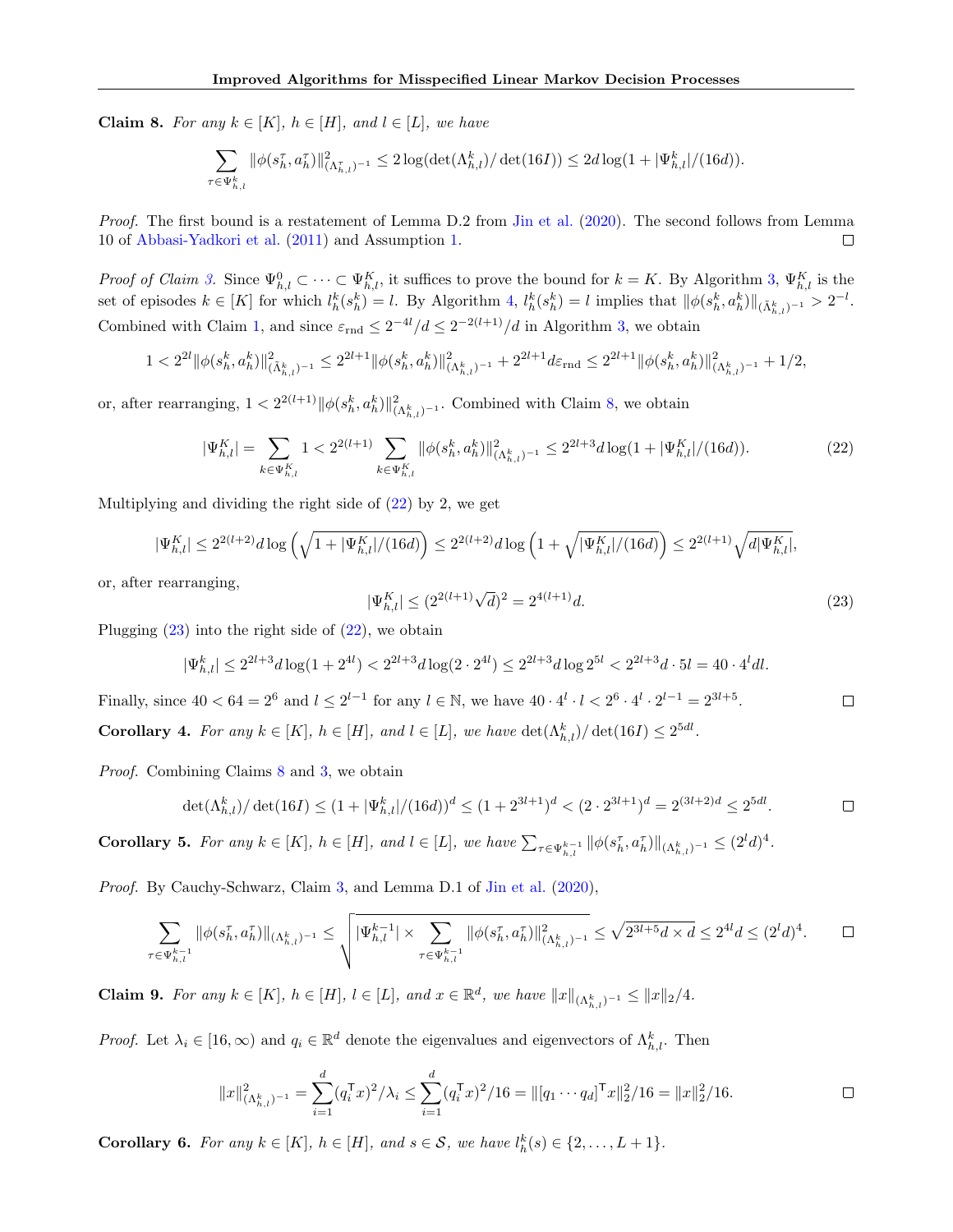*Proof.* Since  $l_h^k(s) \in [L+1]$  by definition in Algorithm [4,](#page-5-2) it suffices to show  $l_h^k(s) = 1$  cannot occur. If it does, then by Algorithm [4,](#page-5-2) Claim [1,](#page-3-0) Claim [9,](#page-19-1) Assumption 1, and definition  $\varepsilon_{\text{rnd}} = 2^{-4L}/d$ , we can find  $a \in \mathcal{A}$  to obtain the following contradiction:

$$
1/2 < \|\phi(s,a)\|_{(\tilde{\Lambda}_{h,l}^k)^{-1}} \le \|\phi(s,a)\|_{(\Lambda_{h,l}^k)^{-1}} + \sqrt{d\varepsilon_{\rm rnd}} \le (\|\phi(s,a)\|_2/4) + 2^{-2L} \le 1/2.
$$

<span id="page-20-0"></span>**Claim 10.** For any  $k \in [K]$ ,  $h \in [H]$ , and  $l \in [L]$ , we have  $||w_{h,l}^{k}||_2 \leq (2^l dH)^4$ .

*Proof.* For any  $x \in \mathbb{R}^d$ , Claim [9](#page-19-1) implies

$$
\|(\Lambda_{h,l}^k)^{-1}x\|_2 = \|(\Lambda_{h,l}^k)^{-1/2}x\|_{(\Lambda_{h,l}^k)^{-1}} \le \|\Lambda_{h,l}^k)^{-1/2}x\|_2/4 = \|x\|_{(\Lambda_{h,l}^k)^{-1}}/4.
$$

Combined with the triangle inequality and Corollary [5,](#page-19-5) we obtain

$$
\begin{aligned} \|w_{h,l}^{k}\|_2 &\leq \frac{1}{4}\sum_{\tau \in \Psi_{h,l}^{k-1}}\|\phi(s_{h}^{\tau},a_{h}^{\tau})\|_{(\Lambda_{h,l}^{k})^{-1}} |r_{h}^{\tau}(s_{h}^{\tau},a_{h}^{\tau}) + V_{h+1}^{k}(s_{h+1}^{\tau})| \\ &\leq H\sum_{\tau \in \Psi_{h,l}^{k-1}}\|\phi(s_{h}^{\tau},a_{h}^{\tau})\|_{(\Lambda_{h,l}^{k})^{-1}} \leq H(2^{l}d)^{4} \leq (2^{l}dH)^{4}, \end{aligned}
$$

where the second inequality holds because  $r_h^{\tau}(s_h^{\tau}, a_h^{\tau}) \in [0, 1]$  by assumption and  $V_{h+1}^k(s_{h+1}^{\tau}) \in [0, H]$  by definition in Algorithm [4](#page-5-2) (so  $|r_h^{\tau}(s_h^{\tau}, a_h^{\tau}) + V_{h+1}^k(s_{h+1}^{\tau})| \leq 1 + H \leq 2H < 4H$ ).  $\Box$ 

<span id="page-20-1"></span>**Claim 1[1.](#page-12-0)** Define V as in the proof of Lemma 1. Then for any  $k \in [K]$ ,  $h \in [H]$ , and  $l \in [L]$ , we have

$$
\sqrt{8H^2\log\left(\frac{\det(\Lambda_{h,l}^k)}{\det(16I)}\frac{2HL|{\mathcal V}|}{\delta}\right)}\leq \beta.
$$

*Proof.* We first bound  $|\mathcal{V}|$ . Clearly,  $|\mathcal{V}| \leq |\mathcal{X}|^L |\mathcal{Y}|^L$ . Next, observe

$$
|\mathcal{Y}| = (1 + 2\lceil 1/(16\varepsilon_{\rm rnd})\rceil)^{d^2} \le (3 + 1/(8\varepsilon_{\rm rnd}))^{d^2} < 1/\varepsilon_{\rm rnd}^{d^2} = 2^{4Ld^2} d^{d^2},
$$

where the second inequality holds since  $\varepsilon_{\text{rnd}} < 7/24$  in Algorithm [3.](#page-5-2) For X, we have

$$
|\mathcal{X}| \le (3 + 2(2^L d H)^4 / \varepsilon_{\text{rnd}})^d \le ((3 \cdot 2^{-4} + 2)(2^L d H)^4 / \varepsilon_{\text{rnd}})^d < (4(2^L d H)^4 / \varepsilon_{\text{rnd}})^d = 2^{(8L + 2)d} d^{5d} H^{4d},
$$

where the second inequality uses  $\varepsilon_{\text{rnd}} \leq 1$  in Algorithm [3.](#page-5-2) Hence, we have shown

$$
|\mathcal{V}| \leq (2^{4Ld^2}d^{d^2} \cdot 2^{(8L+2)d}d^{5d}H^{4d})^L \leq (2^{14}d^6H^4)^{L^2d^2}
$$

Furthermore, by Corollary [4,](#page-19-6) we have  $\det(\Lambda_{h,l}^k)/\det(16I) \leq 2^{5dl} \leq 2^{5L^2d^2}$ . Combining,

$$
\log\left(\frac{2HL}{\delta}\cdot\frac{\det(\Lambda_{h,l}^k)|\mathcal{V}|}{\det(16I)}\right)\leq \log\left(\frac{2HL}{\delta}\cdot(2^{19}d^6H^4)^{L^2d^2}\right)\leq 20L^2d^2\log(2dHL/\delta).
$$

Together with the fact that  $8 \cdot 20 = 160 < 169 = 13^2$ , we obtain

$$
\sqrt{8H^2\log\left(\frac{\det(\Lambda_{h,l}^k)}{\det(16I)}\frac{2HL|{\mathcal V}|}{\delta}\right)} < 13dHL\sqrt{\log(3dHL/\delta)} = \beta.
$$

.

*Proof of Lemma [3.](#page-16-0)* We fix k and use induction on h. When  $h = H$ , since  $V_{H+1}^k(\cdot) = 0$ , we have  $\gamma_H^k = 0$  and  $V_H^{\pi_k}(s) = r_H(s, \pi_H^k(s)) = \overline{Q}_H^k(s, \pi_H^k(s))$  (for any s). Therefore, by Claim [5,](#page-15-1) for any s,

$$
V_H^k(s) - V_H^{\pi_k}(s) = V_H^k(s) - \bar{Q}_H^k(s, \pi_H^k(s)) \le 8\alpha \cdot 2^{-l_H^k(s)} + \varepsilon_{\text{eff}}.
$$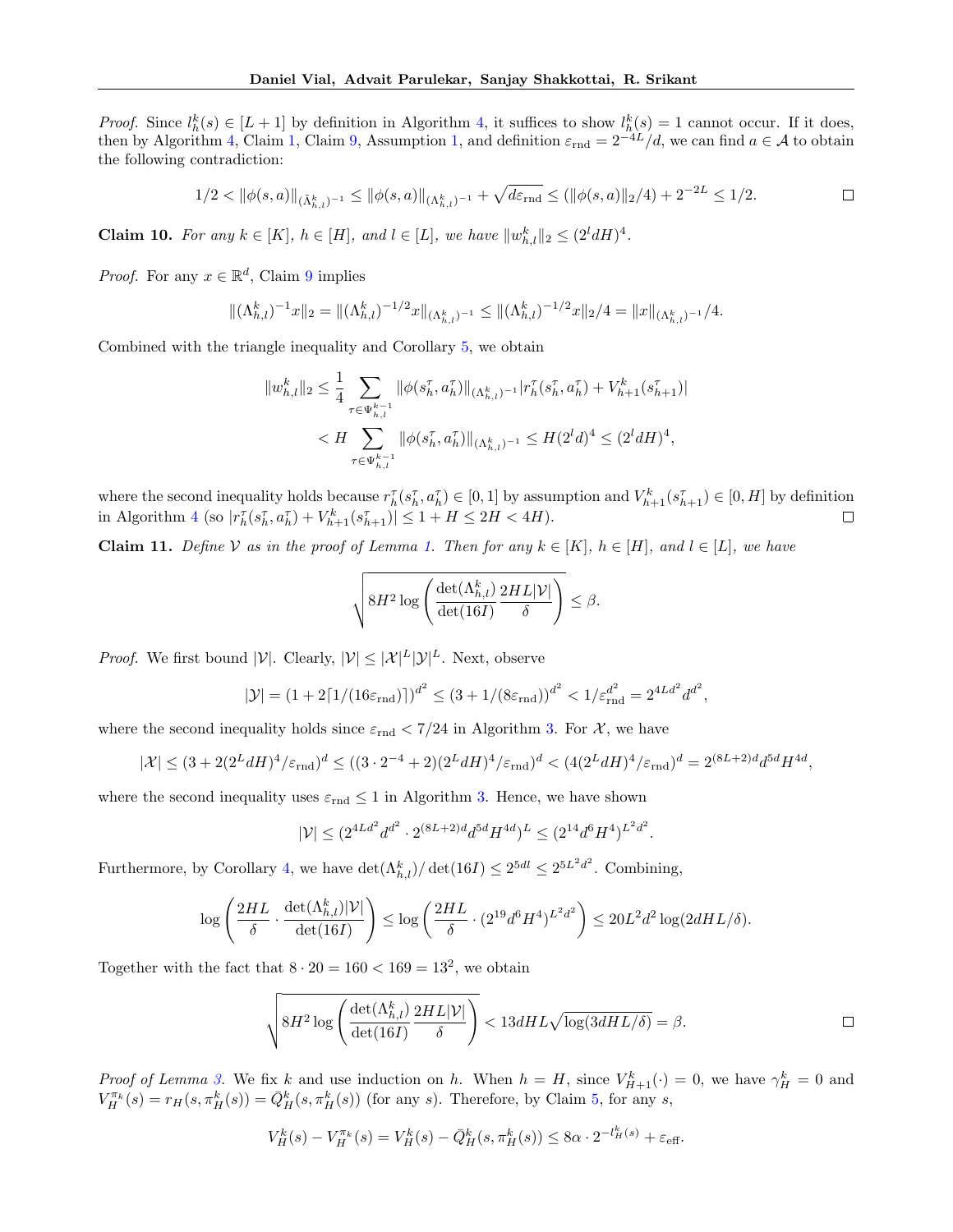Hence, choosing  $s = s_H^k$  yields the bound. Now assume [\(14\)](#page-16-5) holds for  $h + 1 \in \{2, ..., H\}$ . Then for any  $s \in \mathcal{S}$ ,

$$
V_h^k(s) - V_h^{\pi_k}(s) = V_h^k(s) - \bar{Q}_h^k(s, \pi_h^k(s)) + \int_{s' \in \mathcal{S}} (V_{h+1}^k(s') - V_{h+1}^{\pi_k}(s')) P_h(s'|s, \pi_h^k(s))
$$
  

$$
\leq 8\alpha \cdot 2^{-l_h^k(s)} + \varepsilon_{\text{eff}} + \int_{s' \in \mathcal{S}} (V_{h+1}^k(s') - V_{h+1}^{\pi_k}(s')) P_h(s'|s, \pi_h^k(s)),
$$

where the inequality again uses Claim [5.](#page-15-1) Choosing  $s = s_h^k$  and using the fact that  $a_h^k = \pi_h^k(s_h^k)$  and the inductive hypothesis, we thus obtain

$$
V_h^k(s_h^k) - V_h^{\pi_k}(s_h^k) \le 8\alpha \cdot 2^{-l_h^k(s_h^k)} + \varepsilon_{\text{eff}} + \gamma_h^k + V_{h+1}^k(s_{h+1}^k) - V_{h+1}^{\pi_k}(s_{h+1}^k)
$$
  

$$
\le 8\alpha \sum_{h'=h}^H 2^{-l_{h'}^k(s_{h'}^k)} + \sum_{h'=h}^H \gamma_{h'}^k + (H - h + 1)\varepsilon_{\text{eff}}.
$$

*Proof of Lemma [4.](#page-17-0)* We again use induction on h. For  $h = H$ , the bound follows immediately from Claim [7](#page-16-6) and  $V_{H+1}^{\star}(\cdot) = V_{H+1}^{k}(\cdot) = 0$ . Now assume that for some  $h+1 \in \{2,\ldots,H\}$  and all  $s' \in \mathcal{S}$ ,

$$
V_{h+1}^*(s') - V_{h+1}^k(s') \le (2L\varepsilon_{\text{eff}} + 2^{-L}\alpha)(H - h).
$$

Combining this bound with Claim [7,](#page-16-6) for any  $s \in \mathcal{S}$ , we obtain

$$
V_h^*(s) - V_h^k(s) \le \max \left\{ \max_{a \in A} \int_{s' \in S} (V_{h+1}^*(s') - V_{h+1}^k(s')) P_h(s'|s, a) + 2L\varepsilon_{\text{eff}} + 2^{-L}\alpha, 0 \right\}
$$
  

$$
\le \max \left\{ (2L\varepsilon_{\text{eff}} + 2^{-L}\alpha)(H - h + 1), 0 \right\} = (2L\varepsilon_{\text{eff}} + 2^{-L}\alpha)(H - h + 1).
$$

### C.2 Complexity analysis

The time complexity of Algorithm [4](#page-5-2) is dominated by the computation of the set of induced norms  $\{\|\phi(s,a)\|_{(\tilde{\Lambda}_{h,l}^k)^{-1}} : a \in \mathcal{A}_{h,l}^k(s), l \in [l_h^k(s) \wedge L]\},\$  which requires at most  $O(d^2L|\mathcal{A}|)$  time. At episode k of Algorithm [3,](#page-5-2) Algorithm [4](#page-5-2) is called to compute  $\{V_{h+1}^k(s_{h+1}^{\tau}) : \tau \in \Psi_{h,l}^{k-1}, l \in [L], h \in \{2, ..., H\}\}\$ in Line [7](#page-5-6) and  $\{\pi_h^k(s_h^k) : h \in [H]\}$  in Line [13,](#page-5-21) for a total number of calls

$$
\sum_{h=2}^{H} \sum_{l=1}^{L} |\Psi_{h,l}^{k-1}| + H \le 40dHL \sum_{l=1}^{L} 4^l + H = O(4^L dHL),
$$

where the inequality uses Claim [3.](#page-12-1) Alternatively, since  $\cup_{l=1}^{L} \Psi_{h,l}^{k-1} \subset [K]$  for each  $h \in [H]$ , we can simply bound the number of calls by  $O(HK)$ . Hence, during each episode, the time complexity of all Algorithm [4](#page-5-2) calls is bounded above by

<span id="page-21-0"></span>
$$
O(d^2HL|\mathcal{A}| \min\{4^L dL, K\}).
$$
\n(24)

Besides these calls, by a similar argument, computing the summations in Line [7](#page-5-6) has runtime at most  $d \min\{\sum_{h=1}^H \sum_{l=1}^L |\Psi_{h,l}^{k-1}|, HK\} = O(dH \min\{4^L dL, K\})$ , which is dominated by [\(24\)](#page-21-0). Iterative updates of  $\Lambda_{h,l}^k$ <br>and  $(\Lambda_{h,l}^k)^{-1}$  and the rounding in Lines [8-](#page-5-7)[9](#page-5-8) both have complexity  $O(d^2HL)$  per episode, and maintai has complexity  $O(H)$ ; both quantities are dominated by [\(24\)](#page-21-0). Hence, Algorithm [3'](#page-5-2)s per-episode runtime is

$$
O(d^2HL|\mathcal{A}| \min\{4^L dL, K\}) = O\left(d^2H|\mathcal{A}| \min\left\{d^2\log(\frac{d}{\varepsilon_{\text{tol}}})/\varepsilon_{\text{tol}}^2, K\right\} \log(\frac{d}{\varepsilon_{\text{tol}}})\right).
$$

At episode k, Algorithm [3](#page-5-2) uses  $\{\Lambda_{h,l}^k\}_{h\in[H],l\in[L]}$  and  $\{w_{h,l}^k\}_{h\in[H],l\in[L]}$ , and their rounded versions, which requires  $O(d^2HL)$  storage. Note these can be overwritten across episodes, so the total storage is  $O(d^2HL)$  as well. Additionally, at episode k, it needs to store  $r_h^{\tau}(s_h^{\tau}, a_h^{\tau})$  and  $\{\phi(s_h^{\tau}, a)\}_{a \in \mathcal{A}}$ , for each  $\tau \in \Psi_{h,l}^{k-1}$ ,  $h \in [H]$ , and  $l \in [L]$ . Similar to above, this storage can be bounded by either  $d|\mathcal{A}|HK$  or  $d|\mathcal{A}|\sum_{h=1}^{H}\sum_{l=1}^{L}|\Psi_{h,l}^{k-1}| = O(4^Ld^2HL|\mathcal{A}|)$ . Hence, the total space complexity is

$$
O(d^2HL+dH|\mathcal{A}|\min\{4^LdL,K\})=O\left(d^2H\log(\frac{d}{\varepsilon_{\text{tol}}})+dH|\mathcal{A}|\min\left\{d^2\log(\frac{d}{\varepsilon_{\text{tol}}})/\varepsilon_{\text{tol}}^2,K\right\}\right).
$$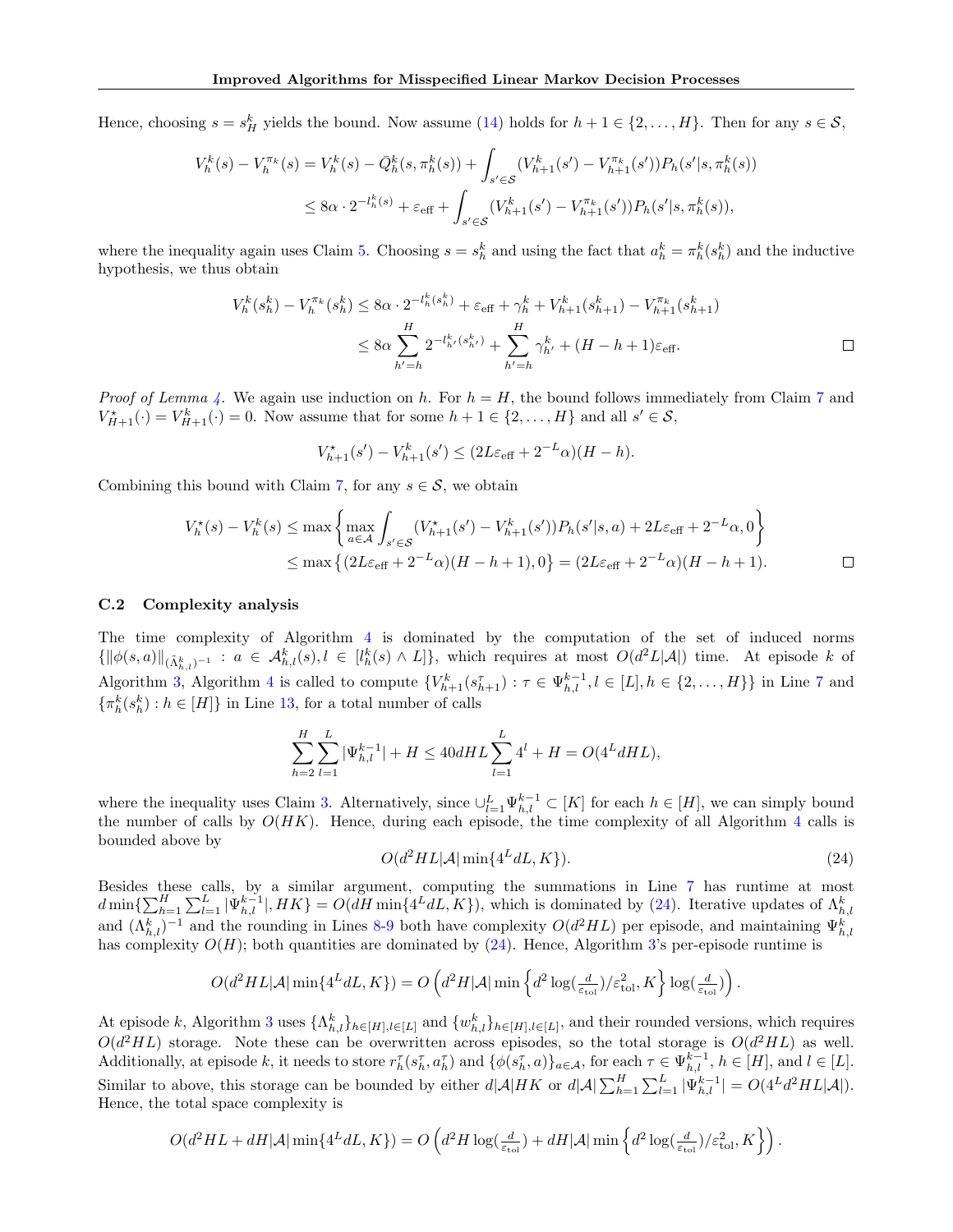# D PROOFS OF PROPOSITIONS

### <span id="page-22-0"></span>D.1 Proposition [2](#page-4-0) proof

We use induction on k. For  $k = 1$ , since  $\Psi^0 = \Psi_l^0 = \emptyset$ , we have  $(w^k, \Lambda^k) = (w_l^k, \Lambda_l^k) = (0, 0)$ . For the inductive hypothesis, suppose  $(w^k, \Lambda^k) = (w^k_l, \Lambda^k_l)$  for some  $k \in [K]$ . By assumption, we can find  $\tilde{s}^k \in S$  such that

<span id="page-22-2"></span>
$$
\phi(\tilde{s}^k, a) = \begin{cases} \phi(s^k, a), & k \in \Psi_l^K, a \in \mathcal{A}_l^k \\ 0, & \text{otherwise} \end{cases}, \quad r(\tilde{s}^k, a) = r(s^k, a) \ \forall \ a \in \mathcal{A}.
$$
 (25)

Now consider two cases. First, if  $k \notin \Psi_l^K$ , then  $(w_l^{k+1}, \Lambda_l^{k+1}) = (w_l^k, \Lambda_l^k)$ . On the other hand, [\(25\)](#page-22-2) implies  $\max_{a \in \mathcal{A}} ||\phi(\tilde{s}^k, a)||_{(\Lambda^k)^{-1}} = 0$ , so  $\Psi^k = \Psi^{k-1}$  and  $(w^{k+1}, \Lambda^{k+1}) = (w^k, \Lambda^k)$ . Hence,  $(w^{k+1}, \Lambda^{k+1}) = (w_l^{k+1}, \Lambda^{k+1})$ follows from the inductive hypothesis. Next, assume  $k \in \Psi_l^K$ . Then  $\max_{a \in \mathcal{A}_l^k} ||\phi(s^k, a)||_{(\Lambda_l^k)^{-1}} > 2^{-l}$  in Sup-Lin-UCB-Var, and it plays  $a^k = \arg \max_{a \in A_t^k} ||\phi(s^k, a)||_{(A_t^k)^{-1}}$ , observes  $r^k(s^k, a^k) = r(s^k, a^k) + \eta^k$ , and updates

<span id="page-22-4"></span><span id="page-22-3"></span>
$$
\Lambda_l^{k+1} = I + \sum_{\tau \in \Psi_l^k} \phi(s^\tau, a^\tau) \phi(s^\tau, a^\tau)^\mathsf{T} = \Lambda_l^k + \phi(s^k, a^k) \phi(s^k, a^k)^\mathsf{T},\tag{26}
$$

$$
w_l^{k+1} = (\Lambda_l^{k+1})^{-1} \sum_{\tau \in \Psi_l^k} \phi(s^{\tau}, a^{\tau}) r^{\tau}(s^{\tau}, a^{\tau}) = (\Lambda_l^{k+1})^{-1} (\Lambda_l^k w_l^k + \phi(s^k, a^k) r^k(s^k, a^k)).
$$
 (27)

On the other hand,  $\max_{a \in \mathcal{A}} ||\phi(\tilde{s}^k, a)||_{(\Lambda^k)^{-1}} = \max_{a \in \mathcal{A}_l^k} ||\phi(s^k, a)||_{(\Lambda_l^k)^{-1}} > 2^{-l}$  by [\(25\)](#page-22-2) and the inductive hypothesis. Hence, if we write  $\tilde{a}^k$  (instead of  $a^k$ ) for the action chosen by  $\texttt{EXPL}(2^{-l})$ , we have

<span id="page-22-5"></span>
$$
\tilde{a}^k = \underset{a \in \mathcal{A}}{\arg \max} \|\phi(\tilde{s}^k, a)\|_{(\Lambda^k)^{-1}} = \underset{a \in \mathcal{A}_l^k}{\arg \max} \|\phi(s^k, a)\|_{(\Lambda_l^k)^{-1}} = a^k.
$$

By [\(25\)](#page-22-2), this implies  $\phi(\tilde{s}^k, \tilde{a}^k) = \phi(s^k, a^k)$ , and by (25) and the noise assumption, we also have  $r^k(\tilde{s}^k, \tilde{a}^k) =$  $r^k(s^k, a^k)$ . Hence, similar to [\(26\)](#page-22-3) and [\(27\)](#page-22-4), we see that  $\texttt{EXPL}(2^{-l})$  updates

$$
\Lambda^{k+1} = \Lambda^k + \phi(s^k, a^k)\phi(s^k, a^k)^\mathsf{T}, \quad w^{k+1} = (\Lambda^{k+1})^{-1}(\Lambda^k w^k + \phi(s^k, a^k)r^k(s^k, a^k). \tag{28}
$$

Combining [\(26\)](#page-22-3), [\(27\)](#page-22-4), [\(28\)](#page-22-5), and the inductive hypothesis completes the proof.

#### <span id="page-22-1"></span>D.2 Proposition [3](#page-7-6) proof

We essentially follow the existing proof . First, define the good event

$$
\mathcal{G}' = \bigcap_{k=1}^K \left\{ \left\| \sum_{\tau=1}^{k-1} \phi(s^{\tau}, a^{\tau}) \eta^{\tau} \right\|_{(\Lambda^k)^{-1}} \leq \sqrt{2d \log((\lambda + K)/(\lambda \delta))} \right\}.
$$

By Theorem 1 of [Abbasi-Yadkori et al.](#page-8-2) [\(2011\)](#page-8-2), the assumption on  $\eta^{\tau}$ , Lemma 10 of Abbasi-Yadkori et al. (2011), and the  $\ell_2$  norm assumption on  $\phi(s^{\tau}, a^{\tau})$ ,  $\mathbb{P}(\mathcal{G}') \geq 1-\delta$ . We bound regret on  $\mathcal{G}'$ . Let  $\Delta^{\tau} = r(s^{\tau}, a^{\tau}) - \phi(s^{\tau}, a^{\tau})^{\top} \theta$ . Then if we define

$$
w_{k,1} = (\Lambda^k)^{-1} \sum_{\tau=1}^{k-1} \phi(s^{\tau}, a^{\tau}) \phi(s^{\tau}, a^{\tau})^{\mathsf{T}} \theta, \quad w_{k,2} = (\Lambda^k)^{-1} \sum_{\tau=1}^{k-1} \phi(s^{\tau}, a^{\tau}) \eta^{\tau}, \quad w_{k,3} = (\Lambda^k)^{-1} \sum_{\tau=1}^{k-1} \phi(s^{\tau}, a^{\tau}) \Delta^{\tau},
$$

we have  $w_k = \sum_{i=1}^3 w_{k,i}$ , which implies

$$
|\phi(s,a)^{\mathsf{T}}(w_k-\theta)| \leq |\phi(s,a)^{\mathsf{T}}(w_{k,1}-\theta)| + |\phi(s,a)^{\mathsf{T}}w_{k,2}| + |\phi(s,a)^{\mathsf{T}}w_{k,3}|.
$$

Similar to the analysis of  $z_2$  in the proof of Claim [4,](#page-13-3) we have

$$
|\phi(s,a)^\mathsf{T} (w_{k,1} - \theta)| = \lambda |\phi(s,a)^\mathsf{T} (\Lambda^k)^{-1} \theta| \le \sqrt{\lambda} ||\phi(s,a)||_{(\Lambda^k)^{-1}}.
$$